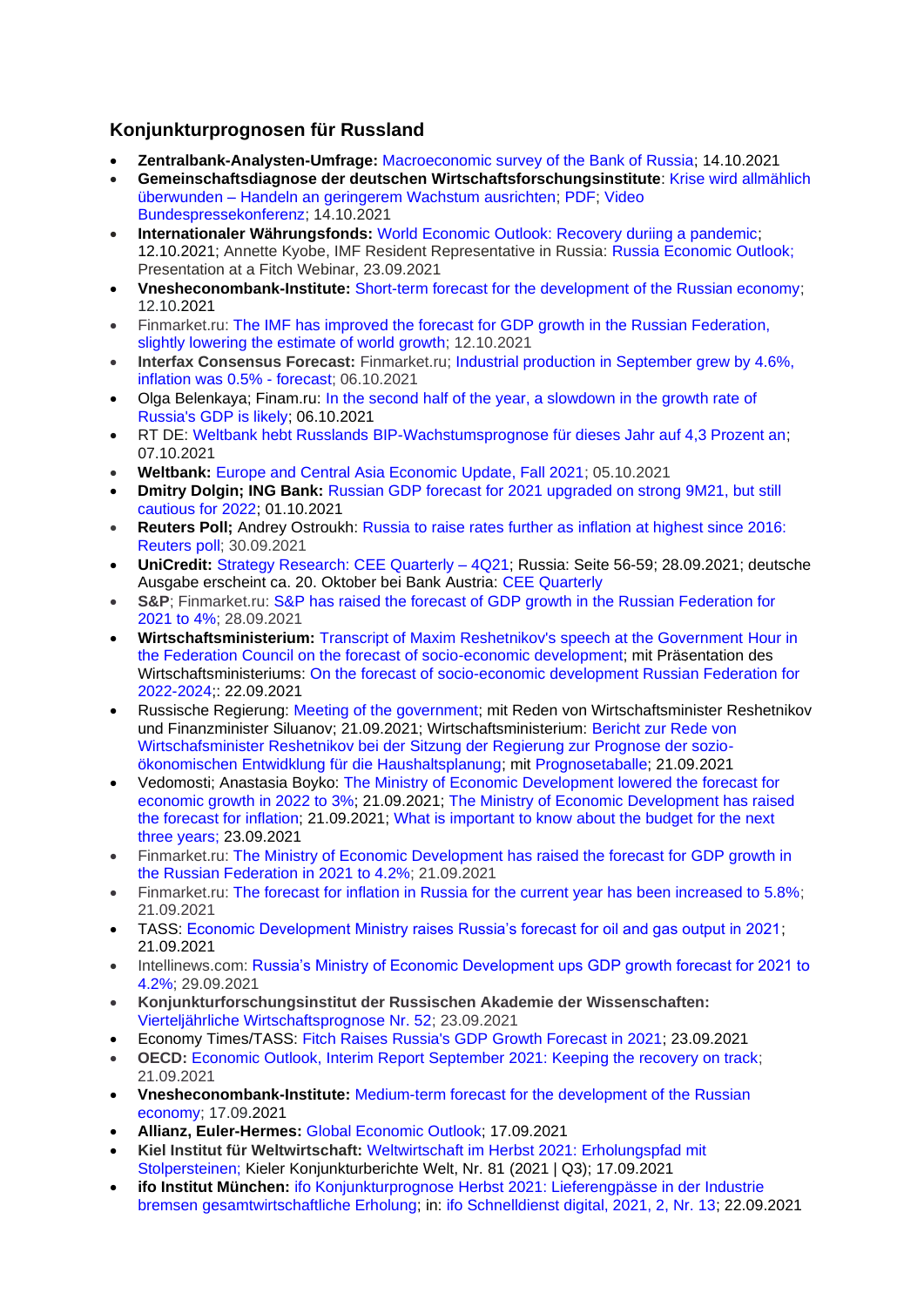- **DIW Berlin;** [Guido Baldi, Geraldine Dany-Knedlik, Hella Engerer, Frederik Kurcz: Weltwirtschaft](https://www.diw.de/de/diw_01.c.824954.de/publikationen/wochenberichte/2021_37_1/weltwirtschaft_nach_daempfer_im_sommer_wieder_auf_erholungskurs__grundlinien_der_wirtschaftsentwicklung_im_herbst_2021.html)  nach Dämpfer im [Sommer wieder auf Erholungskurs: Grundlinien der Wirtschaftsentwicklung im](https://www.diw.de/de/diw_01.c.824954.de/publikationen/wochenberichte/2021_37_1/weltwirtschaft_nach_daempfer_im_sommer_wieder_auf_erholungskurs__grundlinien_der_wirtschaftsentwicklung_im_herbst_2021.html)  [Herbst 2021; in: DIW Wochenbericht 37/2021; 16.09.2021](https://www.diw.de/de/diw_01.c.824954.de/publikationen/wochenberichte/2021_37_1/weltwirtschaft_nach_daempfer_im_sommer_wieder_auf_erholungskurs__grundlinien_der_wirtschaftsentwicklung_im_herbst_2021.html)
- **RWI Essen:** [Pressemitteilung](https://www.rwi-essen.de/presse/mitteilung/450/) zu RWI-Konjunkturbericht 3/2021; 16.09.2021
- **IWH Halle: [Pressemitteilung](https://www.iwh-halle.de/publikationen/detail/konjunktur-aktuell-produktionsengpaesse-verzoegern-erholung/) zu ["Konjunktur aktuell, Jg. 9 \(3\)"](https://www.iwh-halle.de/fileadmin/user_upload/publications/konjunktur_aktuell/Konjunktur-aktuell_2021-3.pdf), 14.09.2021**
- **BOFIT, Bank of Finland:** [Forecast for Russia 2021–2023;](https://www.bofit.fi/en/bofit/latest/news/2021/bofit-forecasts-for-russia-and-china-2021-2023-2/) 16.09.2021
- **Wirtschaftsministerium:** Interfax: [Econ Ministry ups 2021 Russian GDP growth forecast to 4.2%](https://interfax.com/newsroom/top-stories/72633/)  [from 3.8%, lowers 2022 forecast to 3% from 3.2%;](https://interfax.com/newsroom/top-stories/72633/) 08.09.2021
- Economy Times/Ria Novosti: [Alexander Shokhin: Russia's GDP growth in 2022 may reach 2.5%;](http://economytimes.ru/novosti/aleksandr-shohin-rost-vvp-rossii-v-2022-godu-mozhet-sostavit-25) 02.09.2021
- The Moscow Times: [World Economy Could Face 2008 Meltdown, Russia's Central Bank Warns;](https://www.themoscowtimes.com/2021/09/03/world-economy-could-face-2008-meltdown-russias-central-bank-warns-a74962) 03.09.2021
- Finam.ru: [The Central Bank predicts this year's GDP growth in Russia by 4-4.5%, in 2022-2024 by](https://www.finam.ru/analysis/newsitem/cb-prognoziruet-v-etom-godu-rost-vvp-rossii-na-4-4-5-v-2022-2024-godax-po-2-3-20210902-151122/)  [2-3%;](https://www.finam.ru/analysis/newsitem/cb-prognoziruet-v-etom-godu-rost-vvp-rossii-na-4-4-5-v-2022-2024-godax-po-2-3-20210902-151122/) 02.09.2021
- **Zentralbank:** [The draft of the Guidelines for Monetary Policy for 2022 and the period of 2023 and](http://cbr.ru/press/event/?id=12174)  [2024 has been published;](http://cbr.ru/press/event/?id=12174) 02.09.2021
- **Vedomosti-Poll:** [Experts predict a slowdown in economic growth to 2.5% next year;](https://www.vedomosti.ru/economics/articles/2021/08/31/884573-eksperti-zamedlenie) 01.09.2021
- Finmarket.ru: [Russian economy growth will slow down to 2.5% in 2022 –](http://www.finmarket.ru/main/article/5539726) economists; 01.09.2021
- **Higher School of Economics**: Nikolay Kondrashov: [At the end of the first half of the year, the](http://www.hse.ru/pubs/share/direct/document/500353888.pdf)  [economy almost returned to the pre-crisis trajectory;](http://www.hse.ru/pubs/share/direct/document/500353888.pdf) siehe auch [finam.ru;](https://www.finam.ru/analysis/forecasts/ekonomika-pochti-vernulas-na-dokrizisnuyu-traektoriyu-20210830-193752/) 30.08.2021
- Olga Solovieva; ng.ru: [Economic](https://www.ng.ru/economics/2021-08-30/4_8238_economics.html) recovery in Russia is already over; 30.08.2021
- Lenta.ru: [Gref predicted Russia's GDP growth for the year;](https://lenta.ru/news/2021/08/26/rost/) 26.08.2021; [Gref-Interview mit Russia](https://www.vesti.ru/finance/article/2605549)  [1 TV; Vesti.ru,](https://www.vesti.ru/finance/article/2605549) 26.08.2021
- Gregory Chepkov, Statnislav Murashov; Raiffeisen Research: [Russia Economic Insights: Growth](https://www.raiffeisenresearch.com/servlet/NoAuthLibraryServlet?action=viewDocument&encrypt=18abae6e-098c-47c5-8ed8-39aa1cb74128&mime=HTML&id=replaceme@bluematrix.com)  [has reached peak recovery in Q2;](https://www.raiffeisenresearch.com/servlet/NoAuthLibraryServlet?action=viewDocument&encrypt=18abae6e-098c-47c5-8ed8-39aa1cb74128&mime=HTML&id=replaceme@bluematrix.com) 18.08.2021
- **Helaba;** Patrick Heinisch, Christian Apelt: [Im Fokus: Russland;](https://www.helaba.de/blueprint/servlet/resource/blob/docs/561392/cfaeab69245f14c03a33a9931fae0b86/laender-20210812-data.pdf) 12.08.2021
- **Higher School of Economics, Development Center; Sergey Smirnov:** [Consensus forecast -](https://www.hse.ru/pubs/share/direct/document/494927477.pdf) [Survey of independent experts: short-term optimism;](https://www.hse.ru/pubs/share/direct/document/494927477.pdf) 11.08.2021
- **Interfax Consensus Forecast; Finmarket.ru:** [Industrial production in RF in July grew by 8.2%,](http://www.finmarket.ru/news/5522875)  inflation was 0.4% - [consensus forecast Interfax;](http://www.finmarket.ru/news/5522875) 04.08.2021
- Center for Macroeconomic Analysis And Short term Forecasting, CMASF: [Forecast of the socio](http://www.forecast.ru/Forecast/Fore072021.pdf)[economic development of Russia for 2021-2022;](http://www.forecast.ru/Forecast/Fore072021.pdf) 02.08.2021
- **WIIW:** Vasily Astrov, Branimir Jovanovic Mittel-, Ost- [und Südosteuropa auf dem Weg der](https://www.wifo.ac.at/jart/prj3/wifo/resources/person_dokument/person_dokument.jart?publikationsid=67455&mime_type=application/pdf)  [Erholung von der COVID-19-Krise;](https://www.wifo.ac.at/jart/prj3/wifo/resources/person_dokument/person_dokument.jart?publikationsid=67455&mime_type=application/pdf) [Wifo Monatsbericht 08/2021;](https://www.wifo.ac.at/publikationen/wifo-monatsberichte) online seit 31.08.2021
- Sberbank: [IFRS Earnings presentation](https://www.sberbank.com/common/img/uploaded/files/info/ifrs2021/7/pr/ifrs_resentation_2q21_30062021_en.pdf) 2Q2021; Macro forecast, page 25; 29.07.2021
- Dmitry Dolgin; ING Bank: [Russia: Economic growth set to moderate in 2H21;](https://think.ing.com/articles/russia-economic-growth-set-to-moderate-in-2h21/) 28.07.2021
- **Internationaler Währungsfonds:** [World Economic Outlook Update: Fault Lines Widen in The](https://www.imf.org/en/Publications/WEO/Issues/2021/07/27/world-economic-outlook-update-july-2021)  [Global Recovery;](https://www.imf.org/en/Publications/WEO/Issues/2021/07/27/world-economic-outlook-update-july-2021) 27.07.2021
- **Bank Austria:** CEE Quarterly [Die Wiedereröffnung;](https://www.bankaustria.at/wirtschaft-cee-quarterly.jsp) [PDF,](https://www.bankaustria.at/files/cee_quaterly_072021_de.pdf) insg. 96 Seiten; Russland: Seite 77- 81; deutsche Übersetzung der [englischen Ausgabe](https://www.research.unicredit.eu/DocsKey/emergingmarkets_docs_2021_180566.ashx?EXT=pdf&KEY=l6KjPzSYBBGzROuioxedUNdVqq1wFeRoSIN084bMP6FuoAhlg8moqA==&T=1) vom 30.06.2021
- **Zentralbank:** [Mid-term forecast;](https://www.cbr.ru/Collection/Collection/File/35489/forecast_210723_e.pdf) 23.07.2021
- Ivan Tkachev, Ksenia Kotchenko; rbc.ru: [The third wave will wash away 0.1 percentage poins;](https://www.rbc.ru/newspaper/2021/07/20/60f5888f9a794798c0a11a79) ACRA assesses the impact of the latest antiquated measures on Russia's GDP; 20.07.2021
- Interfax.ru: [S&P affirms long-term foreign currency rating of RF "BBB-";](https://www.interfax.ru/business/778345) 16.07.2021
- Victoria Polyakova, Ivan Tkachev; rbc.ru: S&P announced the return of the Russian economy to [the pre-crisis level;](https://www.rbc.ru/economics/17/07/2021/60f1efe29a794739edd5f2f4?utm_source=yxnews&utm_medium=desktop) 17.07.2021
- **Wiener Institut für Internationale Wirtschaftsvergleiche, wiiw:** [Cautious optimism as Eastern](https://wiiw.ac.at/cautious-optimism-as-eastern-european-economies-adapt-to-covid-19-n-515.html)  [European economies adapt to COVID-19](https://wiiw.ac.at/cautious-optimism-as-eastern-european-economies-adapt-to-covid-19-n-515.html) mit Pressemitteilungen [\(Deutsch,](https://wiiw.ac.at/press-release-cautious-optimism-as-eastern-european-economies-adapt-to-covid-19-german-pnd-96.pdf) [Englisch\)](https://wiiw.ac.at/press-release-cautious-optimism-as-eastern-european-economies-adapt-to-covid-19-english-pnd-96.pdf) und ["Overview Russia"](https://wiiw.ac.at/russia-overview-ce-10.html); + [Monthly Report No. 7-8/2021](https://wiiw.ac.at/monthly-report-no-7-8-2021-p-5839.html) mit Präsentationen in Deutsch ["Licht am Ende](https://wiiw.ac.at/licht-am-ende-des-tunnels-press-conference-presentation-in-german-dlp-5867.pdf)  [des Tunnels?"](https://wiiw.ac.at/licht-am-ende-des-tunnels-press-conference-presentation-in-german-dlp-5867.pdf) und [Englisch;](https://wiiw.ac.at/light-at-the-end-of-the-tunnel-press-conference-presentation-in-english-dlp-5868.pdf) + Presseschau: [wiiw in the press;](https://wiiw.ac.at/wiiw-in-the-press.html) 07.07.2021
- OTS: [Vorsichtiger Optimismus für Osteuropas Volkswirtschaften;](https://www.ots.at/presseaussendung/OTS_20210707_OTS0053/vorsichtiger-optimismus-fuer-osteuropas-volkswirtschaften-anhang) 07.07.2021
- Die Presse/APA: [Osteuropas Wirtschaft erholt sich schneller als erwartet;](https://www.diepresse.com/6004797/osteuropas-wirtschaft-erholt-sich-schneller-als-erwartet) 07.07.2021
- bne Intellinews: [wiiw raises its GDP forecast for 20 out of 23 countries in CEE;](https://www.intellinews.com/wiiw-raises-its-gdp-forecast-for-20-out-of-23-countries-in-cee-215062/?source=serbia) 08.07.2021
- **Eurasische Entwicklungsbank:** [Macroeconomic Forecast;](https://eabr.org/analytics/ceg-quarterly-reviews/makroekonomicheskiy-prognoz-eabr-vozvrashchenie-inflyatsii-nadolgo-li-i-stoit-li-boyatsya-/) 07.07.2021
- **BNP Paribas**; Johanna Melka: [Risks under control despite the latest Covid wave;](https://economic-research.bnpparibas.com/Views/SearchByCountryView.aspx?Lang=en-US&Zone=ARS&Page=Page1) 05.07.2021

### **Außenwirtschaft: Zahlungsbilanz und Wechselkurs; AHK-tag: [Sanktionen](https://russland.ahk.de/recht/sanktionen#c272192)**

• bne.intellinews: [Non-oil exports driving Russia towards new all-time high current account balance](https://bne.eu/non-oil-exports-driving-russia-towards-new-all-time-high-current-account-balance-this-year-223450/)  [this year;](https://bne.eu/non-oil-exports-driving-russia-towards-new-all-time-high-current-account-balance-this-year-223450/) 13.10.2021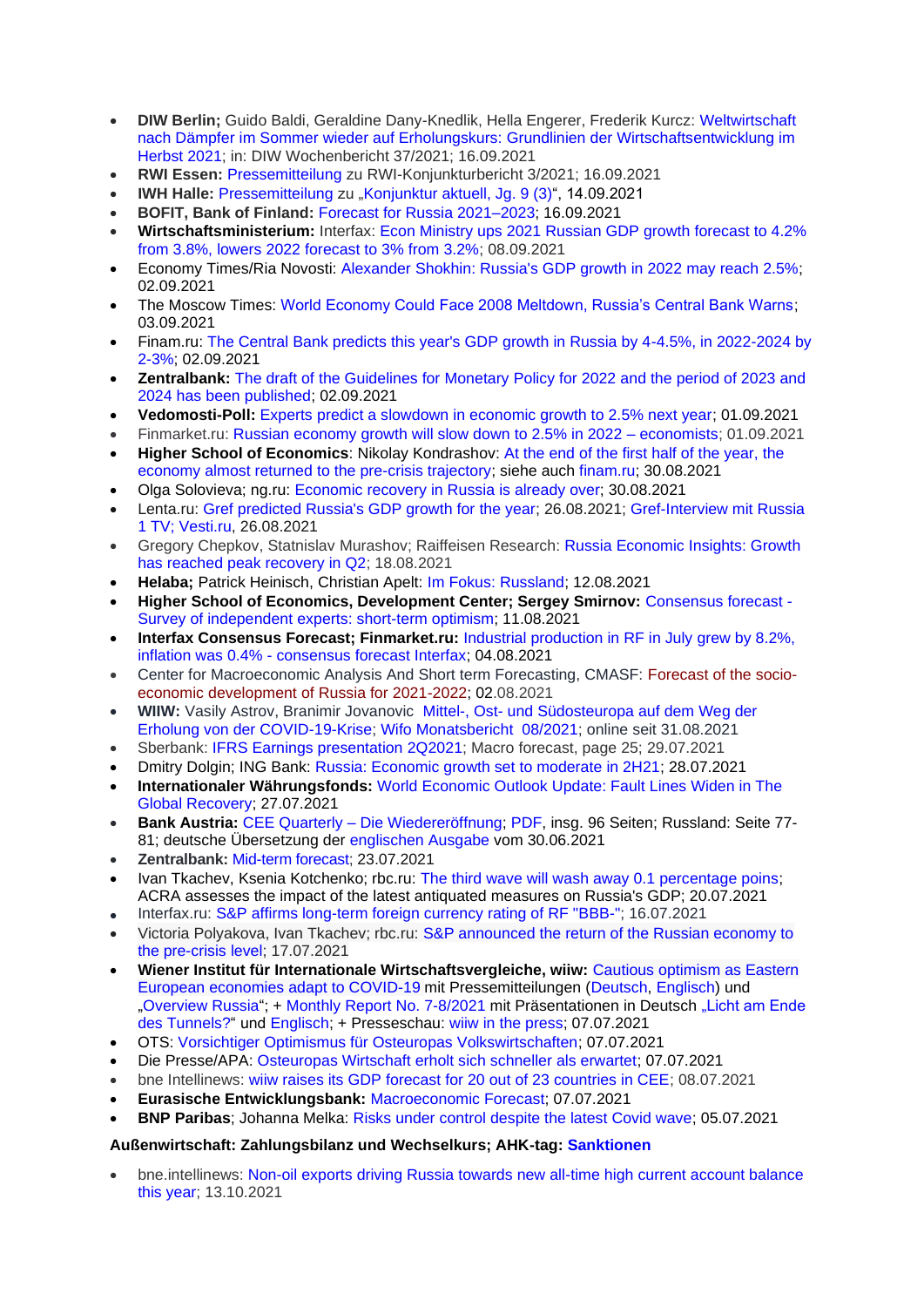- Olga Belenkaya; Finam.ru: [Strong surplus in the balance of payments of the Russian Federation](https://www.finam.ru/analysis/forecasts/silnyiy-proficit-platezhnogo-balansa-rf-pozitivnyiy-faktor-dlya-kursa-rublya-20211012-154120/)  [a positive factor for the ruble exchange rate;](https://www.finam.ru/analysis/forecasts/silnyiy-proficit-platezhnogo-balansa-rf-pozitivnyiy-faktor-dlya-kursa-rublya-20211012-154120/) 12.10.2021
- Dmitry Dolgin; ING Bank: [Russian ruble enters 4Q21 on a strong note;](https://think.ing.com/articles/russian-ruble-enters-4q21-on-a-strong-note/) BOP-Analyse; 11.10.2021
- **Zentralbank:** [Estimation of Key Aggregates of the Balance of Payments of the Russian](http://cbr.ru/eng/statistics/macro_itm/svs/bop-eval/)  [Federation in January –](http://cbr.ru/eng/statistics/macro_itm/svs/bop-eval/) September 2021; 11.10.2021
- bne.Intellinews: [Prices of oil rises sharply, but ruble largely unaffected;](https://www.bne.eu/prices-of-oil-rises-sharply-but-ruble-largely-unaffected-222375/) 01.10.2021
- **Zentralbank:** [External Sector Statistics; Balance of Payments](http://cbr.ru/eng/statistics/macro_itm/svs/)
- **Zentralbank:** [Merchandise Trade of the Russian Federation;](https://www.cbr.ru/vfs/eng/statistics/credit_statistics/trade/trade_e.xls) Tabelle; 30.09.2021
- **Rosstat:** [Außenhandel Januar bis Juli 2021;](https://rosstat.gov.ru/storage/mediabank/177-29-09-2021.html) Tabelle mit Chart; 29.09.2021
- Sergey Pukhov; HSE: [Imports are heading for a decline;](https://dcenter.hse.ru/newkgb) 22.09.2021
- Economy Times/TASS: [Maxim Reshetnikov: the ruble is expected to strengthen by the end of the](http://economytimes.ru/novosti/maksim-reshetnikov-k-koncu-goda-ozhidaetsya-ukreplenie-rublya)  [year;](http://economytimes.ru/novosti/maksim-reshetnikov-k-koncu-goda-ozhidaetsya-ukreplenie-rublya) 21.09.2021
- Moscow Times: [Russian Firms With Foreign Links Down 40% in 3 Years;](https://www.themoscowtimes.com/2021/09/17/russian-firms-with-foreign-links-down-40-in-3-years-a75073) 17.09.2021.
- Trading Economics-Chart: [Russia: Balance of Trade;](https://tradingeconomics.com/russia/balance-of-trade) bis einschl. August 2021; 12.10.2021
- Anders Aslund (Atlantic Council); wiwo-Gastbeitrag: "Russen haben im Westen rund eine Billion [Dollar angelegt"](https://www.wiwo.de/politik/konjunktur/putins-russland-russen-haben-im-westen-rund-eine-billion-dollar-angelegt/27551920.html). Der Westen sollte die Finanzsanktionen gegen Russland ausweiten 30.08.2021; [Anders Åslund,](https://www.atlanticcouncil.org/expert/anders-aslund/) [Maria Snegovaya](https://www.atlanticcouncil.org/?post_type=expert&p=315389) (Atlantic Council): [The impact of Western sanctions](https://www.atlanticcouncil.org/in-depth-research-reports/report/the-impact-of-western-sanctions-on-russia/)  [on Russia and how they can be made even more effective;](https://www.atlanticcouncil.org/in-depth-research-reports/report/the-impact-of-western-sanctions-on-russia/) 03.05.2021
- RIA Rating: [Oil exports continue to decline, but recession is slowing down –](https://riarating.ru/industry_newsletters/20210830/630207312.html) overview; 30.08.2021
- BOFIT (Bank of Finland): [Russian exports take off with recovery in global demand for raw](https://www.bofit.fi/en/monitoring/weekly/2021/vw202133_2/)  [materials;](https://www.bofit.fi/en/monitoring/weekly/2021/vw202133_2/) BOFIT Weekly, 20.08.2021
- TASS/Economy Times: [The Ministry of Economic Development of the Russian Federation predicts](https://economytimes.ru/novosti/minekonomrazvitiya-rf-prognoziruet-rost-nesyrevogo-eksporta-po-itogam-2021-goda-na-15-20)  [the growth of non-resource exports by the end of 2021 by 15-20%;](https://economytimes.ru/novosti/minekonomrazvitiya-rf-prognoziruet-rost-nesyrevogo-eksporta-po-itogam-2021-goda-na-15-20) 06.08.2021
- **Zentralbank:** Pressemeldung: [Exports and imports have exceeded pre-pandemic levels;](http://cbr.ru/press/event/?id=11052) **Vierteljährlicher Bericht:** ["Balance of payments of the Russian Federation";](http://cbr.ru/Collection/Collection/File/35478/Balance_of_Payments_2021-02_8.pdf) 15.07.2021; [Russisch+](http://www.cbr.ru/dkp/analytic/) [Englisch,](http://www.cbr.ru/eng/dkp/analytic/) 23.07.2021
- GTAI; Karin Appel: [EU-Russland Sanktionen;](https://www.gtai.de/gtai-de/trade/zoll/special/russland/gtai-special-russland-sanktionen-65188) 29.05.2021
- AHK Russland: [Sanktionen und internationaler Zahlungsverkehr: Risiken und Chancen für](https://russland.ahk.de/infothek/news/detail/sanktionen-und-internationaler-zahlungsverkehr-risiken-und-chancen-fuer-russland)  [Russland;](https://russland.ahk.de/infothek/news/detail/sanktionen-und-internationaler-zahlungsverkehr-risiken-und-chancen-fuer-russland) 19.05.2021

## **Der jährliche Verbraucherpreisanstieg beschleunigte sich bis zum 11.10. auf 7,6 Prozent**

- **Wirtschaftsministerium:** [Wöchentliche und monatliche Berichte zur Preisentwicklung](https://economy.gov.ru/material/directions/makroec/ekonomicheskie_obzory/)
- **Rosstat:** [Verbraucherpreise](https://rosstat.gov.ru/storage/mediabank/184_13-10-2021.htm) 05.- 11.10.2021; 12.10.2021
- **Rosstat:** [Verbraucherpreise im September 2021;](https://rosstat.gov.ru/storage/mediabank/181_06-10-2021.html) Tabelle mit Chart; 06.10.2021
- **Zentralbank-Monatsbericht Verbraucherpreise:** [Consumer price dynamics: facts, estimates,](http://cbr.ru/analytics/dkp/dinamic/)  [comments;](http://cbr.ru/analytics/dkp/dinamic/) [PM,](https://www.cbr.ru/eng/press/event/?id=12324) 13.10.2021 + Archiv: [Englische Übersetzung.\(](http://cbr.ru/eng/analytics/dkp/dinamic/)rd. 10 Tage später)
- Finmarket.ru: [Inflation dynamics in Russia left no chances for a small step of raising the Central](http://www.finmarket.ru/news/5569444)  [Bank rate in October -](http://www.finmarket.ru/news/5569444) analysts; 15.10.2021
- russland.capital: [Inflation in Russland auf Rekordniveau;](https://www.russland.capital/inflation-in-russland-auf-rekordniveau) 15.10.2021
- Finmarket.ru: [The Ministry of Economic Development has raised the inflation forecast for 2021 to](http://www.finmarket.ru/main/article/5566098)  [7.4%;](http://www.finmarket.ru/main/article/5566098) 12.10.2021
- Trading Economics: [Russia Inflation Rate rises more than expected;](https://tradingeconomics.com/russia/inflation-cpi) 06.10.2021
- Moscow Times: Russian [Inflation Continues Climbing, Sets New Five-Year High;](https://www.themoscowtimes.com/2021/10/07/russian-inflation-continues-climbing-sets-new-five-year-high-a75235) 07.10.2021
- Finmarket.ru: [Inflation in Russia accelerated to 0.6% in September;](http://www.finmarket.ru/main/article/5562993) 06.10.2021
- kapital-rus.ru: ["Absolutely no one expected this": The rise in prices in Russia broke the record for](https://kapital-rus.ru/articles/article/takogo_ne_jdal_absolutno_nikto_rost_cen_v_rossii_pobil_rekord_sedmuu_nedelu/)  the seventh [week in a row;](https://kapital-rus.ru/articles/article/takogo_ne_jdal_absolutno_nikto_rost_cen_v_rossii_pobil_rekord_sedmuu_nedelu/) 07.10.2021
- Dmitry Dolgin; ING Bank: [Russian inflation touched a nerve in September;](https://think.ing.com/articles/russian-inflation-touched-a-nerve-in-september/) 06.10.2021
- Dmitry Dolgin; ING Ban[k: Shocking spike in September inflation; may feed into Bank of Russia's](https://think.ing.com/articles/key-events-in-emea-next-week-240921/#a2)  [hawkish bias;](https://think.ing.com/articles/key-events-in-emea-next-week-240921/#a2) 29.09.2021

## **Leitzinserhöhung um 25 Basispunkte auf 6,75 Prozent am 10.09.2021**

- Interfax: [Nabiullina repeats one or more rate hikes possible, links future easing to deposit](https://interfax.com/newsroom/top-stories/72704/)  [conditions;](https://interfax.com/newsroom/top-stories/72704/) 17.09.2021
- **Zentralbank, PM:** [The Bank of Russia increases the key rate by 25 bp to 6.75% p.a.;](https://www.cbr.ru/eng/press/pr/?file=10092021_133000Key_eng.htm) 10.09.2021
- **Zentralbank:** Statement by Bank of [Russia Governor Elvira Nabiullina in](https://www.cbr.ru/eng/press/event/?id=12202) follow-up to Board of [Directors meeting on 10 September 2021;](https://www.cbr.ru/eng/press/event/?id=12202) 10.09.2021
- Trading Economics: [Bank of Russia Hikes Key Interest Rate by 25 bps;](https://tradingeconomics.com/russia/interest-rate) 10.09.2021
- The Moscow Times: [Russia's Central Bank Hikes Rates Once More in Inflation Battle;](https://www.themoscowtimes.com/2021/09/10/russias-central-bank-hikes-rates-once-more-in-inflation-battle-a75022) 10.09.2021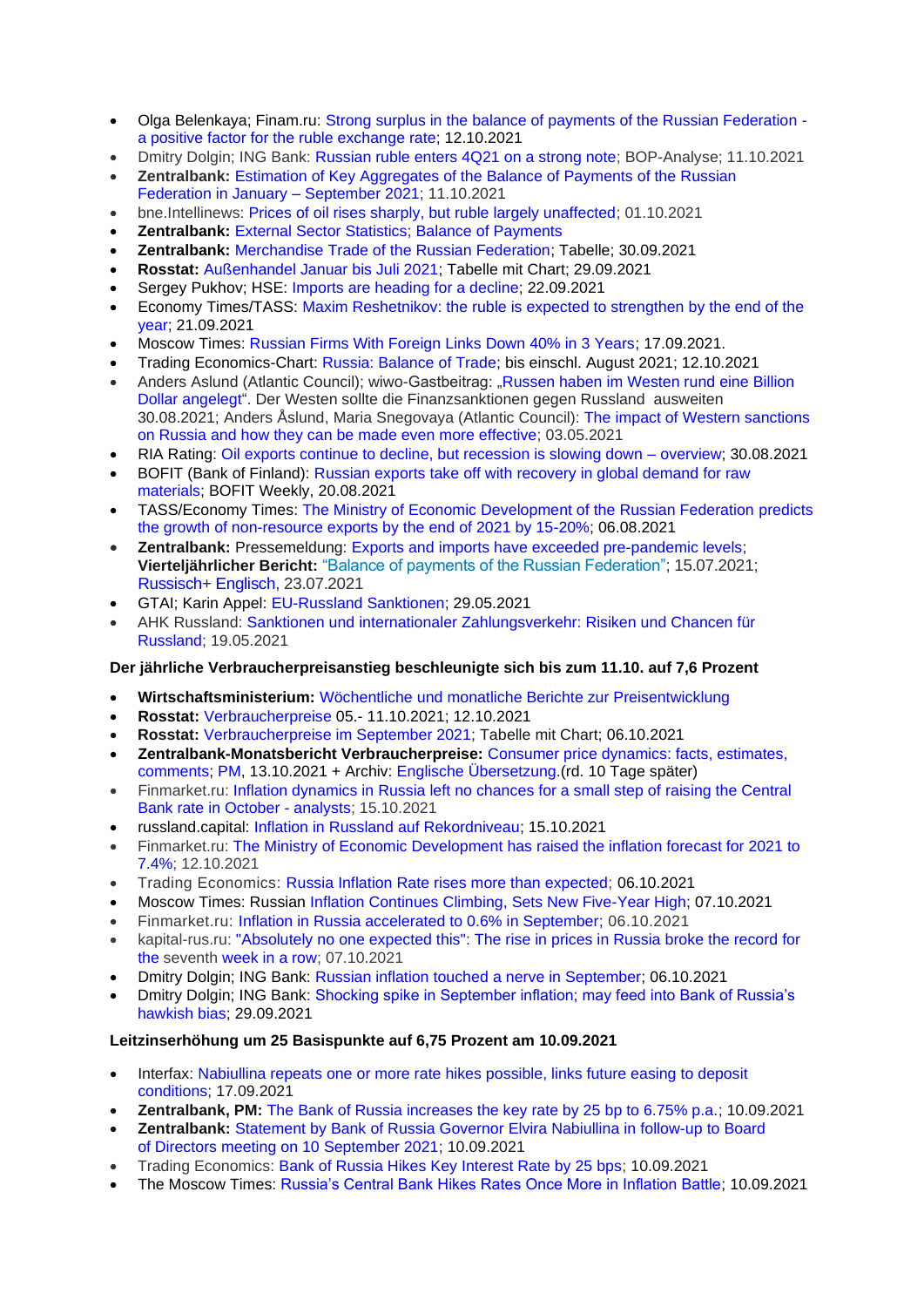- Pavel Kazarnovsky; rbc.ru: [The Bank of Russia raised its key rate for the fifth time in a row;](https://www.rbc.ru/finances/10/09/2021/613b1ef49a7947443f2519e6) 10.09.2021
- Finam.ru: [The Central Bank of the Russian Federation raised the key rate to 6.75%; Links zu](https://www.finam.ru/analysis/newsitem/cb-rf-povysil-klyuchevuyu-stavku-do-6-75-20210910-133033/)  [Analysten-Kommentaren;](https://www.finam.ru/analysis/newsitem/cb-rf-povysil-klyuchevuyu-stavku-do-6-75-20210910-133033/) 10.09.2021
- Natalia Orlova, Alfa Bank: [The Central Bank moves to a 25 bp step;](https://www.finam.ru/analysis/marketnews/cb-perexodit-na-shag-25-b-p-20210910-17400/) 10.09.2021.
- Olga Belenkaya; finam.ru: [The Bank of Russia left itself the opportunity to raise the rate in October](https://www.finam.ru/analysis/marketnews/bank-rossii-ostavil-sebe-vozmozhnost-dlya-povysheniya-stavki-v-oktyabre-ili-dekabre-20210910-15000/)  [or December;](https://www.finam.ru/analysis/marketnews/bank-rossii-ostavil-sebe-vozmozhnost-dlya-povysheniya-stavki-v-oktyabre-ili-dekabre-20210910-15000/) 10.09.2021
- Dmitry Dolgin; ING Bank: [Russian key rate up cautiously to 6.75%, hawkishness toned down;](https://think.ing.com/snaps/russia-key-rate-up-cautiously-hawkishness-toned-down/) 10.09.2021
- Finmarket.ru: [The Central Bank of the Russian Federation in October may raise the forecast for](http://www.finmarket.ru/news/5546836)  [GDP growth for the current year;](http://www.finmarket.ru/news/5546836) 10.09.2021
- Almanas Stanapedis; FocusEconomics: [Central Bank hikes key policy rate again;](https://www.focus-economics.com/countries/russia/news/monetary-policy/central-bank-hikes-key-policy-rate-again-in-september) 10.09.2021
- Gerit Schulze; GTAI Moskau: [Chart zur Entwicklung des Leitzinses;](https://pbs.twimg.com/media/E-7TDuTXMAEyM3O?format=jpg&name=small) Tweet vom 10.09.2021

## **Weitere Veröffentlichungen der Zentralbank**

- **Zentralbank-Analysten-Umfrage:** [Macroeconomic survey of the Bank of Russia;](http://cbr.ru/statistics/ddkp/mo_br/) 15.10.2021
- **Zentralbank-Bericht: Regionale Wirtschaftsentwicklung**; PM: [Growth in Demand with Limited](http://cbr.ru/press/event/?id=12323)  [Supply;](http://cbr.ru/press/event/?id=12323) mit Video; Bericht: [Regional economic development;](http://cbr.ru/Collection/Collection/File/38982/report_14102021.pdf) Archiv: [RU+](https://cbr.ru/analytics/dkp/#a_118418)[EN](https://www.cbr.ru/eng/analytics/dkp/#a_118420) ; 14.10.2021
- **Zentralbank-Bericht "Talking Trends" der volkswirtschaftlichen Abteilung;** PM: [Talking](https://www.cbr.ru/eng/press/event/?id=12321)  [Trends: economy slows down;](https://www.cbr.ru/eng/press/event/?id=12321) 13.10.2021; Archiv [\(RU\)](https://cbr.ru/ec_research/mb/); + Archiv [\(EN\)](https://www.cbr.ru/eng/ec_research/mb/)
- Russische Zentralbank: Kirill Tremasov, Leiter der geldpolitischen Abteilung der russischen Zentralbank, im Izvestia-Interview mit Anna Kaledina: Upward revision of inflation forecast highly [likely;](https://cbr.ru/press/event/?id=12294) 06.10.2021
- **Zentralbank Investor presentations (Englisch):** ["Russia's Economic Outlook and Monetary Policy";](https://www.cbr.ru/eng/about_br/irp/) [PDF;](https://www.cbr.ru/Collection/Collection/File/36631/2021_september_e.pdf) 16.09.2021 ["Russian Financial Sector";](https://www.cbr.ru/eng/about_br/irp/) [PDF](https://www.cbr.ru/Collection/Collection/File/36952/cbr_ir_2021-9.pdf) mit Macro-Update; 06.10.2021
- **Zentralbank Mid-term forecast:** [Mid-term forecast;](https://www.cbr.ru/Collection/Collection/File/35489/forecast_210723_e.pdf) [+ Archiv: Mittelfristige Prognosen;](https://www.cbr.ru/about_br/publ/ddkp/#a_118755) 23.07.2021
- Zentralbank: [The draft of the Guidelines for Monetary Policy for 2022 and the period of 2023](http://cbr.ru/press/event/?id=12174) and [2024 has been published;](http://cbr.ru/press/event/?id=12174) 02.09.2021
- The Moscow Times: [World Economy Could Face 2008 Meltdown, Russia's Central Bank Warns;](https://www.themoscowtimes.com/2021/09/03/world-economy-could-face-2008-meltdown-russias-central-bank-warns-a74962) 03.09.2021
- Finam.ru: [The Central Bank predicts this year's GDP growth in Russia by 4-4.5%, in 2022-2024 by](https://www.finam.ru/analysis/newsitem/cb-prognoziruet-v-etom-godu-rost-vvp-rossii-na-4-4-5-v-2022-2024-godax-po-2-3-20210902-151122/)  [2-3%;](https://www.finam.ru/analysis/newsitem/cb-prognoziruet-v-etom-godu-rost-vvp-rossii-na-4-4-5-v-2022-2024-godax-po-2-3-20210902-151122/) 02.09.2021
- Zentralbank: [Monetary Policy Report;](https://www.cbr.ru/about_br/publ/ddkp/#a_118755) 23.07. + [englisch](https://www.cbr.ru/eng/about_br/publ/ddkp/) Summary; 02.08.2021
- Zentralbank: [Annual report,](http://www.cbr.ru/Collection/Collection/File/32268/ar_2020.pdf) 386 Seiten; [Briefly about the main points;](http://www.cbr.ru/about_br/publ/annrep2020short/) 06.05.2021

## **Kombinierter Einkaufsmanager-Index im September knapp über der Wachstumsschwelle**

- IHS Markit: [Russia Manufacturing PMI: Renewed expansion in output as demand conditions](https://www.markiteconomics.com/Public/Home/PressRelease/1e63646aa35e43bcbff34fc254f2b99f)  [stabilise;](https://www.markiteconomics.com/Public/Home/PressRelease/1e63646aa35e43bcbff34fc254f2b99f) 01.10.2021
- Almanas Stanapedis; FocusEconomics: [Manufacturing PMI rises in September;](https://www.focus-economics.com/countries/russia/news/pmi/manufacturing-pmi-rises-in-september-1) 01.10.2021
- bne Intellinews: [Russia's manufacturing PMI renews expansion in output as demand conditions](https://www.intellinews.com/russia-s-manufacturing-pmi-renews-expansion-in-output-as-demand-conditions-stabilise-222370/?source=russia)  [stabilise;](https://www.intellinews.com/russia-s-manufacturing-pmi-renews-expansion-in-output-as-demand-conditions-stabilise-222370/?source=russia) 01.10.2021
- Interfax- Tag: [IHS Markit Purchasing Manager Index](https://www.interfax.ru/tags/IHS+Markit)
- IHS Markit: Russia Services PMI: [Business activity returns to growth territory in September;](https://www.markiteconomics.com/Public/Home/PressRelease/6753d7f88f0648c1a2079d2dc6bd3744) 05.10.2021
- Finmarket.ru: [Business activity growth in the service sector in Russia resumed in September -](http://www.finmarket.ru/news/5561608) IHS [Markit](http://www.finmarket.ru/news/5561608) 05.10.2021
- **IHS Markit: [PMI by IHS Markit](https://ihsmarkit.com/products/pmi.html)**

## **Konjunkturberichte für August 2021; insb. von Wirtschaftsministerium und Rosstat**

- **Rosstat: Short-term economic indicators (in Russian and English):**
- **Rosstat:** [Socio-economic situation in Russia;](https://rosstat.gov.ru/compendium/document/50801) Bericht für August, 01.10.2021
- **Wirtschaftsministerium:** [Bild der Wirtschaft;](https://economy.gov.ru/material/directions/makroec/ekonomicheskie_obzory/) Daten für August/September; 01.10.2021
- Trading Economics: [Russia: Retail sales;](https://tradingeconomics.com/russia/retail-sales-annual) [Unemployment;](https://tradingeconomics.com/russia/unemployment-rate) [Wages;](https://tradingeconomics.com/russia/wage-growth)
- Dmitry Dolgin; ING Bank: [Russian GDP forecast for 2021 upgraded on strong 9M21, but still](https://think.ing.com/snaps/russian-gdp-forecast-for-2021-upgraded-on-strong-9m21-but-still-cautious-for-2022/)  [cautious for 2022;](https://think.ing.com/snaps/russian-gdp-forecast-for-2021-upgraded-on-strong-9m21-but-still-cautious-for-2022/) 01.10.2021
- Natalia Orlova; Alfa Bank: [Inflation risks hold back growth;](https://www.finam.ru/analysis/forecasts/inflyacionnye-riski-sderzhivayut-rost-20211004-163519/) 01.10.2021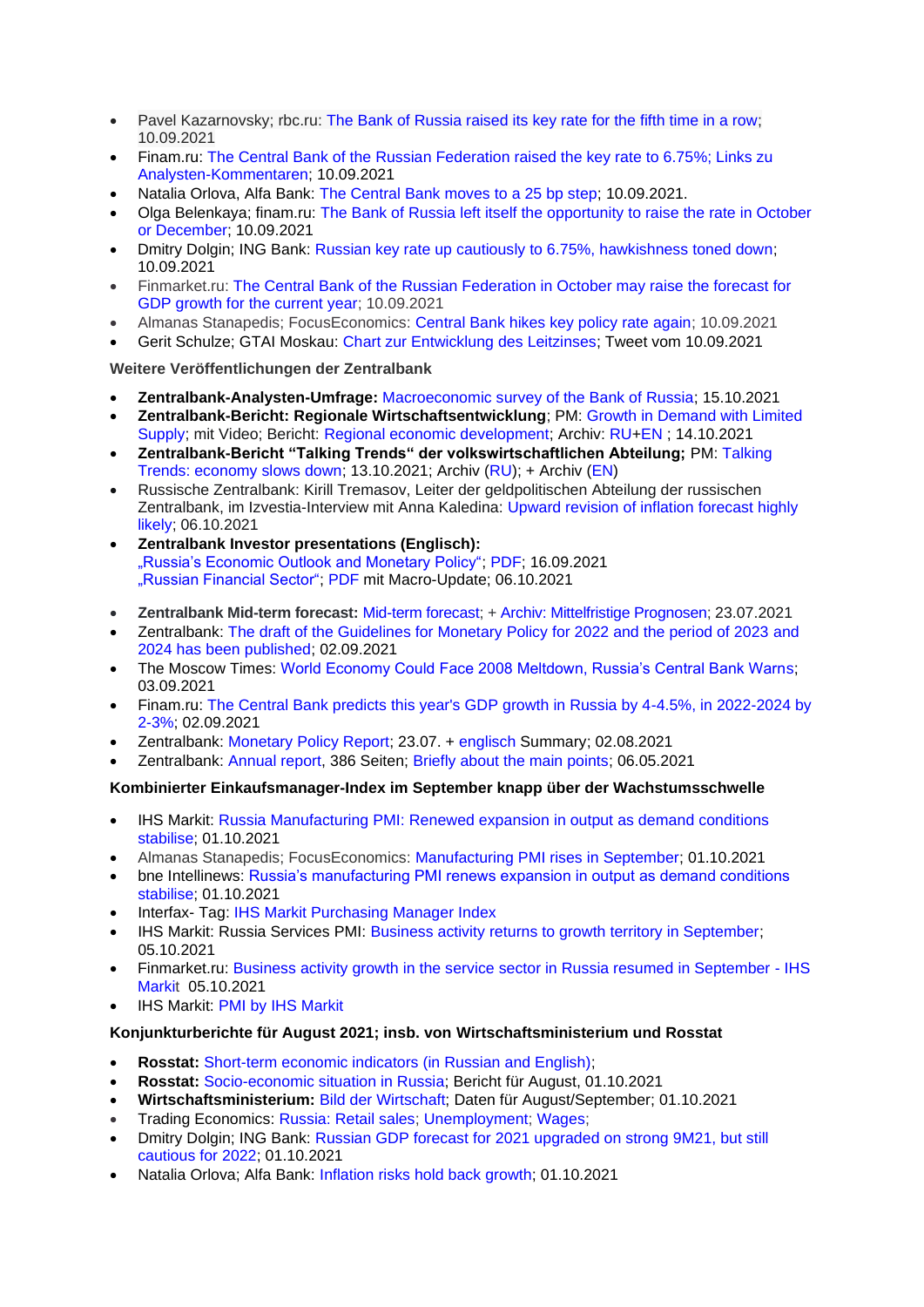- Finmarket.ru: [The Ministry of Economic Development estimates the growth of Russia's GDP in](http://www.finmarket.ru/news/5560483)  [January-August at 4.7%;](http://www.finmarket.ru/news/5560483) 02.10.2021
- Finmarket.ru: [Retail trade growth accelerated to 5.3% in August -](http://www.finmarket.ru/news/5560327) Rosstat; 01.10.2021
- Finmarket.ru: [Unemployment in Russia in August fell to 4.4%;](http://www.finmarket.ru/news/5560357) 01.10.2021
- Finmarket.ru: [July wage growth in real terms slowed down to 2.2% in July -](http://www.finmarket.ru/news/5560340) Rosstat; 01.10.2021
- Finmarket.ru: [Pensions in the Russian Federation in real terms decreased by 1% in August -](http://www.finmarket.ru/news/5560345) [Rosstat;](http://www.finmarket.ru/news/5560345) 01.10.2021
- Finmarket.ru: [Growth in output by basic types of activity in Russia slowed down to 4% in August -](http://www.finmarket.ru/news/5560307) [Rosstat;](http://www.finmarket.ru/news/5560307) 01.10.2021
- bneIntellinews: [Russian agriculture production surprises with a tumble of 10% in August;](https://www.intellinews.com/russian-agriculture-production-surprises-with-a-tumble-of-10-in-august-222981/) 08.10.2021

## **Bruttoinlandsprodukt: Verwendung im zweiten Quartal 2021 und erste Schätzung**

- **Rosstat:** [BIP-Verwendung im zweiten Quartal 2021;](https://rosstat.gov.ru/storage/mediabank/180_01-10-2021.htm) 01.10.2021
- Almanas Stanapedis; FocusEconomics: [Russia: GDP growth revised upwards for Q2;](https://www.focus-economics.com/countries/russia/news/gdp/gdp-growth-revised-upwards-for-q2) 04.10.2021; [GDP growth revised upwards for Q2 but momentum seems to be waning in Q3;](https://www.focus-economics.com/countries/russia/news/gdp/gdp-growth-revised-upwards-for-q2-but-momentum-seems-to-be-waning-in-q3) 10.09.2021
- Finmarket.ru: [The share of household expenditures in the GDP of the Russian Federation in the](http://www.finmarket.ru/news/5560358)  [2nd quarter increased to 49% -](http://www.finmarket.ru/news/5560358) Rosstat; 01.10.2021
- **Rosstat:** [Rosstat presents the first estimate of GDP for the 2nd quarter of 2021;](https://rosstat.gov.ru/folder/313/document/134085) 10.09.2021
- Reuters: [Russian economy grows 10.5% y/y in Q2, its strongest leap since 2000;](https://www.reuters.com/article/russia-economy-gdp/russian-economy-grows-10-5-y-y-in-q2-its-strongest-leap-since-2000-idUSR4N2PJ028) 10.09.2021
- Finam.ru: [Rosstat has improved the estimate of GDP growth in the Russian Federation for the 2nd](https://www.finam.ru/analysis/newsitem/rosstat-uluchshil-ocenku-rosta-vvp-rf-za-2-kvartal-do-10-5-v-godovom-vyrazhenii-20210910-191351/)  [quarter to 10.5% in annual terms;](https://www.finam.ru/analysis/newsitem/rosstat-uluchshil-ocenku-rosta-vvp-rf-za-2-kvartal-do-10-5-v-godovom-vyrazhenii-20210910-191351/) 10.09.2021

## **Industrieproduktion August 2021: Der Rückgang gegenüber dem Vormonat stieg auf 0,8 Prozent; der Anstieg gegenüber dem Vorjahr sank auf 4,7 Prozent**

- Finmarket.ru: [Russia has the ability to increase oil production according to the OPEC + plan -](http://www.finmarket.ru/news/5563559) [Deputy Minister of Energy;](http://www.finmarket.ru/news/5563559) 07.10.2021
- Reuters: [Russian oil, gas condensate output at highest since April 2020;](https://www.reuters.com/business/energy/russian-oil-gas-condensate-output-highest-since-april-2020-2021-10-02/) 02.10.2021
- Alexey Shapovalov; Kommersant: [Processing loses confidence; Russian industry is once again](https://www.kommersant.ru/doc/5008639)  [saved by rising raw material prices;](https://www.kommersant.ru/doc/5008639) 30.09.2021
- Wirtschaftsministerium: [Entwicklung der Industrieproduktion im August 2021;](https://economy.gov.ru/material/directions/makroec/ekonomicheskie_obzory/) 22.09.2021
- Rosstat: [Industrieproduktion im August 2021;](https://rosstat.gov.ru/folder/313/document/135340) mit [Tabelle und Chart;](https://rosstat.gov.ru/storage/mediabank/170_22-09-2021.html) 25.08.2021
- Trading Economics: [Russia Industrial Output Growth Less than Expected;](https://tradingeconomics.com/russia/industrial-production) 22.09.2021
- Vnesheconombank Institute: [Industrieproduktion in Russland im August;](http://inveb.ru/ru/articles-menu/693-obzor-mirovoj-ekonomiki-i-rynkov-17-23-sentyabrya-2021) in:"World Economy and [Markets Review"](http://inveb.ru/ru/articles-menu); 24.09.2021
- Denis Popov; PSB: [The potential for recovery growth in the mining segment remains significant;](https://www.finam.ru/analysis/marketnews/potencial-vosstanovitelnogo-rosta-v-dobyvayushem-segmente-ostaetsya-sushestvennym-20210923-19350/) finalm.ru; 23.09.2021
- Alexey Shapovalov; Kommersant: [August is not thick; In the industry, the decline in output was](https://www.kommersant.ru/doc/4997841)  [fixed;](https://www.kommersant.ru/doc/4997841) 23.09.2021
- Finmarket.ru: [Industrial production growth in Russia slowed down to 4.7% in August;](http://www.finmarket.ru/main/article/5554173) 22.09.2021

## **Forschungsinstitute und Banken zu Konjunktur und Wirtschaftspolitik**

**BOFIT (Bank of Finland):** [BOFIT Weekly](https://www.bofit.fi/en/monitoring/weekly/) (Russland und China im wöchentlichen Wechsel; Do: finnische; Fr: englische Ausgabe); Datenbank: [BOFIT Russia Statistics;](https://www.bofit.fi/en/monitoring/statistics/russia-statistics/)Tag-Search: [Russia](https://www.bofit.fi/en/tag-search/?tag=Russia)

15.10.: [Russian export earnings near all-time highs; capital outflows increase](https://www.bofit.fi/en/monitoring/weekly/2021/vw202141_1/)

15.10.: [Russian fixed investment bounces back after the Covid Recession](https://www.bofit.fi/en/monitoring/weekly/2021/vw202141_2/)

15.10.: [Russia's government budget expected to show surpluses as efforts are ahead to slow](https://www.bofit.fi/en/monitoring/weekly/2021/vw202141_3/)  [spending growth](https://www.bofit.fi/en/monitoring/weekly/2021/vw202141_3/)

15.10.: [Russia approves anti-corruption plan for 2021−2024](https://www.bofit.fi/en/monitoring/weekly/2021/vw202141_4/)

- 01.10. [Few surprises in Duma election](https://www.bofit.fi/en/monitoring/weekly/2021/vw202139_1/)
- 01.10.: [Prices of oil and other major Russian export commodities up sharply; ruble barely appreciates](https://www.bofit.fi/en/monitoring/weekly/2021/vw202139_2/)
- 01.10.: [Construction work on Nord Stream 2 gas pipeline finishes up](https://www.bofit.fi/en/monitoring/weekly/2021/vw202139_3/)
- 17.09.: [Latest BOFIT Forecast for Russia sees moderate growth ahead, large risks persist](https://www.bofit.fi/en/monitoring/weekly/2021/vw202137_1/)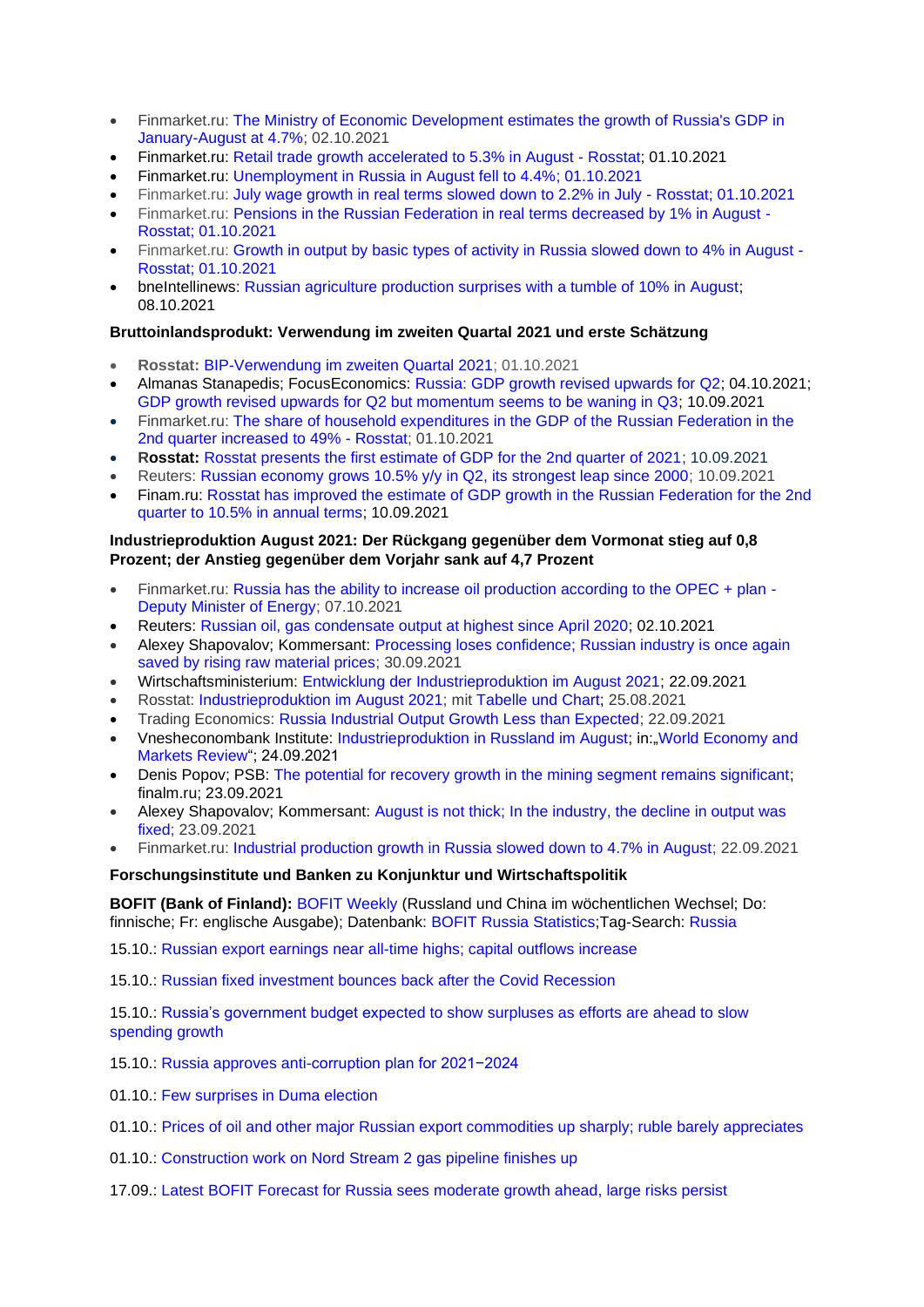17.09.: [CBR raises key rate again; monetary policy guidelines for 2022–2024 announced](https://www.bofit.fi/en/monitoring/weekly/2021/vw202137_2/)

17.09.: [Fixed investment increased in Russia, government plans funding for investment projects](https://www.bofit.fi/en/monitoring/weekly/2021/vw202137_3/)

17.09.: [Russia and Belarus agree on deeper economic integration](https://www.bofit.fi/en/monitoring/weekly/2021/vw202137_4/)

03.09.: [Russian economic recovery begins to cool](https://www.bofit.fi/en/monitoring/weekly/2021/vw202135_1/)

03.09.: Russian pensioners and select public sector workers receive notable one-time stimulus [payments this month](https://www.bofit.fi/en/monitoring/weekly/2021/vw202135_2/)

03.09.: [Bulls run at Moscow Exchange](https://www.bofit.fi/en/monitoring/weekly/2021/vw202135_3/)

**Vnesheconombank Institute:** ["World Economy and Markets Review"](http://inveb.ru/ru/articles-menu) mit Russland-Themen:

15.10.: [Verbraucherpreise bis 11.10.2021; Leistungsbilanz und Kapitalverkehr im 3. Quartal](http://inveb.ru/ru/articles-menu/703-obzor-mirovoj-ekonomiki-i-rynkov-7-14-oktyabrya-2021)

08.10.: [BIP, Industrie; Löhne, Einzelhandel, Dienstleistungen, Bau im August; PMI im September](http://inveb.ru/ru/articles-menu/698-obzor-mirovoj-ekonomiki-i-rynkov-1-6-oktyabrya-2021)

01.10.: [Verbraucherpreisentwicklung bis 27.09.2021](http://inveb.ru/ru/articles-menu/696-obzor-mirovoj-ekonomiki-i-rynkov-24-30-sentyabrya-2021)

24:09.: [Industrieproduktion im August](http://inveb.ru/ru/articles-menu/693-obzor-mirovoj-ekonomiki-i-rynkov-17-23-sentyabrya-2021)

Sberbank: [Wochenbericht](https://www.sberbank.com/ru/analytics/news) "Global Economic News" mit folgenden Russland-Themen:

11.10.: [Verbraucherpreise im September; Inflationserwartungen von Unternehmen](https://www.sberbank.com/ru/analytics/news/article?newsID=94282572-8859-40a2-aa6e-395929f7dd00&blockID=11004083®ionID=77&lang=ru&type=NEWS)

04.10.: [Modifikation der Fiskalregel; Konjunkturdaten für August; Indikator für Wirtschaftsaktivität](https://www.sberbank.com/ru/analytics/news/article?newsID=f055bdd5-4350-4bd5-af92-9b209bfcd930&blockID=11004083®ionID=77&lang=ru&type=NEWS)

27.09.: [Haushaltsplanung bis 2024; Industrieproduktion August; Konsumentenkredite](https://www.sberbank.com/ru/analytics/news/article?newsID=2d994539-459d-43dd-b8fc-2cfd6de3b00e&blockID=11004083®ionID=77&lang=ru&type=NEWS)

20.09.: [Föderaler Haushalt im August](https://www.sberbank.com/ru/analytics/news/article?newsID=eaf208c7-d2f8-4df7-97d5-9d67570f23bc&blockID=11004083®ionID=77&lang=ru&type=NEWS)

#### **Higher School of Economics: [Comments on state and business](https://dcenter.hse.ru/newkgb)**; Charts: **[Macro-Monitor](https://dcenter.hse.ru/macromonitor)**

13.10.: [Cyclic indicators.](http://www.hse.ru/pubs/share/direct/document/516737706.pdf) [SOI in September: growth in oil prices and activation of domestic](http://www.hse.ru/pubs/share/direct/document/516737706.pdf)  demand. [CEA in August: the phase of recovery growth is over](http://www.hse.ru/pubs/share/direct/document/516737706.pdf)

11.10.: [Import stabilization in September](http://www.hse.ru/pubs/share/direct/document/516279582.pdf)

22.09.: [Imports are heading for a decline](http://www.hse.ru/pubs/share/direct/document/508205568.pdf)

15.09.: [Cyclic indicators.](http://www.hse.ru/pubs/share/direct/document/506114600.pdf) [SOI in August: intensification of domestic demand.](http://www.hse.ru/pubs/share/direct/document/506114600.pdf) CEA in July: the phase of [accelerated recovery growth is coming to an end](http://www.hse.ru/pubs/share/direct/document/506114600.pdf) .

#### **Gaidar Institute: [Monitoring the economic situation in Russia;](https://www.iep.ru/ru/monitoring) auch in [Englisch](http://www.iep.ru/en/publications/category/1417.html)**

- 04.10.: [Adaptation of Russian Industry to the 2020 crisis](https://www.iep.ru/ru/monitoring/adaptatsiya-rossiyskoy-promyshlennosti-k-krizisu-2020-goda.html)
- 04.10.: [Corporate lending in Jan.-Aug. 2021](https://www.iep.ru/ru/monitoring/korporativnoe-kreditovanie-v-yanvare-avguste-2021-goda.html)

20.09.: [Foreign trade in Jan. –July: Growth in Non-Resource exports](https://www.iep.ru/ru/monitoring/vneshnyaya-torgovlya-v-yanvare-iyule-2021-goda-rost-nesyrevogo-eksporta.html)

- 20.09.: [Retail lending in Jan.-Aug. 2021 recond growh in market history](https://www.iep.ru/ru/monitoring/kreditovanie-fizicheskikh-lits-v-yanvare-avguste-2021-goda-rekordnyy-rost-v-istorii-rynka.html)
- 20.09.: [Bank of Russia continues tightening monetary policy](https://www.iep.ru/ru/monitoring/bank-rossii-prodolzhil-uzhestochenie-denezhno-kreditnoy-politiki.html)
- 06.09.: [Russian Industry in August 2021: Shortage of workers](https://www.iep.ru/ru/monitoring/rossiyskaya-promyshlennost-v-avguste-2021-goda-defitsit-rabotnikov.html)
- 15.07.: **[Economy and Economic Policy in a Pandemic](https://www.iep.ru/files/text/Gaidar_IEP_monographs/Ec_virus-text.pdf)**; **344 S.**; 15.07.2021

22.04.: **[Russian Economy in 2020 –](https://www.iep.ru/ru/publikatcii/publication/rossiyskaya-ekonomika-v-2020-godu-tendentsii-i-perspektivy-vypusk-42.html) Trends and Prospects; 712 S.**; 22.04.; [in English,](https://www.iep.ru/en/publications/category/1380.html) 31.05.2021

### **Institute of Economic Forecasting of the Russian Academy of Sciences; IEF-RAS:**

23.09.: [Quarterly forecast of macroeconomic indicators of the Russian Federation](https://ecfor.ru/nauchnye-izdaniya/kvartalnye-prognozy-makroekonomicheskih-pokazatelej-rf/)

14.09.: Monatlich: [Short-term forecast of Russia's GDP dynamics in 2021;](https://ecfor.ru/?from=novostibtn#newsanchor) + [Archiv](https://ecfor.ru/tempy-rosta-vvp-v-kratkosrochnoj-perspektive/)

**Marina Voitenko; politcom.ru:** [Wirtschaftspolitischer Wochenrückblick](http://politcom.ru/19979.html)

15.10.: [Gasoscene energy transition zigzag](http://politcom.ru/24340.html)

11.10.: [Social agenda, public spending](http://politcom.ru/24332.html) issues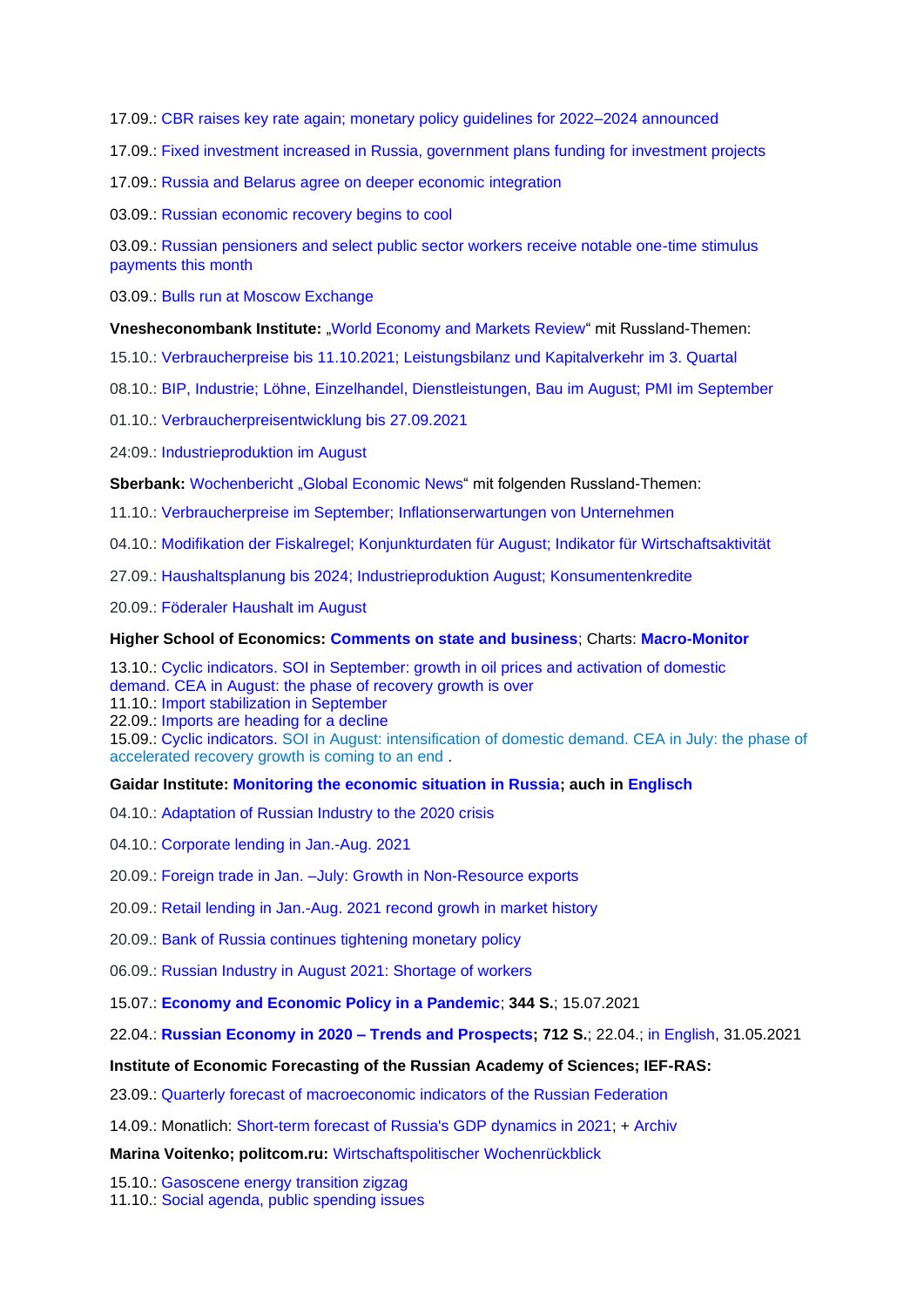## 01.10.: [Macro-Forecast and financial support](http://politcom.ru/24327.html)

## 23.09. [Tax stability and spot tuning](http://politcom.ru/24320.html)

## 17.09. [The Central Bank recalled the balance of incentives](http://politcom.ru/24315.html)

## **Sonstige periodische Berichte zu Konjunktur und Wirtschaftspolitik**

- **Center for Macroeconomic Analysis And Short term Forecasting, CMASF:** [Analysis of](http://www.forecast.ru/default.aspx)  [macroeconomic trends;](http://www.forecast.ru/default.aspx) 14.10.2021; [Forecast of the socio-economic development of Russia for](http://www.forecast.ru/default.aspx)  [2021-2024](http://www.forecast.ru/default.aspx)**,** 13.10.2021; [Trends of the Russian Economy,](http://www.forecast.ru/default.aspx) 07.10.2021; [Indirect assessment of](https://arb.ru/upload/iblock/c28/2021-10-01_%D0%BE_%D0%BA%D0%BE%D1%81%D0%B2%D0%B5%D0%BD%D0%BD%D0%BE%D0%B9_%D0%BE%D1%86%D0%B5%D0%BD%D0%BA%D0%B5.pdf)  [industrial activity in the economy in September;](https://arb.ru/upload/iblock/c28/2021-10-01_%D0%BE_%D0%BA%D0%BE%D1%81%D0%B2%D0%B5%D0%BD%D0%BD%D0%BE%D0%B9_%D0%BE%D1%86%D0%B5%D0%BD%D0%BA%D0%B5.pdf) 01.10.2021; [On investment activity in July August](https://arb.ru/banks/analitycs/ob_investaktivnosti_v_iyule_avguste-10504334/)  [2021;](https://arb.ru/banks/analitycs/ob_investaktivnosti_v_iyule_avguste-10504334/) arb.ru; 27.09.2021
- Arsagera.ru: [Macro-Review;](https://bf.arsagera.ru/makropokazateli/makroobzor_dannye_za_sentyabr_2021/) volkswirtschaftliche Indikatoren; 14.10..2021
- Arsagera.ru: [Macromonitoring;](https://bf.arsagera.ru/makropokazateli/makromonitoring_262_ot_12102021/) insb. Rohstoff- und Börsenentwicklung; mit Video; 12.10.2021
- World Bank: [Russia Monthly Economic Developments, September 2021;](https://www.worldbank.org/en/country/russia/brief/monthly-economic-developments) 14.10.2021
- OPEC: [Monthly Oil Market Report;](https://www.opec.org/opec_web/en/publications/338.htm) 13.10.2021
- Natalya Milchakova (Deputy Head of the "Information and Analytical Center" Alpari "); Oil and Capital: [Oil & Gas in September 2021;](https://oilcapital.ru/article/general/12-10-2021/neft-i-gaz-v-sentyabre-2021) 12.10.2021
- Vnesheconombank Institute: [Monthly GDP Index August 2021;](http://inveb.ru/ru/products/index-gdp) 12.10.2021
- Vnesheconombank Institute: [SEMAFON: August 2021;](http://inveb.ru/ru/products/product-03) Economic Indicators; 12.10.2021
- OECD: [Composite leading indicators;](https://www.oecd.org/sdd/leading-indicators/scheduleforcompositeleadingindicatorupdates.htm) 12.10.2021
- Y. Stepanov, I. Morgacheva (independent analysts and consultants ARB/Bankenverband) : [Current Trends in the Economy;](https://arb.ru/b2b/analitycs/arb/) October 2021; arb.ru, 11.10.2021
- Promsvyazbank: Strategy Q4 2021: The weather is good in Russia, and abroad it rains again; Auszüge in Finam.ru; 08.10.2021; [Volltext in PDF;](https://www.finam.ru/Files/u/nmacro/scenario_forecasts/202110/psb_strategy_102021.pdf) 30 Seiten
- Daria Orlova; DekaBank: [Russland: Keine Überraschung bei den Parlamentswahlen; in: Emerging](https://www.deka.de/site/dekade_deka-gruppe_site/get/documents/dekade/Publikationen/2021/Emerging%20Markets/20211008_Emerging_Markets_Trends.pdf)  [Markets Trends;](https://www.deka.de/site/dekade_deka-gruppe_site/get/documents/dekade/Publikationen/2021/Emerging%20Markets/20211008_Emerging_Markets_Trends.pdf) 08.10.2021
- RIA Rating: [Economy in August: Agriculture slowed down GDP growth;](https://riarating.ru/macroeconomics/20211005/630210160.html) 05.10.2021
- bneIntellinews.com: [Russia Country Report Oct21 -](https://www.intellinews.com/reports/russia-country-report-oct21-october-2021-78075/) October, 2021; 04.10.2021
- Kommersant: [Economic Forecast for October \(exchange rates, inflation, oil prices\);](https://www.kommersant.ru/doc/5011922) 02.10.2021
- Reuters Poll; Andrey Ostroukh: [Russia to raise rates further as inflation at highest since 2016:](https://www.reuters.com/article/russia-economy-poll/russia-to-raise-rates-further-as-inflation-at-highest-since-2016-reuters-poll-idUSKBN2GQ1FQ)  [Reuters poll;](https://www.reuters.com/article/russia-economy-poll/russia-to-raise-rates-further-as-inflation-at-highest-since-2016-reuters-poll-idUSKBN2GQ1FQ) 30.09.2021
- COFACE.ru: Results of the 2nd quarter. [2021 for the Russian market: Macroeconomic and](https://www.coface.ru/Novosti-i-Publikacii/Novosti/Itogi-2-kv.-2021-g.-dlya-rossijskogo-rynka-makroekonomicheskij-i-otraslevoj-obzor)  [industry overview;](https://www.coface.ru/Novosti-i-Publikacii/Novosti/Itogi-2-kv.-2021-g.-dlya-rossijskogo-rynka-makroekonomicheskij-i-otraslevoj-obzor) mit "Russia Viewpoint" (Gesamtwirtschaft im 02. Quartal 2021 mit Prognosen für 2021; sektorale Wirtschaftsentwicklung; 40 S., in [Russisch](https://www.coface.ru/content/download/197217/3279014/version/1/file/Coface+Russia+ViewPoint+2Q2021+RU.pdf) und [Englisch;](https://www.coface.ru/content/download/197218/3279017/version/1/file/Coface+Russia+ViewPoint+2Q2021+EN.pdf) 29.09.2021
- Ost-Ausschuss der Deutschen Wirtschaft: Update [Russland;](https://www.ost-ausschuss.de/de/oa-updates-zu-regionen) Ausgabe: [2021/06;](https://www.ost-ausschuss.de/sites/default/files/paragraphs/pdf/2021-09/06-2021_OA_Update_Russland.pdf) 23.09.2021
- Eurasische Entwicklungsbank: [Monthly Macroeconomic Review;](https://eabr.org/analytics/monthly-review/) Sep. 2021; 20.09.2021; [Macroeconomic Forecast;](https://eabr.org/analytics/ceg-quarterly-reviews/makroekonomicheskiy-prognoz-eabr-vozvrashchenie-inflyatsii-nadolgo-li-i-stoit-li-boyatsya-/) 07.07.2021;
- Economic Expert Group: [Economic Review –](http://www.eeg.ru/pages/186) 9/2021; 17.09.2021
- Vnesheconombank Institute: [Gesamtwirtschaftliche Entwicklung im Juli;](http://inveb.ru/ru/articles-menu/687-dinamika-osnovnykh-makropokazatelej-v-iyule-2021) 15.09.2020
- IEF-RAS: [Short-term forecast of Russia's GDP dynamics in 2021;](https://ecfor.ru/?from=novostibtn#newsanchor) [Archiv;](https://ecfor.ru/tempy-rosta-vvp-v-kratkosrochnoj-perspektive/) 14.09.2021
- Economist Intelligence Unit; [Economic Forecast Europe: Europe: Growth and inflation;](http://gfs.eiu.com/Archive.aspx?archiveType=Europe) 14.09.2021
- Sberbank: [Financial results and presentations;](https://www.sberbank.com/investor-relations/financial-results-and-presentations/ifrs) 29.07.2021; Investor [Presentation](https://www.sberbank.com/investor-relations/reports-and-publications/investor-presentation)
- Euler Hermes: Russia [Economic Overview;](https://www.eulerhermes.com/en_global/economic-research/country-reports/Russia.html#link_internal_3) July 2021

## **Konjunktur- und Wirtschaftspolitik in Russland**

- Sergei Tsukhlo, Head of the Laboratory of Business Surveys at the Gaidar Institute: "The way out [of the Russian industry from the" viral "crisis of 2020. Results of 9 months of](https://www.iep.ru/files/news/tsukhlo_07.10.2021.pdf) 2021"; Report at a seminar at the Moscow State University; [Bericht des Gaidar Instituts;](https://www.iep.ru/ru/sobytiya/sergey-tsukhlo-vystupil-na-seminare-po-ekonomike-i-energetiki-i-okruzhayushchey-sredy-v-mshe-mgu-im-m-v-lomonosova.html) 08.10.2021
- Dmitry Dolgin: [Russian budget consolidation may face obstacles in 2022;](https://think.ing.com/articles/russian-budget-consolidation-may-face-obstacles-in-2022/) 12.10.2021
- CNBC; Holly Ellyatt: [5 charts show Russia's economic highs and lows under Putin;](https://www.cnbc.com/2021/10/11/russias-economy-under-president-putin-in-charts.html) 11.10.2021
- Finam.ru-Konferenz: [Russian economy: optimistic budget and alarming statistics;](https://www.finam.ru/analysis/conf00001/rossiiyskaya-ekonomika-optimistichnyiy-byudzhet-i-trevozhnaya-statistika-20211007-13000/) Experten zu Fragen der Konjunktur- und Wirtschaftspolitik; [Mikhail Vasiliev](https://www.finam.ru/analysis/author00F5900001/) , chief analyst of Sovcombank; [Dmitry Dolgin](https://www.finam.ru/analysis/author00E65/) , Chief Economist of ING for Russia and the CIS; [Yuri Zaitsev](https://www.finam.ru/analysis/author00D95/) , Senior Researcher, RANEPA; [Denis Popov](https://www.finam.ru/analysis/author007F100001/) , chief analyst at Promsvyazbank; [Mikhail Belyaev](https://www.finam.ru/analysis/author00BC3/) , economist; [Elena](https://www.finam.ru/analysis/author00CFA/)  [Vasileva-Korzyuk](https://www.finam.ru/analysis/author00CFA/) , head of the analytical department, AK BARS Finance; [Olga Belenkaya](https://www.finam.ru/analysis/author000F3/) , Head of Macroeconomic Analysis Department, FG "FINAM"; 07.10.2021
- Alexander Deryugin (Ranepa, Moscow): [A new economic crisis may happen soon enough;](https://davydov.in/economics/aleksandr-deryugin-moskva-novyj-ekonomicheskogo-krizis-mozhet-sluchitsya-dostatochno-skoro/) Davidov Index; 04.10.2021
- Natalia Orlova, Alfa Bank: [Plans to tighten the budgetary policy of the Russian Federation](https://www.finam.ru/analysis/forecasts/plany-po-uzhestocheniyu-byudzhetnoiy-politiki-rf-pereneseny-na-2022-god-20211001-183522/)  [postponed to 2022;](https://www.finam.ru/analysis/forecasts/plany-po-uzhestocheniyu-byudzhetnoiy-politiki-rf-pereneseny-na-2022-god-20211001-183522/) 01.10.2021
- Finmarket.ru: [The government decided to soften the budgetary policy;](http://www.finmarket.ru/main/article/5558723) 30.09.2021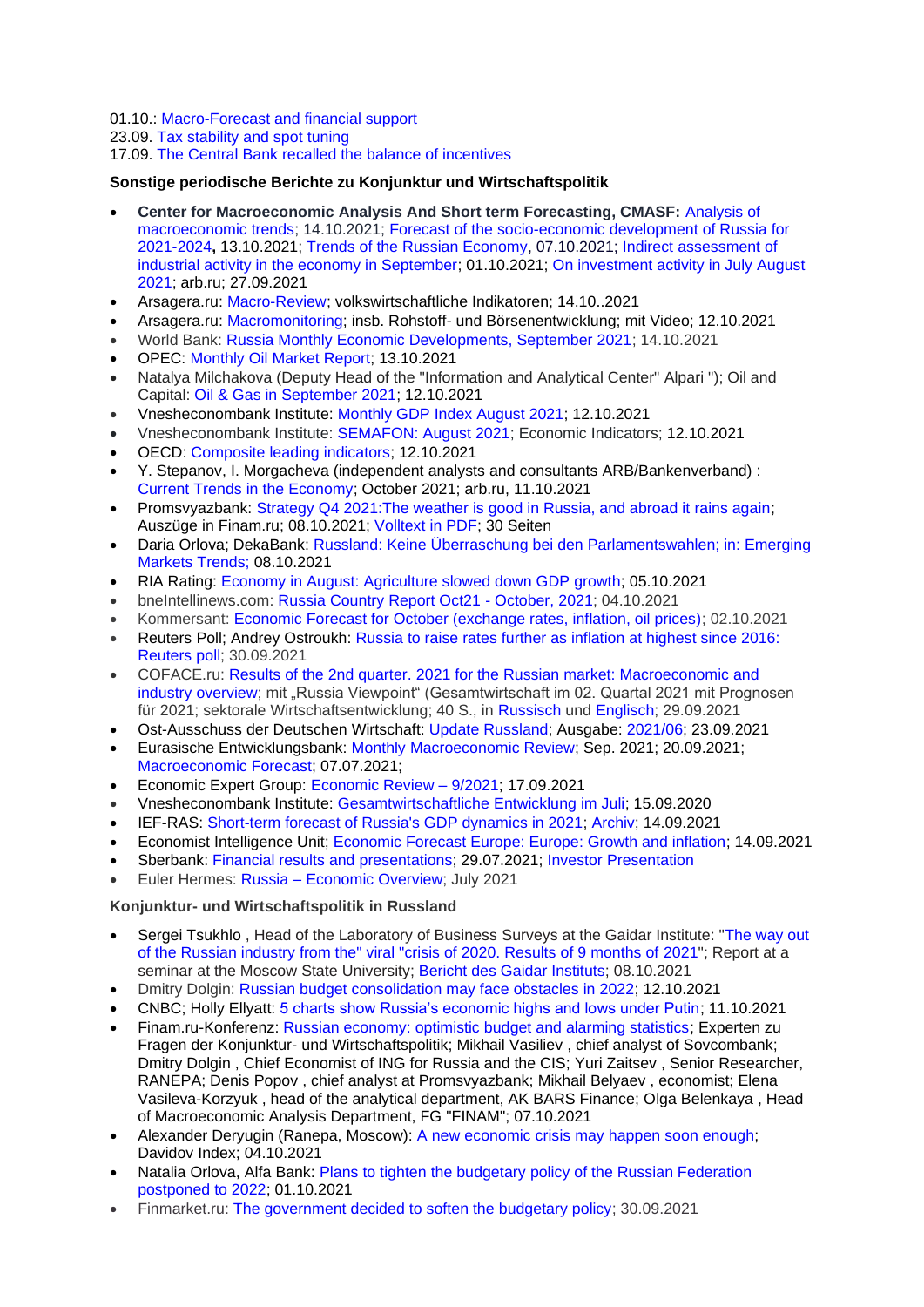- Economy Times: ["The same semi-stagnation awaits us as in the last 10 years."T](http://economytimes.ru/kurs-rulya/nas-ozhidaet-takaya-zhe-polustagnaciya-kak-i-v-poslednie-10-let)he FBK Grant Thornton Economic Club discussion on the topic "Russian Economy in Retrospective and Perspective: What Can Be Seen at Long Distance"; 30.09.2021
- Alexander Bratersky, Finam.ru: There is stability. The government submitted a draft budget to the [State Duma. At a recent meeting of the FBK economic club, economic experts noted that](https://www.finam.ru/analysis/newsitem/stabilnost-est-pravitelstvo-vneslo-proekt-byudzheta-v-gosdumu-20210930-195238/)  [macroeconomic stability is the only thing that the authorities can take credit for;](https://www.finam.ru/analysis/newsitem/stabilnost-est-pravitelstvo-vneslo-proekt-byudzheta-v-gosdumu-20210930-195238/) 30.09.2021
- Vladimir Salnikov (CMASF) im EAdaily-Interview mit Oleg Polyakov: [Double-bottomed recovery:](https://eadaily.com/ru/news/2021/09/28/vosstanovlenie-s-dvoynym-dnom-ekonomika-rossii-eshche-ne-do-konca-vyshla-iz-krizisa)  [Russia's economy has not yet fully emerged from](https://eadaily.com/ru/news/2021/09/28/vosstanovlenie-s-dvoynym-dnom-ekonomika-rossii-eshche-ne-do-konca-vyshla-iz-krizisa) the crisis; 28.09.2021
- Annette Kyobe, IMF Resident Representative in Russia: [Russia Economic Outlook;](https://www.imf.org/-/media/Files/Countries/ResRep/RUS/English/russia-outlook-short-fitch-sep23-2021.ashx) Presentation at a Fitch Webinar, 23.09.2021
- Russland.capital: [Putin: Russlands Wirtschaftsabschwung vollständig überwunden;](https://www.russland.capital/putin-russlands-wirtschaftsabschwung-vollstaendig-ueberwunden) 22.09.2021
- Mathias Brüggmann; Handelsblatt: [Duma-Wahl:](https://www.handelsblatt.com/politik/international/duma-wahl-das-system-putin-geraet-an-grenzen-politisch-wie-oekonomisch/27618498.html?share=twitter&ticket=ST-3566900-EiHxu7DPzCUL67UuDlov-ap2) Das System Putin gerät an Grenzen politisch wie [ökonomisch;](https://www.handelsblatt.com/politik/international/duma-wahl-das-system-putin-geraet-an-grenzen-politisch-wie-oekonomisch/27618498.html?share=twitter&ticket=ST-3566900-EiHxu7DPzCUL67UuDlov-ap2) 17.09.2021
- ARD Börsenstudio; Victor Gojdka: [Russland: Großes Wachstum nicht in Sicht;](https://www.tagesschau.de/wirtschaft/weltwirtschaft/russland-wahl-finanzinvestoren-101.html) 17.09.2021
- Vasily Astrov; Wiener Institut für Internationale Wirtschaftsvergleiche (WIIW), im APA-Interview; Salzburger Nachrichten: [Russlands Wirtschaft überstand Corona mit einem blauen Auge;](https://www.sn.at/wirtschaft/welt/russlands-wirtschaft-ueberstand-corona-mit-einem-blauen-auge-109540660) 16.09.2021
- David Clark; EU Observer; Opinion: [Russia's biggest enemy? Its own economy: Instead of rising](https://euobserver.com/opinion/152825)  [to the top tier of world economic power, Russia has achieved stagnation at best;](https://euobserver.com/opinion/152825) 16.09.2021
- Theo Smid, Senior Economist Atradius: [Russia's Fortress strategy is not for free;](https://atradius.de/publikation/economic-research-russia-fortress-strategy-is-not-for-free.html) Russia's strategy to protect its economy against external shocks is successful, but comes at a cost for its population; 14.09.2021
- TASS: Siluanov: The economic crisis due to the pandemic has not passed: Finanzminister Siluanov im [-Interview on "Russia 24";](https://www.youtube.com/watch?v=0lVjmhtTj6E) Video; 6 Min.; 08.09.2021
- Ekaterina Trofimova; Reedus.ru: [Gref predicted a new catastrophe for Russia;](https://www.ridus.ru/news/361562) 06.09.2021
- Scope Ratings, Berlin; Levon Kameryan: [Russia: near-term economic stabilisation contrasts with](https://www.scoperatings.com/ScopeRatingsApi/api/downloadstudy?id=2f481315-2e37-4015-8fb4-5cf193da2ddf)  [slow reform momentum, climate challenges;](https://www.scoperatings.com/ScopeRatingsApi/api/downloadstudy?id=2f481315-2e37-4015-8fb4-5cf193da2ddf) 31.08.2021
- CMASF: [On investment activity in the second quarter of 2021;](https://arb.ru/banks/analitycs/ob_investaktivnosti_vo_vtorom_kvartale_2021_g-10496762/) arb.ru; 31.08.2021
- Russland.capital: Putins "Vorwahlzahlungen" an Rentner und Soldaten werden aus dem Haushalt [finanziert; 25. August 2021](https://www.russland.capital/putins-vorwahlzahlungen-an-rentner-und-soldaten-werden-aus-dem-haushalt-finanziert)
- Bne Intellinews: [SOVA CAPITAL: Putin promises more social spending in September at United](https://bne.eu/sova-capital-putin-promises-more-social-spending-in-september-at-united-russia-congress-218983/)  [Russia congress;](https://bne.eu/sova-capital-putin-promises-more-social-spending-in-september-at-united-russia-congress-218983/) 25.08.2021
- RT.com: [Russian economy 'practically restored' to pre-pandemic level –](https://www.rt.com/business/532752-putin-russia-economy-pre-pandemic-level/) President Putin; 22.08.2021
- Alexey Vedev, Gaidar Institute: ["The main risk is the stagnation of the Russian economy";](https://www.finversia.ru/interview/aleksei-vedev-glavnyi-risk-eto-stagnatsiya-rossiiskoi-ekonomiki-100133) Finversia.ru-Interview mit Fedor Chaika; Text mit Video, 29 Min.; 20.08.2021
- Natalia Orlova; Alfa Bank: 2022 Budget Discussions [Stimulating Growth or a Economy Mode?](https://www.finam.ru/analysis/forecasts/diskussii-po-byudzhetu-2022-goda-stimulirovanie-rosta-ili-rezhim-ekonomii-20210818-165145/) Finam.ru; 18.08.2021
- bne Intellinews: [Russia's economic growth continues to surprise on the upside with 10.3%](https://www.intellinews.com/russia-s-economic-growth-continues-to-surprise-on-the-upside-with-10-3-expansion-in-2q21-218310/)  [expansion in 2Q21;](https://www.intellinews.com/russia-s-economic-growth-continues-to-surprise-on-the-upside-with-10-3-expansion-in-2q21-218310/) Sova Capital note; 17.08.2021
- [Harriman](https://harriman.columbia.edu/) Institute at Columbia University and the New York University [Jordan Center for the](http://jordanrussiacenter.org/)  [Advanced Study of Russia:](http://jordanrussiacenter.org/) [The Russian Private Sector Today: Challenges and Prospects in a](https://harriman.columbia.edu/event/the-russian-private-sector-today-challenges-and-prospects-in-a-post-pandemic-world/)  [Post-Pandemic World;](https://harriman.columbia.edu/event/the-russian-private-sector-today-challenges-and-prospects-in-a-post-pandemic-world/) online-Discussion, 12.04.2021; [Zusammenfassung der Diskussion](https://jordanrussiacenter.org/event-recaps/the-russian-private-sector-today-challenges-and-prospects-in-a-post-pandemic-world/#.YRv5RY4za1u) von Yolanda Zhang; 16.08.2021
- RT.DE: Ex-Minister: Investieren und exportieren [Russland braucht neues Wirtschaftsmodell;](https://de.rt.com/russland/121735-ex-finanzminister-russlands-wirtschaftsmodell-ist-veraltet/) 04.08.2021
- russland.capital: [Kudrin nennt Russlands Wirtschaftsmodell obsolet;](https://www.russland.capital/kudrin-nennt-russlands-wirtschaftsmodell-obsolet) 03.08.2021
- Alexey Kudrin im RBC-Interview mit Ivan Tkachev: Kudrin [RBC: "Several hundred billions could](https://www.rbc.ru/economics/02/08/2021/61070b8d9a79473e03d8f54a)  [reduce poverty in half";](https://www.rbc.ru/economics/02/08/2021/61070b8d9a79473e03d8f54a) mit [Video;](https://www.youtube.com/watch?v=4-J_eHGmvsc) 15 Min; 03.08.2021
- Ivan Tkachev; RBC.ru: [Kudrin about the obsolete model of the economy in Russia. The Chairman](https://www.rbc.ru/economics/02/08/2021/61070b8d9a79473e03d8f54a)  [of the Accounts Chamber believes that the transition to a new model requires an export](https://www.rbc.ru/economics/02/08/2021/61070b8d9a79473e03d8f54a)  [breakthrough and domestic investment;](https://www.rbc.ru/economics/02/08/2021/61070b8d9a79473e03d8f54a) 02.08.2021
- Alexey Kudrin, Rechnungshof-Präsident, im TASS-Interview mit Lana Samarina and Elena Kudryavtseva beim SPIEF: [In the next 10 years Russia will have to occupy other niches besides](https://tass.ru/interviews/11605981)  [oil and gas;](https://tass.ru/interviews/11605981) 09.06.2021
- Asya Shalimova; Banki.ru: [The Bank of Russia assessed the future contribution of the new OPEC](https://www.banki.ru/news/lenta/?id=10950339)  [+ agreement to GDP growth;](https://www.banki.ru/news/lenta/?id=10950339) 23.07.2021
- Kostis Geropoulos; New Europe: [Revised OPEC+ deal very favourable for Russia;](https://www.neweurope.eu/article/revised-opec-deal-very-favourable-for-russia/) 22.07.2021
- Apurva Sanghi, Chefökonom der Weltbank für Russland; Kommersant-Kolumne:["Russia should](https://www.kommersant.ru/doc/4910045)  [not be analyzed as a single object"](https://www.kommersant.ru/doc/4910045); 21.07.2021; in [Englisch;](https://www.worldbank.org/en/news/opinion/2021/07/29/half-a-decade-on-reflecting-on-russia-s-unsung-successes) deutsch: [russland.capital;](https://www.russland.capital/russland-sollte-nicht-als-eine-einheit-analysiert-werden) [RT.DE](https://de.rt.com/russland/121158-weltbank-chef-ueber-russlands-uebersehene-erfolge/)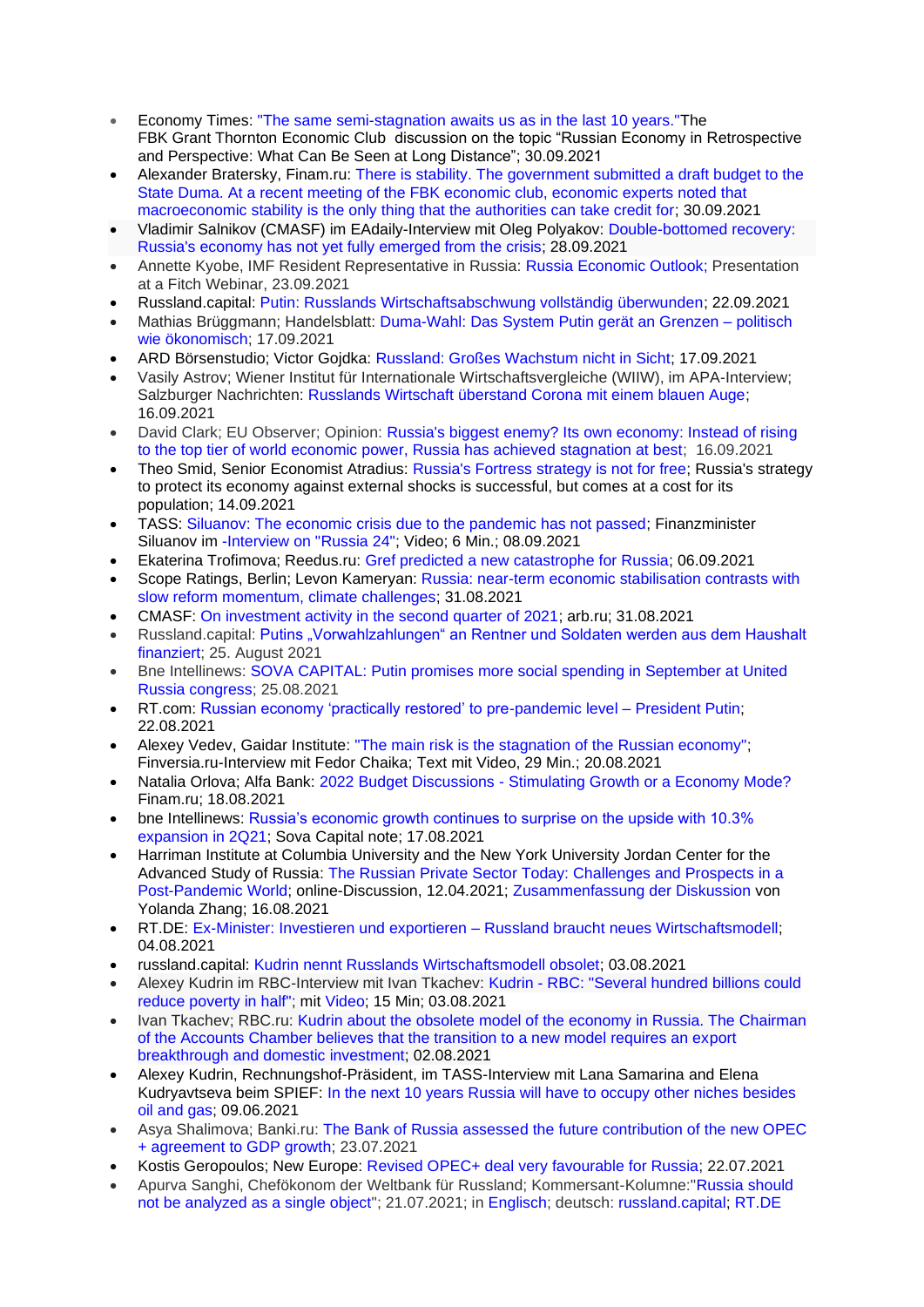• Yakov Mirkin; IMEMO: ["Russia's economic growth is not so much a technical problem as a](https://www.finversia.ru/interview/yakov-mirkin-ekonomicheskii-rost-rossii-eto-ne-stolko-tekhnicheskaya-zadacha-skolko-problema-togo-chto-u-nas-v-golovakh-97544)  [problem of what](https://www.finversia.ru/interview/yakov-mirkin-ekonomicheskii-rost-rossii-eto-ne-stolko-tekhnicheskaya-zadacha-skolko-problema-togo-chto-u-nas-v-golovakh-97544) is in our heads"; Finversia.ru-Interview; Text mit Video; 29.06.2021

## **Arbeitsmarkt- und Sozialpolitik; Pandemie und Bevölkerungsentwicklung**

- Russland.capital: [Wohlstand der Russen im Jahr 2020 auf dem Niveau der frühen 2010er Jahre;](https://www.russland.capital/wohlstand-der-russen-im-jahr-2020-auf-dem-niveau-der-fruehen-2010er-jahre) 29.09.2021
- Wirtschaftsministerium: [Maxim Reshetnikov called the growth of citizens' incomes a condition for](https://economy.gov.ru/material/news/maksim_reshetnikov_nazval_rost_dohodov_grazhdan_usloviem_dlya_dostizheniya_celevyh_tempov_ekonomicheskogo_rosta.html)  [achieving the target rates of economic growth;](https://economy.gov.ru/material/news/maksim_reshetnikov_nazval_rost_dohodov_grazhdan_usloviem_dlya_dostizheniya_celevyh_tempov_ekonomicheskogo_rosta.html) 22.09.2021
- russland.capital: [Arbeitslosigkeit in Russland hat wieder Niveau von vor der Pandemie erreicht;](https://www.russland.capital/arbeitslosigkeit-in-russland-hat-wieder-niveau-von-vor-der-pandemie-erreicht) 02.09.2021
- Ekaterina Trofimova; Reedus.ru: [The measure of poverty: should the minimum wage be](https://www.ridus.ru/news/361091)  [abolished?](https://www.ridus.ru/news/361091) 30.08.2021
- Jake Cordell; Moscow Times: [Russia's Excess Death Toll Hits 600K;](https://www.themoscowtimes.com/2021/08/27/russias-excess-death-toll-hits-600k-a74920) 27.08.2021
- Moscow Times: [2 in 5 Russians Can't Afford Necessities –](https://www.themoscowtimes.com/2021/08/25/2-in-5-russians-cant-afford-necessities-poll-a74888) Poll; 26.08.2021
- Moscow Times: [Putin Announces \\$7Bln Pre-Election Handouts;](https://www.themoscowtimes.com/2021/08/23/putin-announces-7bln-pre-election-handouts-a74868) 23.08.2021
- Finmarket.ru: [Tax increases will not be required to implement announced payments to pensioners](http://www.finmarket.ru/news/5533893)  [and the military –](http://www.finmarket.ru/news/5533893) Peskov; 23.08.2021
- Finmarket.ru: Parents of over 20 million children received payments by the beginning of the school [year;](http://www.finmarket.ru/news/5534164) 23.08.2021
- Florian Kellermann; Dlf: Rekord bei Corona-Toten in Russland: Extreme [Übersterblichkeit;](https://ondemand-mp3.dradio.de/file/dradio/2021/08/14/rekord_bei_corona_toten_in_russland_extreme_dlf_20210814_0650_5933f662.mp3) Podcast, 4 Min.;14.08.2021
- Gaidar Institute: [Olga Izryadnova; "The Labor market lacks qualified personnel that meet modern](https://www.iep.ru/ru/kommentarii/olga-izryadnova-na-rynke-truda-ne-khvataet-kvalifitsirovannykh-kadrov-otvechayushchikh-sovremennym-trebovaniyam.html)  [requirements";](https://www.iep.ru/ru/kommentarii/olga-izryadnova-na-rynke-truda-ne-khvataet-kvalifitsirovannykh-kadrov-otvechayushchikh-sovremennym-trebovaniyam.html) 10.08.2021
- Ekaterina Trofimova; Reedus.ru: [Why will Russia monitor the incomes of the poor?](https://www.ridus.ru/news/359779) 09.08.2021
- Finmarket.ru: [The system of social payments is being reformed in Russia;](http://www.finmarket.ru/main/article/5525294) 09.08.2021
- Handelsblatt: Russische [Bevölkerung](https://www.handelsblatt.com/dpa/konjunktur/wirtschaft-handel-und-finanzen-russische-bevoelkerung-schrumpft-deutlich/27492320.html?ticket=ST-7067320-QIjeZIb7l2JmQzFzmS09-ap4) schrumpft deutlich; 06.08.2021
- TASS/Economy Times: [Ministry of Labor of the Russian Federation: unemployment in Russia](https://economytimes.ru/novosti/mintrud-rf-bezrabotica-v-rossii-vozvrashchaetsya-k-dopandemicheskim-pokazatelyam)  [returns to pre-pandemic indicators;](https://economytimes.ru/novosti/mintrud-rf-bezrabotica-v-rossii-vozvrashchaetsya-k-dopandemicheskim-pokazatelyam) 06.08.2021
- t.me/russianmacro; MMI: [Real disposable income; Q2 2021;](https://t.me/russianmacro/11921) 07.08.2021
- t.me/russianmacro, MMI: [Change in the calculationmethod makes a decisive contribution to the](https://t.me/russianmacro/11917)  [reduction of poverty in Russia;](https://t.me/russianmacro/11917) 06.08.2021
- Interfax.ru: [Rosstat estimated the poverty level in the country at 13.1%;](https://www.interfax.ru/russia/782984) 06.08.2021
- **Rosstat:** [On the ratio of the population's cash income to the subsistence minimum established for](https://gks.ru/bgd/free/B04_03/IssWWW.exe/Stg/d02/143.htm)  [2021 and the number of poor people for the](https://gks.ru/bgd/free/B04_03/IssWWW.exe/Stg/d02/143.htm) 1st and 2nd quarters of 2021; 05.08.2021
- Economy Times: ["Distribute fish or distribute fishing rods?" How to measure poverty and how to](http://economytimes.ru/kurs-rulya/razdat-rybu-ili-razdat-udochki)  fight it - [topics discussed by the Economic Club of FBK Grant Thornton;](http://economytimes.ru/kurs-rulya/razdat-rybu-ili-razdat-udochki) 13.06.2021
- Ivan Tkachev, Ksenia Kotchenko, Inna Degotkova; RBC.ru: [Real incomes of Russians have grown](https://www.rbc.ru/economics/28/07/2021/6101796f9a79473c8ddf2c7f)  [for the first time since the start of the pandemic;](https://www.rbc.ru/economics/28/07/2021/6101796f9a79473c8ddf2c7f) 28.07.2021
- Ben Aris (bne Intellinews) im Interview mit Thomas Baier; AHK Russland-Podcast "Zaren-Daten-Fakten": ["Putins Babys": Russlands Demografie;](https://podcasts.google.com/feed/aHR0cHM6Ly9mZWVkcy5yZWRjaXJjbGUuY29tL2U5NmY1OTU3LTY2NzAtNDBkYS1hZTBkLWI4ODkyYTA1YmZkZQ/episode/ZWJmZmYxNzctMDUwYy00ZTI2LTk3ZDMtZDIxNDIxZTU5MmM5?sa=X&ved=0CAUQkfYCahcKEwi4x7a7tovyAhUAAAAAHQAAAAAQCg) Audio 45 Min.; 21.07.2021
- Ekaterina Trofimova; Reedus.ru: [Real or imaginary: should Russians expect salary growth in the](https://www.ridus.ru/news/358102)  [next five years.](https://www.ridus.ru/news/358102) The Ministry of Economic Development has improved the estimates; 14.07.2021
- Russian Academy of Sciences: [Social policy in Russia: problems and solutions;](https://ecfor.ru/publication/sotsialnaya-politika-v-rossii-problemy-i-resheniya/) 114 Seiten; 12.07.2021
- Kseniya Abanokova, [Hai-Anh Dang:](https://www.iza.org/person/3376) [Poverty in Russia: A Bird's-Eye View of Trends and](https://www.iza.org/en/publications/dp/14544/poverty-in-russia-a-birds-eye-view-of-trends-and-dynamics-in-the-past-quarter-of-century)  [Dynamics in the past Quarter of Century;](https://www.iza.org/en/publications/dp/14544/poverty-in-russia-a-birds-eye-view-of-trends-and-dynamics-in-the-past-quarter-of-century) IZA Discussion Paper; July 2021

## **Berichte von Außenwirtschaftsorganisationen; Wirtschaftsstatistiken zu Russland**

## **GTAI: Russland - [Die wichtigsten Informationen auf einen Blick](https://www.gtai.de/gtai-de/trade/weltkarte/europa/russland-118766)**

- GTAI; Gerit Schulze: [Wirtschaftsausblick: Wachstum mit angezogener Handbremse;](https://www.gtai.de/gtai-de/trade/wirtschaftsumfeld/wirtschaftsausblick/russland/wachstum-mit-angezogener-handbremse-584942) 11.09.2021
- GTAI, Hans-Jürgen Wittmann: [Für Russlands Ölindustrie ändert sich das Klima;](https://www.gtai.de/gtai-de/trade/branchen/branchenbericht/russland/fuer-russlands-oelindustrie-aendert-sich-das-klima-685510) 13.08.2021
- GTAI; Hans Peter Pöhlmann: [In der EAWU kommt die Konjunktur in Fahrt;](https://www.gtai.de/gtai-de/trade/wirtschaftsumfeld/bericht-wirtschaftsumfeld/eawu/in-der-eawu-kommt-die-konjunktur-in-fahrt-683992) 06.08.2021
- GTAI; Hans-Jürgen Wittmann: [Fachkräftemangel und Inflation lassen russische Löhne steigen;](https://www.gtai.de/gtai-de/trade/wirtschaftsumfeld/lohn-und-lohnnebenkosten/russland/fachkraeftemangel-und-inflation-lassen-russische-loehne-steigen-675762) 27.07.2021
- GTAI: [Russlands Wirtschaft zeigt sich robust in der Corona-Krise;](https://www.gtai.de/gtai-de/trade/specials/special/russland/russlands-wirtschaft-zeigt-sich-robust-in-der-coronakrise--242418) 07.07.2021
- GTAI; Hans-Jürgen Wittmann: [Russlands Handelspolitik forciert einseitigen Protektionismus;](https://www.gtai.de/gtai-de/meta/ueber-uns/was-wir-tun/schwerpunkte/offene/russlands-handelspolitik-forciert-einseitigen-protektionismus-646142) 02.06.2021
- GTAI; Karin Appel: [EU-Russland Sanktionen;](https://www.gtai.de/gtai-de/trade/zoll/special/russland/gtai-special-russland-sanktionen-65188) 29.05.2021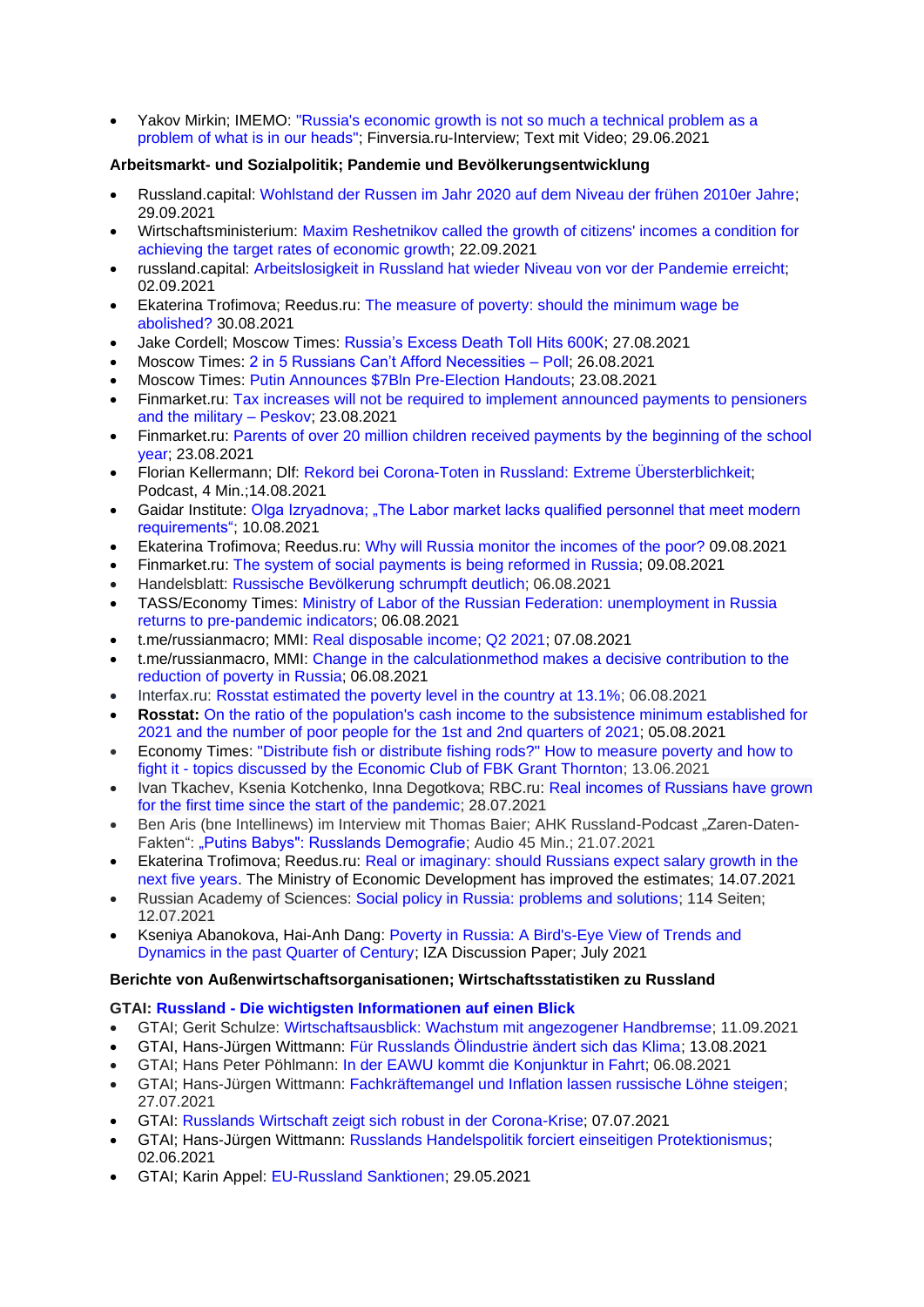- Gerit Schulze (GTAI Russland) im Gespräch mit Thomas Baier (AHK Russland-Podcast "Zaren. [Daten. Fakten"\).](https://podcasts.google.com/feed/aHR0cHM6Ly9mZWVkcy5yZWRjaXJjbGUuY29tL2U5NmY1OTU3LTY2NzAtNDBkYS1hZTBkLWI4ODkyYTA1YmZkZQ?sa=X&ved=0CAMQ4aUDahcKEwi4zqm44uzwAhUAAAAAHQAAAAAQAg) [Sputnik V und die russische Pharma-Branche;](https://podcasts.google.com/feed/aHR0cHM6Ly9mZWVkcy5yZWRjaXJjbGUuY29tL2U5NmY1OTU3LTY2NzAtNDBkYS1hZTBkLWI4ODkyYTA1YmZkZQ/episode/YmU4MTBjYWEtMjQ2Yi00Y2RhLTg2MzgtMmMyZjI3ZTBlYjFm?sa=X&ved=0CAUQkfYCahcKEwiY0cGy1dfwAhUAAAAAHQAAAAAQAg) 19.05.2021
- **GTAI-Wirtschaftsdaten kompakt:** [Russland;](https://www.gtai.de/resource/blob/18370/5eaafbd2aef7513a1820a917fc316bb1/GTAI-Wirtschaftsdaten_Mai_2021_Russland.pdf) 28.05.21; [Eurasische Wirtschaftsunion;](https://www.gtai.de/resource/blob/20768/ec48f8c8b21566492f6f8da0877605b3/GTAI-Wirtschaftsdaten_Juni_2021_EAWU.pdf) Juni 21

## **AHK Russland: [Russland in Zahlen](https://russland.ahk.de/infothek/publikationen)**; [Herbst 2021](https://russland.ahk.de/infothek/publikationen)

**CNBC; Holly Ellyatt:** [5 charts show Russia's economic highs and lows under Putin;](https://www.cnbc.com/2021/10/11/russias-economy-under-president-putin-in-charts.html) 11.10.2021

**WKO: [Die russische Wirtschaft;](https://www.wko.at/service/aussenwirtschaft/die-russische-wirtschaft.html)** 01.06.2021; [Wirtschaftsbericht: Russische Föderation;](https://www.wko.at/service/aussenwirtschaft/russische-foederation-wirtschaftsbericht.pdf) Mai 2021; [Statistik: Länderprofil Russland](https://www.wko.at/service/aussenwirtschaft/die-russische-wirtschaft.html#heading_statistik_laenderprofil)**,** August 2021; [Länderprofile weltweit](https://www.wko.at/service/zahlen-daten-fakten/laenderprofile-weltweit.html)

**COFACE.ru:** Results of the 1st quarter. [2021 for the Russian market: Macroeconomic and industry](https://www.coface.ru/Novosti-i-Publikacii/Novosti/Itogi-1-kv.-2021-g.-dlya-rossijskogo-rynka-makroekonomicheskij-i-otraslevoj-obzor)  [overview;](https://www.coface.ru/Novosti-i-Publikacii/Novosti/Itogi-1-kv.-2021-g.-dlya-rossijskogo-rynka-makroekonomicheskij-i-otraslevoj-obzor) mit "Russia Viewpoint" (Gesamtwirtschaft im 01. Quartal 2021 mit Prognosen für 2021; sektorale Wirtschaftsentwicklung; 36 S., in [Russisch](https://www.coface.ru/content/download/195003/3242318/version/1/file/Russia_ViewPoint_v04_RU_21_0701c.pdf) und [Englisch;](https://www.coface.ru/content/download/195130/3244557/version/1/file/Russia_ViewPoint_v04_ENG_21_0707a.pdf) 05.07.2021

**Helaba:** [Handbuch der Wirtschaftsindikatoren;](https://www.helaba.de/blueprint/servlet/resource/blob/docs/478732/2ea66c6cc795fac1c80a15e480ab9c24/report-20181023-handbuch-der-wirtschaftsindikatoren-data.pdf) 2018

## **Nord Stream 2 und der europäische Erdgasmarkt**

- Links: [NEWSTRAL;](https://newstral.com/de/search/articles?utf8=%E2%9C%93&q=Nord+Stream) [Flipboard;](https://flipboard.com/topic/de-nordstream2) [Weltflimmern;](https://www.weltflimmern.de/nord%20stream%202) [NewsNow;](https://www.newsnow.co.uk/h/Industry+Sectors/Energy~Utilities/Natural+Gas/Nord+Stream+2) [RND;](https://www.rnd.de/themen/nord-stream-2/) [OZ;](https://www.ostsee-zeitung.de/nordstream-2) [Zeit;](https://www.zeit.de/thema/nord-stream-2) [FAZ;](https://www.faz.net/aktuell/wirtschaft/thema/nord-stream-2) [WiWo;](https://www.wiwo.de/suche/?sw=Nord%20Stream) [SZ;](https://www.sueddeutsche.de/thema/Nord_Stream_2) [HB,](https://www.handelsblatt.com/themen/nord-stream-2) [energate-messenger;](https://www.energate-messenger.de/themen/Nord-Stream-2?) [Telepolis,](https://www.heise.de/tp/thema/Nord-Stream-2) [SNA;](https://snanews.de/product_nord-stream-2/) [vesti.ru;](https://www.vesti.ru/theme/2490) [Interfax;](https://www.interfax.ru/tags/%D1%E5%E2%E5%F0%ED%FB%E9+%EF%EE%F2%EE%EA+2) [iz.ru;](https://iz.ru/tag/severnyi-potok-2) [Inosmi,](https://inosmi.ru/tags/product_Severnyjj_potok_2/) [DLF,](https://www.deutschlandfunk.de/suchergebnisse.448.de.html?search:word=Nord+Stream&search:resultsPerPage=50&search:sort=date&search:withNews:0=WithNews&search:submit=1) [Tagesschau;](https://www.tagesschau.de/thema/nord_stream_2/) [ARD-](https://www.ardmediathek.de/suche/Nord%20Stream/)[Media+](https://www.ardmediathek.de/suche/Nord%20Stream/)[Audio;](https://www.ardaudiothek.de/suche?q=Nord%20%20Stream) [ZDF;](https://www.zdf.de/nachrichten/thema/nord-stream-2-142.html) [DW-RF;](https://www.dw.com/ru/nord-stream-kompanija/t-17949730) [DW-D;](https://www.dw.com/search/de?languageCode=de&origin=gN&item=Nord+Stream+2&searchNavigationId=9077) [DW-EN;](https://www.dw.com/search/?languageCode=en&item=Nord%20Stream%202&searchNavigationId=9097&sort=DATE&resultsCounter=30) [NDR;](https://www.ndr.de/nachrichten/info/Erdgas,erdgas213.html) [KARENINA;](https://www.karenina.de/category/news/wirtschaft/?seotag=Nord+Stream+2) [Euractiv;](https://www.euractiv.com/sections/pipeline-politics/) [NewEurope,](https://www.neweurope.eu/author/kostis-geropoulos/) [EuroTopics;](https://www.eurotopics.net/de/232139/nord-stream-2)
- NZZ: [Neueste Entwicklungen/Überblick](https://www.nzz.ch/wirtschaft/pipeline-projekt-nord-stream-2-die-neusten-entwicklungen-ld.1483495)
- Deutschlandfunk [Thema: Nord Stream 2: Wie abhängig ist Deutschland von russischen Erdgas](https://www.deutschlandfunk.de/nord-stream-2-wie-abhaengig-ist-deutschland-von-russischem.2897.de.html?dram:article_id=483727)
- Diane Elijah; ICIS: [TOPIC PAGE: Nord Stream 2;](https://www.icis.com/explore/resources/news/2021/07/12/10463483/topic-page-nord-stream-2) Nachrichten-Chronik 2020/2021; 13.09.2021
- **Erklärvideos:** Daniel Reißmann: [Nord Stream 2,](https://www.youtube.com/watch?v=L1ObWXBHnYE) 10 Min.; Explainity: [Nord Stream 2 einfach](https://www.youtube.com/watch?v=FAxs9HFIPTc)  [erklärt;](https://www.youtube.com/watch?v=FAxs9HFIPTc) 3 Min.; 05.05.2021; Lapsen: [Was steckt hinter Nord Stream 2;](https://www.youtube.com/watch?v=RP8PdTojPVw) 8 Min.; 03.02.2021
- Udo Leuschner: [Energie-Chronik; Nord Stream](https://www.udo-leuschner.de/energie-chronik/ypipelines.htm#nordstream)
- NDR.de/geschichte; Katharina Tamme: [Ostsee-Pipeline Nord Stream 1: Als Russland den](https://www.ndr.de/geschichte/schauplaetze/Nord-Stream-Vor-zehn-Jahren-stroemt-erstes-Gas-durch-Ostsee-Pipeline,nordstream622.html)  [Gashahn aufdrehte;](https://www.ndr.de/geschichte/schauplaetze/Nord-Stream-Vor-zehn-Jahren-stroemt-erstes-Gas-durch-Ostsee-Pipeline,nordstream622.html) 06.09.2021
- Ben Knight; Deutsche Welle: [Die Geschichte des Nord Stream Projekts;](https://www.dw.com/de/die-geschichte-des-nord-stream-projekts/a-58634008) 25.07.2021
- Handelsblatt: Die wichtigsten Fakten zum [Pipelineprojekt](https://www.handelsblatt.com/finanzen/nord-stream-2-die-wichtigsten-fakten-zum-pipelineprojekt-nord-stream-2/26154910.html?ticket=ST-33334-Zu2qsMraSBQiLvPqt2B3-ap3) Nord Stream 2; 22.07.2021
- Phoenix-Plus; Michael Krons, Kristian Wiegand: [Nord Stream 2;](https://www.ardmediathek.de/video/phoenix-vor-ort/phoenix-plus-nordstream-2/phoenix/Y3JpZDovL3dkci5kZS9CZWl0cmFnLTY0ZmIyNjFiLTdmMmMtNGZjYS1hNjY4LWZjZmQ0OTVhYTRhYg/) Video, 28 Min.; 25.05.2021

## **Analysen: Wird Nord Stream 2 für Europas Energieversorgung benötigt?**

- Lothar Gries; Tagesschau.de-Analyse: [Braucht Europa diese Pipeline?](https://www.tagesschau.de/wirtschaft/weltwirtschaft/nordstream-zwei-gasversorgung-pipeline-energie-russland-101.html) 21.07.2021
- Kirsten Westphal (Stiftung Wissenschaft und Politik): Nord Stream 2 [Deutschlands Dilemma;](https://www.swp-berlin.org/publikation/nord-stream-2-deutschlands-dilemma) SWP-Aktuell Nr. 33, 20.04.2021
- Kirsten Westphal (Stiftung Wissenschaft und Politik) im Interview mit Astrid Dähn und JörgRainer Zimmermann (Neue Energie): "Nord Stream 2 [ist für uns eine Art Versicherungspolice";](https://www.neueenergie.net/politik/weltweit/nord-stream-2-ist-fuer-uns-eine-art-versicherungspolice) 04.03.2021
- Nord Stream 2 AG: [Dokumente und Karten;](https://www.nord-stream2.com/de/media-info/dokumente/) Hintergrundpapier, Projektbegründung: [Nord](https://www.nord-stream2.com/de/pdf/document/4/)  [Stream 2; Die neue Pipeline für Europas Energiezukunft;](https://www.nord-stream2.com/de/pdf/document/4/) Februar 2021; Infografik: [Nord Stream](https://www.nord-stream2.com/de/pdf/document/119/)  [2 stärkt den europäischen Binnenmarkt;](https://www.nord-stream2.com/de/pdf/document/119/) April 2020
- Thilo Schäfer; Institut der Deutschen Wirtschaft, im Dlf-Interview: [Brauchen wir Nordstream 2](https://www.ardaudiothek.de/episode/umwelt-und-verbraucher/brauchen-wir-nordstream-2-zur-energieversorgung-interview-thilo-schaefer-iw/deutschlandfunk/85460744)  [zur Energieversorgung?](https://www.ardaudiothek.de/episode/umwelt-und-verbraucher/brauchen-wir-nordstream-2-zur-energieversorgung-interview-thilo-schaefer-iw/deutschlandfunk/85460744) 22.01.2021
- Hannes Koch; bizz-energy.com: [Braucht Deutschland mehr oder weniger Erdgas?](https://bizz-energy.com/braucht-deutschland-mehr-oder-weniger-erdgas) 19.01.2021; siehe auch: TAZ: [Klimafrage bei Nord Stream 2;](https://taz.de/Energiewende-und-Erdgas/!5741619/) 18.01.2021

**Berichte, Kommentare, Interviews und Diskussionen zu Nord Stream 2**

- Russland.capital: [Deutsche Regierung: Russland hat nichts mit den steigenden Gaspreisen in](https://www.russland.capital/deutsche-regierung-russland-hat-nichts-mit-den-steigenden-gaspreisen-in-europa-zu-tun)  [Europa zu tun;](https://www.russland.capital/deutsche-regierung-russland-hat-nichts-mit-den-steigenden-gaspreisen-in-europa-zu-tun) Antwort der Bundesregierung an Klaus Ernst, MdB; 15.10.2021
- Julian Röpcke; Bild: [Putins Erpressung mit Nord Stream 2: So brachte Merkel](https://www.bild.de/politik/inland/politik-inland/putins-erpressung-mit-nord-stream-2-so-brachte-uns-merkel-den-teuer-winter-77961338.bild.html) uns den Teuer-[Winter;](https://www.bild.de/politik/inland/politik-inland/putins-erpressung-mit-nord-stream-2-so-brachte-uns-merkel-den-teuer-winter-77961338.bild.html) 15.10.2021
- Andrey Gurkov, DW: [Lässt Putin den EU-Gasmarkt gezielt austrocknen?](https://www.dw.com/de/l%C3%A4sst-putin-den-eu-gasmarkt-gezielt-austrocknen/a-59505598) 14.10.2021
- Lauren Chadwick; euronews: [Welche Rolle spielt Russland in der europäischen](https://de.euronews.com/2021/10/13/welche-rolle-spielt-russland-in-der-europaischen-energiekrise)  [Energiekrise?](https://de.euronews.com/2021/10/13/welche-rolle-spielt-russland-in-der-europaischen-energiekrise) 13.10.2021
- Gerhard Schröder; [Gastkommentar im Handelsblatt;](https://www.handelsblatt.com/meinung/gastbeitraege/gastkommentar-russland-kein-feindbild-fuer-einen-kalten-gaskrieg/27684130.html) dazu Die Welt: "Russland fällt als [Feindbild für einen kalten Gaskrieg aus";](https://www.welt.de/wirtschaft/article234359252/Gerhard-Schroeder-Russland-faellt-als-Feindbild-fuer-einen-Gaskrieg-aus.html) 12.10.2021
- Capital.de/Bloomberg: [Nord Stream 2: Diese Hürden stehen einer Inbetriebnahme noch im](https://www.capital.de/wirtschaft-politik/nord-stream-2-diese-huerden-stehen-einer-inbetriebnahme-noch-im-weg)  [Weg;](https://www.capital.de/wirtschaft-politik/nord-stream-2-diese-huerden-stehen-einer-inbetriebnahme-noch-im-weg) 09.10.2021.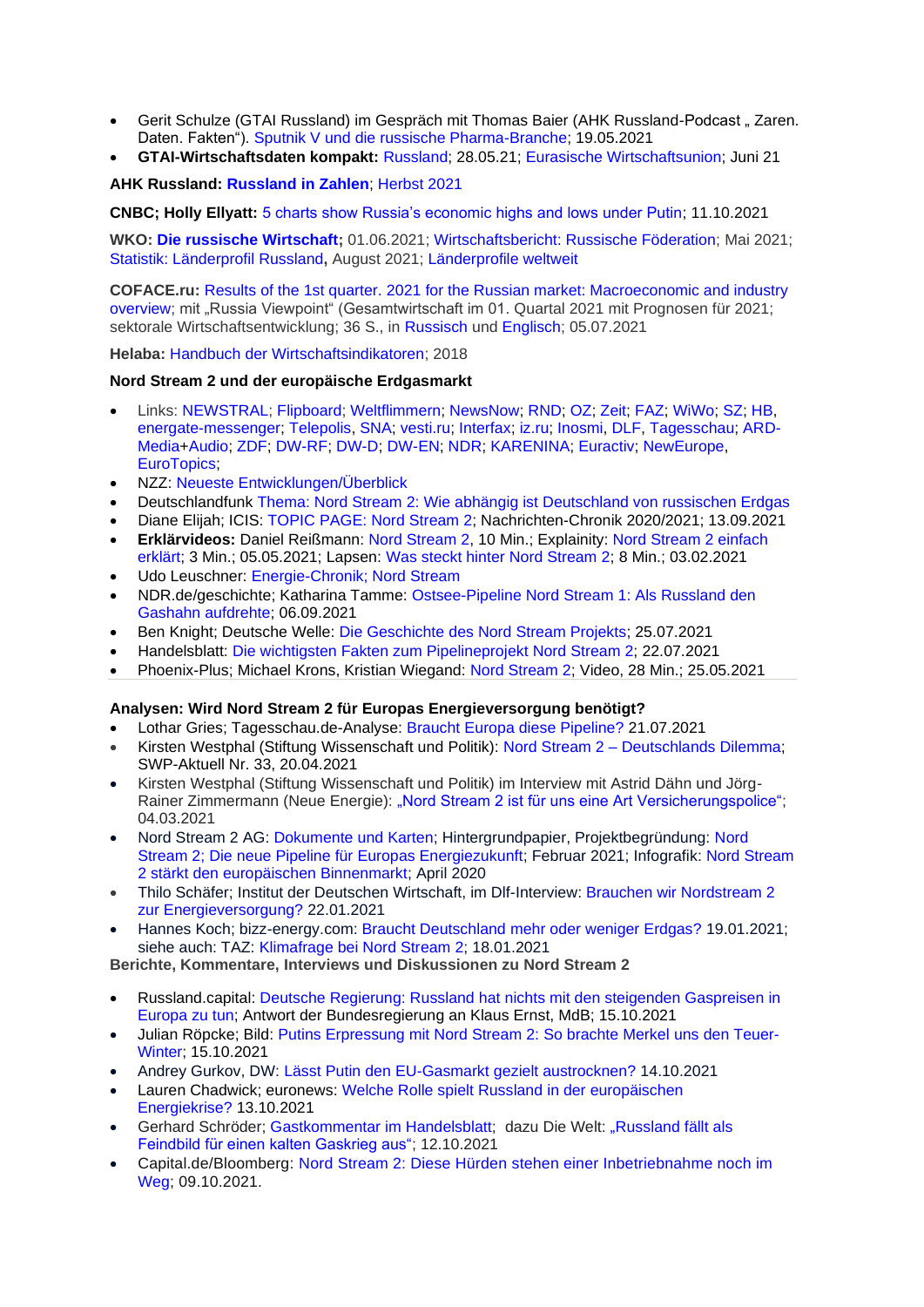- Michael Thumann; Die Zeit Kolumne: [Erdgaspreise: Gazproms Botschaft an die EU;](https://www.zeit.de/politik/ausland/2021-10/erdgaspreise-anstieg-russland-einfluss-gazprom-nordstream-2) 08.10.2021; siehe dazu auch [Karenina-Presseschau](https://www.karenina.de/service/presseschau/nord-stream-2-erpresst-gazprom-die-eu/)
- russland.capital: [Russland ist bereit, die frenetische Gasnachfrage in Europa zu mildern;](https://www.russland.capital/russland-ist-bereit-die-frenetische-gasnachfrage-in-europa-zu-mildern) 08.10.2021
- Ostexperte.de/AHK Russland: [Nord Stream 2: CDU-Politiker Schulze fordert unverzügliche](https://ostexperte.de/nord-stream-2-freigabe-forderung-aus-deutschland/)  [Freigabe;](https://ostexperte.de/nord-stream-2-freigabe-forderung-aus-deutschland/) 07.10.2021
- SZ/Reuters: Gaslieferungen: [Merkel nimmt Russland in Schutz;](https://www.sueddeutsche.de/wirtschaft/gaslieferungen-merkel-nimmt-russland-in-schutz-1.5432716) 07.10.2021
- Mathias Brüggmann; Handelsblatt: Putin ist der Gewinner der [Energiepreis-Explosion](https://www.handelsblatt.com/meinung/kommentare/kommentar-putin-ist-der-gewinner-der-energiepreis-explosion-europa-sollte-sich-endlich-unabhaengig-machen-/27675122.html?ticket=ST-8875969-i2vlbpnh0F4775fxJhyl-ap2) Europa sollte sich endlich [unabhängig](https://www.handelsblatt.com/meinung/kommentare/kommentar-putin-ist-der-gewinner-der-energiepreis-explosion-europa-sollte-sich-endlich-unabhaengig-machen-/27675122.html?ticket=ST-8875969-i2vlbpnh0F4775fxJhyl-ap2) machen; 04.10.2021; in Russisch bei [Inosmi](https://inosmi.ru/politic/20211006/250647656.html)
- Ekaterina Trofimova; Reedus.ru: [Can Russia "capitalize" on the gas crisis in Europe;](https://www.ridus.ru/news/363792) 07.10.2021; [Why high oil and gas prices are dangerous for Russia;](https://www.ridus.ru/news/363500) 04.10.2021
- Frank-Thomas Wenzel; Jan Emendörfer; RND: [Neue Eskalationsstufe bei Nord Stream 2:](https://www.rnd.de/wirtschaft/nord-stream-2-neue-eskalationsstufe-betreiber-will-wohl-ohne-genehmigung-erdgas-durch-pipeline-ITC4B7JBBJDUDCKFDZDH45OLVQ.html)  [Betreiber will wohl ohne Genehmigung Erdgas durch Pipeline schicken;](https://www.rnd.de/wirtschaft/nord-stream-2-neue-eskalationsstufe-betreiber-will-wohl-ohne-genehmigung-erdgas-durch-pipeline-ITC4B7JBBJDUDCKFDZDH45OLVQ.html) 06.10.2021
- Moscow Times/AFP: [Putin Blames Europe for Gas Price Crisis;](https://www.themoscowtimes.com/2021/10/06/putin-blames-europe-for-gas-price-crisis-a75232) 06.10.2021
- Moscow Times/AFP: [Nord Stream 2 Operator Begins Filling Controversial Pipeline;](https://www.themoscowtimes.com/2021/10/04/nord-stream-2-operator-begins-filling-controversial-pipeline-a75209) 05.10.2021
- Wirtschaftswoche: [Energiekonzern Uniper rechnet nicht mit zügiger Betriebserlaubnis für Nord](https://www.wiwo.de/energiekonzern-uniper-rechnet-nicht-mit-zuegiger-betriebserlaubnis-fuer-nord-stream-2/27667748.html)  [Stream 2;](https://www.wiwo.de/energiekonzern-uniper-rechnet-nicht-mit-zuegiger-betriebserlaubnis-fuer-nord-stream-2/27667748.html) 01.10.2021
- Reuters; Vladimir Soldatki; Katya Golubkova: European gas prices hit all-time highs as Russian [flows slump;](https://www.reuters.com/business/energy/european-gas-prices-hit-all-time-highs-russian-flows-slump-2021-10-01/) 01.10.2021
- Finmarket.ru: Gazprom's exports to non-CIS countries grew by 15% in January-September: 01.10.2021
- Ekaterina Trofimova; Reedus.ru: [Why oil and gas prices are breaking records;](https://www.ridus.ru/news/363212) 29.09.2021
- Ben Aris; Intellinews.com: [How a V-shaped market and ageing pipes and fields sent gas prices](https://www.intellinews.com/long-read-how-a-v-shaped-market-and-ageing-pipes-and-fields-sent-gas-prices-soaring-221422/?source=russia)  [soaring;](https://www.intellinews.com/long-read-how-a-v-shaped-market-and-ageing-pipes-and-fields-sent-gas-prices-soaring-221422/?source=russia) 26.09.2021
- Russland.capital: [Gazprom Export nannte die Vorwürfe der Unterversorgung mit Gas nach](https://www.russland.capital/gazprom-export-nannte-die-vorwuerfe-der-unterversorgung-mit-gas-nach-europa-absurd)  [Europa absurd;](https://www.russland.capital/gazprom-export-nannte-die-vorwuerfe-der-unterversorgung-mit-gas-nach-europa-absurd) 25.09.2021
- Claudia Kemfert (DIW) im phoenix tagesgespräch: [Hohe Gaspreise durch versäumte](https://www.phoenix.de/sendungen/gespraeche/phoenix-tagesgespraech/mit-claudia-kemfert-am-230921-a-2302274.html?ref=aktuelles)  [Energiewende hausgemacht;](https://www.phoenix.de/sendungen/gespraeche/phoenix-tagesgespraech/mit-claudia-kemfert-am-230921-a-2302274.html?ref=aktuelles) Video, 7 Min.; 23.09.2021
- Christina Nagel, ARD Moskau: Streit um [russisches](https://www.tagesschau.de/ausland/asien/russland-gas-103.html) Gas: Kreml weist Vorwurf der [Verknappung](https://www.tagesschau.de/ausland/asien/russland-gas-103.html) zurück; 23.09.2021
- Nikolaj Jolkin; SNA: [Erzwingt Russland über hohe Gaspreise schnelle Nord-Stream-2-](https://snanews.de/20210923/russland-hohe-gaspreise-nord-stream-2-3689027.html) [Inbetriebnahme? Oliver Hermes kontert;](https://snanews.de/20210923/russland-hohe-gaspreise-nord-stream-2-3689027.html) 23.09.2021
- ntv.de: Abhängigkeit von Russland [DIW: Problem mit Gaspreis ist "hausgemacht";](https://www.n-tv.de/wirtschaft/DIW-Problem-mit-Gaspreis-ist-hausgemacht-article22823780.html) 23.09.2021
- Max Borowski; ntv.de: [Wie schlimm wird der Winter? Was Sie zum Energie-Preisschock wissen](https://www.n-tv.de/wirtschaft/Was-Sie-zum-Energie-Preisschock-wissen-muessen-article22819898.html)  [müssen;](https://www.n-tv.de/wirtschaft/Was-Sie-zum-Energie-Preisschock-wissen-muessen-article22819898.html) 22.09.2021
- Max Borowski; ntv.de: Energieagentur macht Druck [Erpresst Russland Europa mit seinem](https://www.n-tv.de/wirtschaft/Erpresst-Russland-Europa-mit-seinem-Gas-article22819548.html)  [Gas?](https://www.n-tv.de/wirtschaft/Erpresst-Russland-Europa-mit-seinem-Gas-article22819548.html) 22.09.2021
- Ost-Ausschuss: [Statement des Ost-Ausschuss-Vorsitzenden Oliver Hermes zu den hohen](https://www.ost-ausschuss.de/de/russisches-pipelinegas-schirmt-europa-ein-stueck-weit-gegen-die-hohen-weltmarktpreise-ab)  [Gaspreisen und der Diskussion um Nord Stream: "Russisches Pipelinegas schirmt Europa ein](https://www.ost-ausschuss.de/de/russisches-pipelinegas-schirmt-europa-ein-stueck-weit-gegen-die-hohen-weltmarktpreise-ab)  [Stück weit gegen die hohen Weltmarktpreise ab";](https://www.ost-ausschuss.de/de/russisches-pipelinegas-schirmt-europa-ein-stueck-weit-gegen-die-hohen-weltmarktpreise-ab) 21.09.2021
- Thomas Kohlmann; Deutsche Welle: [Was steckt hinter den Rekordpreisen für Gas?](https://p.dw.com/p/40cBR) 21.09.2021
- Ekaterina Trofimova; Reedus.ru: [Will Russia benefit from a sharp rise in gas prices in Europe?](https://www.ridus.ru/news/362512) 20.09.2021
- Andrey Gurkov; Deutsche Welle; Meinung: [Erdgasversorgung: Deutschland ignoriert den](https://www.dw.com/de/meinung-deutschland-ignoriert-den-erpressungsversuch-von-gazprom/a-59216301)  [Erpressungsversuch von Gazprom;](https://www.dw.com/de/meinung-deutschland-ignoriert-den-erpressungsversuch-von-gazprom/a-59216301) 18.09.2021
- Dr. Siegfried Fischer, Russlandbeauftragter des Bundesforums Mittelstand im RT DE-Interview mit Margo Zvereva zu Nord Stream 2: ["Alles eine Frage der Wirtschaftlichkeit";](https://de.rt.com/inland/124321-alles-frage-wirtschaftlichkeit-dr-siegfried/) 18.09.2021
- Julian Röpcke; Bild: [Putins eiskalte Erpressung; Kreml-Sprecher: Nur die "schnellstmögliche](https://www.bild.de/politik/ausland/politik-ausland/nord-stream-2-oder-hohe-gaspreise-putins-eiskalte-erpressung-77701922.bild.html)  [Inbetriebnahme" wird den Preisanstieg stoppen;](https://www.bild.de/politik/ausland/politik-ausland/nord-stream-2-oder-hohe-gaspreise-putins-eiskalte-erpressung-77701922.bild.html) 17.09.2021
- russland.capital: [Nord Stream 2: Miller dementiert Beginn der Gaslieferungen ab dem 1.](https://www.russland.capital/nord-stream-2-miller-dementiert-beginn-der-gaslieferungen-ab-dem-1-oktober)  [Oktober;](https://www.russland.capital/nord-stream-2-miller-dementiert-beginn-der-gaslieferungen-ab-dem-1-oktober) 16.09.2021
- Olga Alexandrowa; SNA: [Gaspreis in Europa bricht alle Rekorde;](https://snanews.de/20210915/gaspreis-in-europa-bricht-alle-rekorde-3584741.html) 15.09.2021
- RBC.ru: [Gazprom answered the question about the start of supplies via Nord Stream 2;](https://www.rbc.ru/rbcfreenews/61420ae99a79473ea4254e8a) 15.09.2021
- Nils Schmid (SPD-MdB): Gastbeitrag European Leadership Network: [Nord Stream 2: Why the](https://www.europeanleadershipnetwork.org/commentary/nord-stream-2-why-the-us-german-agreement-is-the-right-way-forward/) [US-German agreement is the right way forward;](https://www.europeanleadershipnetwork.org/commentary/nord-stream-2-why-the-us-german-agreement-is-the-right-way-forward/) 15.09.2021
- Ken Silverstein; Forbes.com: [Russia's Nord Stream 2 Is A Fait Accompli. Are The U.S. And](https://www.forbes.com/sites/kensilverstein/2021/09/15/russias-nord-stream-2-is-a-fait-accompli-are-the-us-and-ukraine-the-losers/?sh=1c61d924684f)  [Ukraine The Losers?](https://www.forbes.com/sites/kensilverstein/2021/09/15/russias-nord-stream-2-is-a-fait-accompli-are-the-us-and-ukraine-the-losers/?sh=1c61d924684f) 15.09.2021
- Interfax: [The Ministry of Energy will present a report on the export of gas by Rosneft via Nord](https://www.interfax.ru/business/790481)  [Stream 2;](https://www.interfax.ru/business/790481) 15.09.2021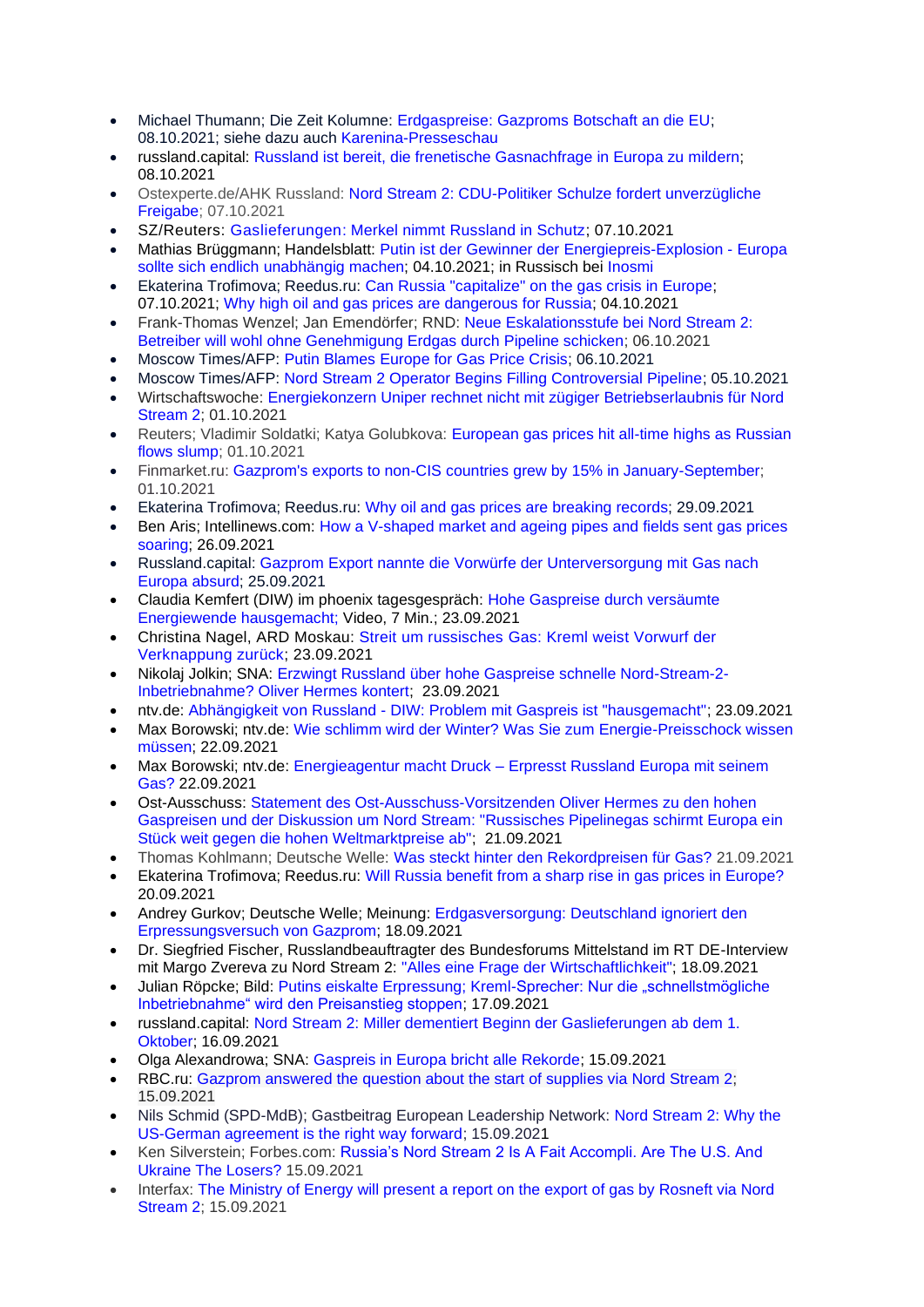- RT.DE: [Chefanalyst Folker Hellmeyer im RT-Interview zu Nord Stream 2: "Wir schaffen](https://de.rt.com/europa/124081-wir-schaffen-energiesicherheit-fur-ganz/)  [Energiesicherheit für ganz Europa";](https://de.rt.com/europa/124081-wir-schaffen-energiesicherheit-fur-ganz/) Video 11 Min., 14.09.2021; Iris Bülow; Das Investment: [Volker Hellmeyer verlässt Solvecon;](https://www.dasinvestment.com/folker-hellmeyer-verlaesst-solvecon/) 07.09.2021
- Rüdiger Lentz; Karenina: [Der Preis von Nord Stream 2; Die Gaspipeline ist fertig, aber dass sie](https://www.karenina.de/news/der-preis-von-nord-stream-2/)  [in Betrieb geht, ist noch nicht sicher;](https://www.karenina.de/news/der-preis-von-nord-stream-2/) 14.09.2021
- Mateusz Kubiak; Eurasia Daily Monitor: Nord Stream Two Construction Completed, but Gas [Flows Unlikely in 2021;](https://jamestown.org/program/nord-stream-two-construction-completed-but-gas-flows-unlikely-in-2021/) 14.09.2021
- **Sergej J. Netschajew, Botschafter der Russischen Föderation in Deutschland;** Telepolis-Gastbeitrag: ["Sind offen, Erdgas über ukrainisches Staatsgebiet zu befördern";](https://www.heise.de/tp/features/Sind-offen-Erdgas-ueber-ukrainisches-Staatsgebiet-zu-befoerdern-6189986.html) 13.09.2021
- Ekaterina Trofimova; Reedus.ru: [Nord Stream 2 completed. What next?](https://www.ridus.ru/news/362059) 13.09.2021
- Dmitry Pishchukhin , Mikhail Antonov; TV vesti.ru: ["Nord Stream 2": even half of the capacity is](https://www.vesti.ru/article/2612527)  [enough;](https://www.vesti.ru/article/2612527) Video zur Fertigstellung von Nord Stream mit Text, 13 Min.; 12.09.2021
- Gerald Hosp: NZZ: Spielt Moskau mit der Erdgasknappheit? Im Winter könnte es in Europa zu [einem Preisschock am Gasmarkt kommen;](https://www.nzz.ch/wirtschaft/hohe-erdgaspreise-in-europa-uebt-moskau-am-gashahn-druck-aus-ld.1643706) 11.09.2021
- SNA: [Ex-EU-Ratspräsident Tusk: Nord Stream 2 ist Folge von Deutschlands "egoistischem](https://snanews.de/20210910/ex-eu-ratspraesident-tusk-nord-stream-2-folge-deutschland-verhalten-3533501.html)  [Verhalten";](https://snanews.de/20210910/ex-eu-ratspraesident-tusk-nord-stream-2-folge-deutschland-verhalten-3533501.html) 10.09.2021
- Florian Güßgen; Wirtschaftswoche: [Nord Stream 2: Moskau toppt Europa im Gas-Schach;](https://www.wiwo.de/unternehmen/energie/nord-stream-2-moskau-toppt-europa-im-gas-schach/27602354.html) 10.09.2021
- Vera Sosenkova; Deutsche Welle, russisches Programm: [Environmentalists do not believe in](https://www.dw.com/ru/nemeckie-jekologi-somnevajutsja-v-vozmozhnosti-postavok-vodoroda-cherez-severnyj-potok-2/a-59147891)  [the possibility of hydrogen supplies via Nord Stream 2;](https://www.dw.com/ru/nemeckie-jekologi-somnevajutsja-v-vozmozhnosti-postavok-vodoroda-cherez-severnyj-potok-2/a-59147891) 10.09.2021
- Die Zeit/dpa: Deutsche Umwelthilfe, DUH: [Wasserstoff via Nord Stream 2 ist ein "Luftschloss",](https://www.zeit.de/news/2021-09/10/duh-wasserstoff-via-nord-stream-2-ist-ein-luftschloss) 10.09.2021
- **Deutsche Umwelthilfe, DUH:** [Faktencheck: Nord Stream 2 und Wasserstoff;](https://www.duh.de/fileadmin/user_upload/download/Pressemitteilungen/Energie/Nord_Stream_2/210909_DUH_Faktencheck_H2_und_NS2.pdf) 09.09.2021
- **Tagesschau.de; Stephan Laak, WDR:** Umstrittene [OstseepipelineNord](https://www.tagesschau.de/wirtschaft/unternehmen/nord-stream2-bau-abgeschlossen-101.html) Stream 2 ist [fertiggestellt;](https://www.tagesschau.de/wirtschaft/unternehmen/nord-stream2-bau-abgeschlossen-101.html) mit Charts zur deutschen und internationalen Erdgaswirtschaft von 23degrees.io; 10.09.2021
- Deutsche Welle: [Ostseepipeline Nord Stream 2 ist fertig;](https://www.dw.com/de/ostseepipeline-nord-stream-2-ist-fertig/a-59140514) 10.09.2021
- Moscow Times/AFP: [Russia Says Divisive Nord Stream 2 Pipeline Complete;](https://www.themoscowtimes.com/2021/09/10/russia-says-divisive-nord-stream-2-pipeline-complete-a75015) 10.09.2021
- Russland.capital: [Gaspreis in Eurpa hat absoluten Rekordwert erreicht;](https://www.russland.capital/gaspreis-in-europa-hat-absoluten-rekordwert-erreicht) 10.09.2021
- NZZ-Gastkommentar von Sonja Margolina: Der Wolf im Stall [die Gas-Lagerbestände sinken,](https://www.nzz.ch/meinung/der-wolf-im-stall-countdown-zu-nord-stream-2-ld.1643953)  [und Nord Stream 2 könnte Europa bald Kälte und Kopfzerbrechen bereiten;](https://www.nzz.ch/meinung/der-wolf-im-stall-countdown-zu-nord-stream-2-ld.1643953) 09.09.2021
- Spiegel-Video; Kommentar von Frank Dohmen: [Nord Stream 2 fertiggestellt»Deutschland hat](https://www.spiegel.de/wirtschaft/nord-stream-2-fertiggestellt-deutschland-hat-sich-damit-nicht-viele-freunde-gemacht-a-e89a198c-2a4d-4671-9fab-8fd3c1070a73)  [sich damit nicht viele Freunde gemacht«;](https://www.spiegel.de/wirtschaft/nord-stream-2-fertiggestellt-deutschland-hat-sich-damit-nicht-viele-freunde-gemacht-a-e89a198c-2a4d-4671-9fab-8fd3c1070a73) 07.09.2021
- Moritz Koch, Lutz Stratmann; Handelsblatt (Premium): Letztes Rohr [verschweißt:](https://www.handelsblatt.com/politik/international/ostseepipeline-letztes-rohr-verschweisst-nord-stream-2-ist-fertiggestellt/27582016.html) Nord Stream 2 ist [fertiggestellt,](https://www.handelsblatt.com/politik/international/ostseepipeline-letztes-rohr-verschweisst-nord-stream-2-ist-fertiggestellt/27582016.html) 06.09.2021; vollständiger Text [in Russisch: Inosmi;](https://inosmi.ru/politic/20210908/250458934.html) 08.09.2021
- Irina Slav; Oilprice.com: [Europe Needs Nord Stream 2 More Than It Likes To Admit;](https://oilprice.com/Geopolitics/International/Europe-Needs-Nord-Stream-2-More-Than-It-Likes-To-Admit.html?utm_source=feedburner&utm_medium=feed&utm_campaign=Feed%3A+oilpricecom+%28Oil+Price.com+Daily+News+Update%29) 06.09.2021
- S&P Global Platts; Stuart Elliott, Rosemary Griffin: [Gazprom](https://www.spglobal.com/platts/en/market-insights/latest-news/natural-gas/090321-gazprom-can-deliver-first-gas-via-nord-stream-2-before-year-end-miller) can deliver first gas via Nord Stream 2 before [year-end:](https://www.spglobal.com/platts/en/market-insights/latest-news/natural-gas/090321-gazprom-can-deliver-first-gas-via-nord-stream-2-before-year-end-miller) Miller; 03.09.2021
- **SWR2 WISSEN – Im Gespräch**; Dirk Asendorpf: Nord [Stream](https://www.swr.de/swr2/wissen/nord-stream-2-der-streit-um-gas-aus-russland-swr2-wissen-2021-08-31-100.html) 2 Der Streit um Gas aus [Russland;](https://www.swr.de/swr2/wissen/nord-stream-2-der-streit-um-gas-aus-russland-swr2-wissen-2021-08-31-100.html) Audio, 28 Min. mit [Manuskript;](https://www.swr.de/swr2/wissen/210831-nord-stream-2-100.pdf) 31.08.2021
- Kostis Geropoulos; New Europe: Russia's hand in Nord Stream 2 could be [nightmare](https://www.neweurope.eu/article/russias-hand-in-nord-stream-2-could-be-nightmare-alley-for-eu/) alley for [EU;](https://www.neweurope.eu/article/russias-hand-in-nord-stream-2-could-be-nightmare-alley-for-eu/) 27.08.2021
- Syed Zain Abbas Rizvi; Modern Diplomacy: [The Geopolitical Dynamics of the Nord Stream 2 Pipeline;](https://moderndiplomacy.eu/2021/08/27/the-geopolitical-dynamics-of-the-nord-stream-2-pipeline/) 27.08.2021
- Petra Pinzler; Die Zeit-Kolumne: [Die Röhren werden noch richtig teuer;](https://www.zeit.de/wirtschaft/2021-08/nord-stream-2-pipeline-russland-gerichte-europaeische-energiecharta) 26.08.2021
- Hendrik Kafsack; FAZ: [Gerichte](https://www.faz.net/aktuell/wirtschaft/gerichte-koennen-nord-stream-2-wohl-nicht-mehr-stoppen-17503128.html) können Nord Stream 2 wohl nicht mehr stoppen; 26.08.2021
- RND/dpa: [Freistellung](https://www.rnd.de/wirtschaft/freistellung-von-eu-regeln-nord-stream-2-verliert-vor-gericht-3MFLMQJBGKQPDHLWK72SFBQSZQ.html) von EU-Regeln: Nord Stream 2 verliert vor Gericht; 25.08.2021
- Russland.capital: [Deutsches](https://www.russland.capital/deutsches-gericht-hat-nord-stream-2-nicht-von-den-regeln-der-eu-gasrichtlinie-ausgenommen) Gericht hat Nord Stream 2 nicht von den Regeln der EU-Gasrichtlinie [ausgenommen;](https://www.russland.capital/deutsches-gericht-hat-nord-stream-2-nicht-von-den-regeln-der-eu-gasrichtlinie-ausgenommen) 25. [August](https://www.russland.capital/deutsches-gericht-hat-nord-stream-2-nicht-von-den-regeln-der-eu-gasrichtlinie-ausgenommen) 2021
- Moscow Times: [Gazprom's](https://www.themoscowtimes.com/2021/08/25/gazproms-nord-stream-2-firm-loses-court-case-for-exclusive-pipeline-access-a74892) Nord Stream 2 Firm Loses Court Case For Exclusive Pipeline [Access.](https://www.themoscowtimes.com/2021/08/25/gazproms-nord-stream-2-firm-loses-court-case-for-exclusive-pipeline-access-a74892) A German court ruling could limit Gazprom's ability to use the pipeline; 25.08.2021.
- Julia Kolova; Forbes.ru[: Gazprom's share price exceeded RUB 300 for the first time since 2008; Quotes](https://www.forbes.ru/newsroom/biznes/438047-cena-akciy-gazproma-prevysila-300-rubley-vpervye-s-2008-goda)  [support high gas prices and close completion of Nord Stream 2;](https://www.forbes.ru/newsroom/biznes/438047-cena-akciy-gazproma-prevysila-300-rubley-vpervye-s-2008-goda) 24.08.2021
- CNBC, Sam Meredith: Russia is [pumping](https://www.cnbc.com/2021/08/24/russia-is-pumping-less-natural-gas-to-europe-as-nord-stream-2-nears-completion.html) a lot less natural gas to Europe all of a sudden and it is not [clear](https://www.cnbc.com/2021/08/24/russia-is-pumping-less-natural-gas-to-europe-as-nord-stream-2-nears-completion.html) why; 24.08.2021
- Merkur.de/dpa: [Ukraine: Merkel und Selenskyj warnen Russland;](https://www.merkur.de/politik/ukraine-merkel-und-selenskyj-warnen-russland-zr-90934947.html) 23.08.2021
- Sabine Adler; Dlf-Kommentar: Merkel und die Ukraine  [Eine zerbrechliche Freundschaft;](https://www.deutschlandfunk.de/merkel-und-die-ukraine-eine-zerbrechliche-freundschaft.720.de.html?dram:article_id=502050) 22.08.2021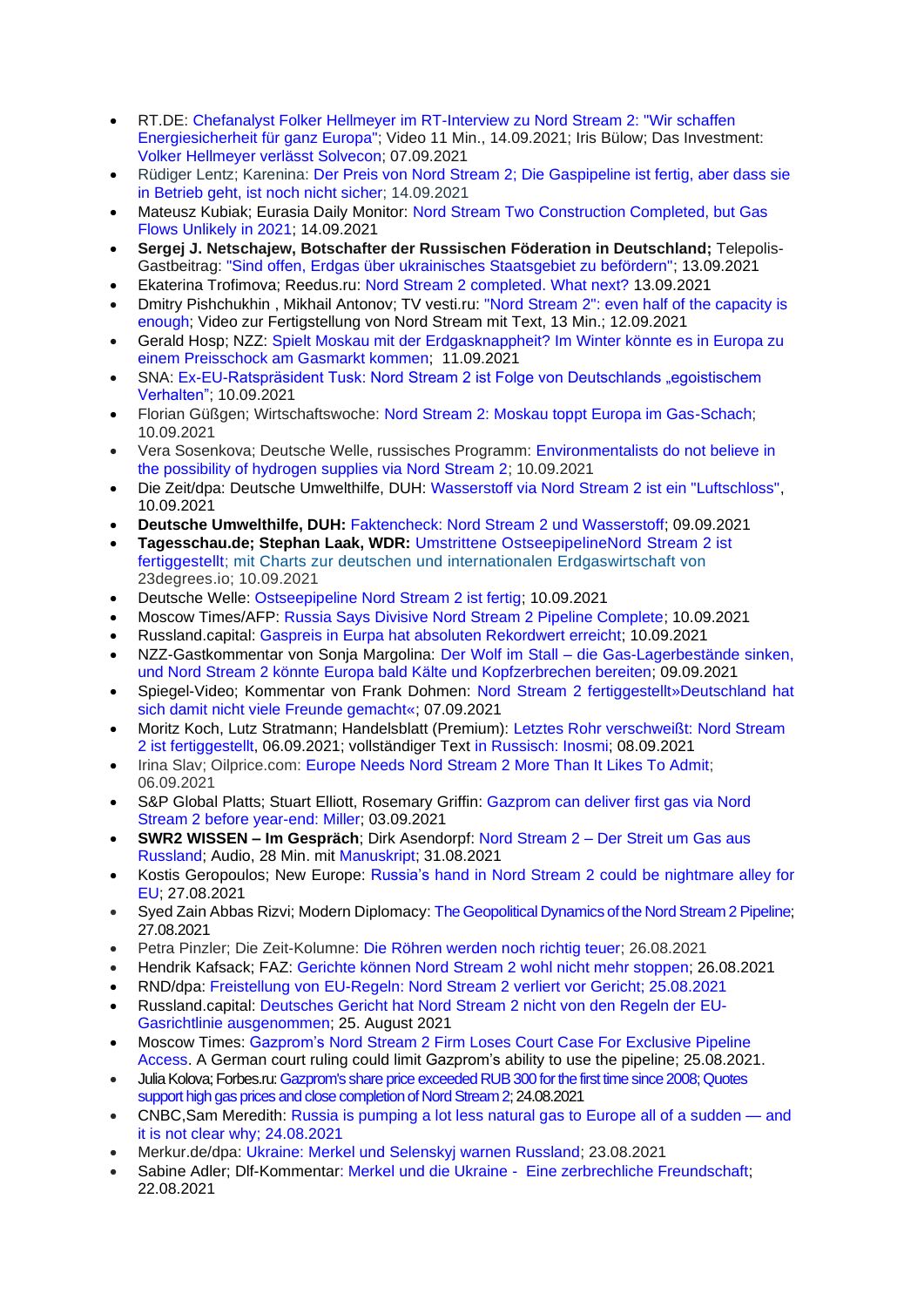- Markus Ackeret; NZZ-Kommentar: Nord Stream 2 spaltet [Deutschland](https://www.nzz.ch/international/nord-stream-2-deutschland-und-die-ukraine-uneins-ld.1641618) und die Ukraine; 22.08.2021
- Die Zeit: [Nord Stream 2: Merkel und ukrainischer Premier Selenskyj warnen Russland;](https://www.zeit.de/politik/ausland/2021-08/nord-stream-2-angela-merkel-ukraine-wolodymyr-selenskyj-russland) 22.08.2021
- Kristina Dunz; RND: [Merkel in der Ukraine: Worte wie Waffen;](https://www.rnd.de/politik/merkel-in-kiew-frieden-in-der-ost-ukraine-selenskyj-kritisiert-nordstream-2-EQVGLSGWVBAAXGTKRHHILUF3TA.html) 22.08.2021
- Merkur.de: "Nord Stream 2 gefährliche Waffe für ganz Europa": Merkel bekommt in der Ukraine [einiges zu hören;](https://www.merkur.de/politik/merkel-ukraine-selenskyj-nord-stream2-russland-sanktionen-waffe-gipfel-zr-90935210.html) 22.08.2021
- Denis Trubetskoy, Kiew; ntv: [Abschiedsbesuch in Kiew. Merkel hat die Ukrainer enttäuscht;](https://www.n-tv.de/politik/Merkel-hat-die-Ukrainer-enttaeuscht-article22756614.html) 22.08.2021
- Reuters/Cash.ch: [Spätestens in 25 Jahren kaum mehr Erdgas-Import aus Russland;](https://www.cash.ch/news/politik/energiemarkt-spaetestens-25-jahren-kaum-mehr-erdgas-import-aus-russland-1813428) 22.08.2021
- Deutsche Welle: Andrey Gurkov: [Meinung: Merkels ergebnisloser Moskau-Besuch;](https://www.dw.com/de/meinung-merkels-ergebnisloser-moskau-besuch/a-58940194?maca=de-rss-de-all-1119-xml-mrss) 21.08.2021
- Ben Aris; bne Intellinews: [Putin and Merkel meet in Moscow for the last time to talk democracy](https://www.intellinews.com/putin-and-merkel-meet-in-moscow-for-the-last-time-to-talk-democracy-and-gas-218679/?source=russia)  [and gas;](https://www.intellinews.com/putin-and-merkel-meet-in-moscow-for-the-last-time-to-talk-democracy-and-gas-218679/?source=russia) 21.08.2021
- Russland.capital: [USA wollen Sanktionen gegen Schiffbauer von Nord Stream 2 verhängen;](https://www.russland.capital/usa-wollen-sanktionen-gegen-schiffbauer-von-nord-stream-2-verhaengen) [21.08.2021](https://www.russland.capital/usa-wollen-sanktionen-gegen-schiffbauer-von-nord-stream-2-verhaengen)
- Russland.capital: [Gazprom erwartet, dass Nord Stream 2 im Oktober in Betrieb genommen](https://www.russland.capital/gazprom-erwartet-dass-nord-stream-2-im-oktober-in-betrieb-genommen-wird)  [wird; 20. August 2021](https://www.russland.capital/gazprom-erwartet-dass-nord-stream-2-im-oktober-in-betrieb-genommen-wird)
- TASS: [Gas transit through Ukraine will depend on supply contracts, says Putin;](https://tass.com/economy/1328501) 20.08.2021
- Ost-Ausschuss: [Statement von Oliver Hermes zum Besuch von Bundeskanzlerin Merkel in](https://www.ost-ausschuss.de/de/energiepartnerschaften-mit-russland-und-der-ukraine-zu-klimapartnerschaften-weiterentwickeln)  [Moskau und Kiew: Energiepartnerschaften mit Russland und der Ukraine zu](https://www.ost-ausschuss.de/de/energiepartnerschaften-mit-russland-und-der-ukraine-zu-klimapartnerschaften-weiterentwickeln)  [Klimapartnerschaften weiterentwickeln;](https://www.ost-ausschuss.de/de/energiepartnerschaften-mit-russland-und-der-ukraine-zu-klimapartnerschaften-weiterentwickeln) 20.08.2021
- ZDFzoom: Nord Stream 2 [Der wahre Preis der Pipeline;](https://www.zdf.de/dokumentation/zdfzoom/zdfzoom-nord-stream-2-100.html) Film von Arne Lorenz; 18.08.2021
- Günther Strobl; Der Standard: [Energiewende: Nord-Stream-Pipeline könnte in Zukunft grüne](https://www.derstandard.de/story/2000128960117/nord-stream-pipeline-koennte-in-zukunft-gruene-energie-liefern)  [Energie liefern;](https://www.derstandard.de/story/2000128960117/nord-stream-pipeline-koennte-in-zukunft-gruene-energie-liefern) 17.08.2021
- Eva Fischer; Handelsblatt: Sieben Hürden, an denen Nord Stream 2 noch [scheitern](https://www.handelsblatt.com/politik/deutschland/deutsch-russische-gaspipeline-sieben-huerden-an-denen-nord-stream-2-noch-scheitern-koennte/27515250.html?ticket=ST-7648908-mhmHd6eZGL5Z0DTMviyy-ap1) könnte; 17.08.2021; Inosmi.ru: Übersetzung des [vollständigen](https://inosmi.ru/politic/20210818/250330307.html) Artikels; 18.08.2021
- Chrstian Siedenbiedel; FAZ, Karenina: [Erdgas: Kaum Reserven, hoher Preis;](https://www.karenina.de/news/wirtschaft/erdgas-kaum-reserven-hoher-preis/) 13.08.2021
- Mathias Brüggmann; Handelsblatt-Kommentar: Es stimmt doch: Gazprom ist ein [Erpresser.](https://www.handelsblatt.com/meinung/kommentare/kommentar-es-stimmt-doch-gazprom-ist-ein-erpresser/27512366.html) Mit der aktuellen Gasverknappung will der russische Konzern die Zulassung der umstrittenen Pipeline Nord Stream 2 erzwingen; 12.08.2021.
- Heiko Lohmann; energate-messenger: [Der Anstieg bei den Gashandelspreisen findet kein](https://www.energate-messenger.de/news/214452/der-anstieg-bei-den-gashandelspreisen-findet-kein-ende)  [Ende;](https://www.energate-messenger.de/news/214452/der-anstieg-bei-den-gashandelspreisen-findet-kein-ende) 12.08.2021
- Denis Trubetskoy, Kiew; MDR: [Geschäft](https://www.mdr.de/nachrichten/welt/osteuropa/politik/nord-stream-zwei-ukraine-wirtschaft-100.html) mit Erdgas Ukraine: Arm durch Nord Stream 2? 12.08.2021
- Atlantic Council; [Daniel Fried,](https://www.atlanticcouncil.org/expert/daniel-fried/) [Richard L. Morningstar,](https://www.atlanticcouncil.org/expert/richard-l-morningstar/) [András Simonyi:](https://www.atlanticcouncil.org/expert/andras-simonyi/) [Nord Stream 2: How to](https://www.atlanticcouncil.org/blogs/new-atlanticist/nord-stream-2-how-to-make-the-best-of-a-bad-idea/)  [make the best of a bad idea;](https://www.atlanticcouncil.org/blogs/new-atlanticist/nord-stream-2-how-to-make-the-best-of-a-bad-idea/) 11.08.2021
- Iulia-Sabina Joja (Georgetown University): [The EU Will Bear the Consequences of Germany's](https://nationalinterest.org/blog/buzz/eu-will-bear-consequences-germanys-nord-stream-2-decision-191498)  [Nord Stream 2 Decision;](https://nationalinterest.org/blog/buzz/eu-will-bear-consequences-germanys-nord-stream-2-decision-191498) The National Interest; 09.08.2021; Tag: [Nord Stream 2](https://nationalinterest.org/topic/nord-stream-2)
- Vuk Vuksanovic (LSE and Belgrade Centre for Security Policy): [Eastern Europe Will Have to](https://nationalinterest.org/blog/buzz/eastern-europe-will-have-learn-live-nord-stream-2-191341)  [Learn to Live with Nord Stream 2;](https://nationalinterest.org/blog/buzz/eastern-europe-will-have-learn-live-nord-stream-2-191341) The National Interest; 08.08.2021; Tag: [Nord Stream 2](https://nationalinterest.org/topic/nord-stream-2)
- Agathe Demarais (Economist Intelligence Unit); European Leadership Network: [Is the Nord](https://www.europeanleadershipnetwork.org/commentary/is-the-nord-stream-decision-really-good-news-for-russia/)  [Stream decision really good news for Russia?](https://www.europeanleadershipnetwork.org/commentary/is-the-nord-stream-decision-really-good-news-for-russia/) 06.08.2021
- Julian Röpcke; BILD: [Erdgas-Erpressung wegen Nord Stream 2 -](https://www.bild.de/politik/ausland/politik-ausland/nord-stream-2-erpressung-laesst-putin-uns-im-winter-frieren-77294942.bild.html) Lässt Putin uns im Winter [frieren?](https://www.bild.de/politik/ausland/politik-ausland/nord-stream-2-erpressung-laesst-putin-uns-im-winter-frieren-77294942.bild.html) 06.08.2021
- Karin Kneissl, ehemalige österreichische Außenministerin, im Interview mit Thomas Bayer (AHK-Podcast "Zaren. Daten. Fakten"): [Big Oil, Big Money!;](https://podcasts.google.com/feed/aHR0cHM6Ly9mZWVkcy5yZWRjaXJjbGUuY29tL2U5NmY1OTU3LTY2NzAtNDBkYS1hZTBkLWI4ODkyYTA1YmZkZQ/episode/YWVlMDI1MjEtYjkzMS00YzkzLTg3ZjEtNWU3NTJhNTVjNmM2?hl=de-RU&ved=2ahUKEwjRqM_jwJfyAhWPvYsKHbogDCwQieUEegQIHhAF&ep=6) Min. 5-15.; 04.08.2021
- Wirtschaftswoche/dpa: [Umweltbundesamt-Präsident: Nord Stream 2 könnte Dinosaurier](https://www.wiwo.de/politik/ausland/medien-info-umweltbundesamt-praesident-nord-stream-2-koennte-dinosaurier-werden/27474604.html)  [werden;](https://www.wiwo.de/politik/ausland/medien-info-umweltbundesamt-praesident-nord-stream-2-koennte-dinosaurier-werden/27474604.html) 02.08.2021; RND-Interview von Thoralf Cleven: Umweltbundesamt-Chef: "Wir sollten [gegen jedes Zehntel Grad Erwärmung kämpfen";](https://www.rnd.de/politik/klimawandel-folgen-umweltbundesamt-chef-ruft-deutsche-auf-konstruktiv-mit-der-krise-umzugehen-7QXOHB33GJBA5CJXCEW44SB6JE.html) 02.08.2021
- Aljona Fedina; SNA: [Falls Nord Stream 2 gegen Ukraine eingesetzt wird: Laschet verspricht](https://snanews.de/20210801/nord-stream-laschet-3041412.html)  [Sanktionen gegen Russland;](https://snanews.de/20210801/nord-stream-laschet-3041412.html) 01.08.2021
- Russland.capital: [Gazprom drosselt Lieferungen an europäische Gasspeicher;](https://www.russland.capital/gazprom-drosselt-lieferungen-an-europaeische-gasspeicher) 02.08.2021
- André Ballin; Der Standard: [Gazprom verknappt das Angebot: Gaspreise in Europa auf](https://www.derstandard.de/story/2000128589141/gazprom-verknappt-das-angebot-gaspreise-in-europa-auf-rekordhoch?ref=rss)  [Rekordhoch. Es gibt aber auch noch weiter Gründe für die hohen Preise;](https://www.derstandard.de/story/2000128589141/gazprom-verknappt-das-angebot-gaspreise-in-europa-auf-rekordhoch?ref=rss) 31.07.2021
- Ilya Krugley: oilcapital.ru: Europe's "Gas Game of Thrones": More and More Pipes and [Suppliers, and Less Gas in UGSFs;](https://oilcapital.ru/article/general/29-07-2021/gazovaya-igra-prestolov-evropy-trub-i-postavschikov-vse-bolshe-a-gaza-v-phg-menshe) 29.07.2021
- Alexander Graf Lambsdorff zur Russland-Politik der FDP und zu Nord Stream 2 im Gespräch mit Liudmila Kotlyarova, SNA: "Wir wünschten uns ein Russland...": ; 30.07.2021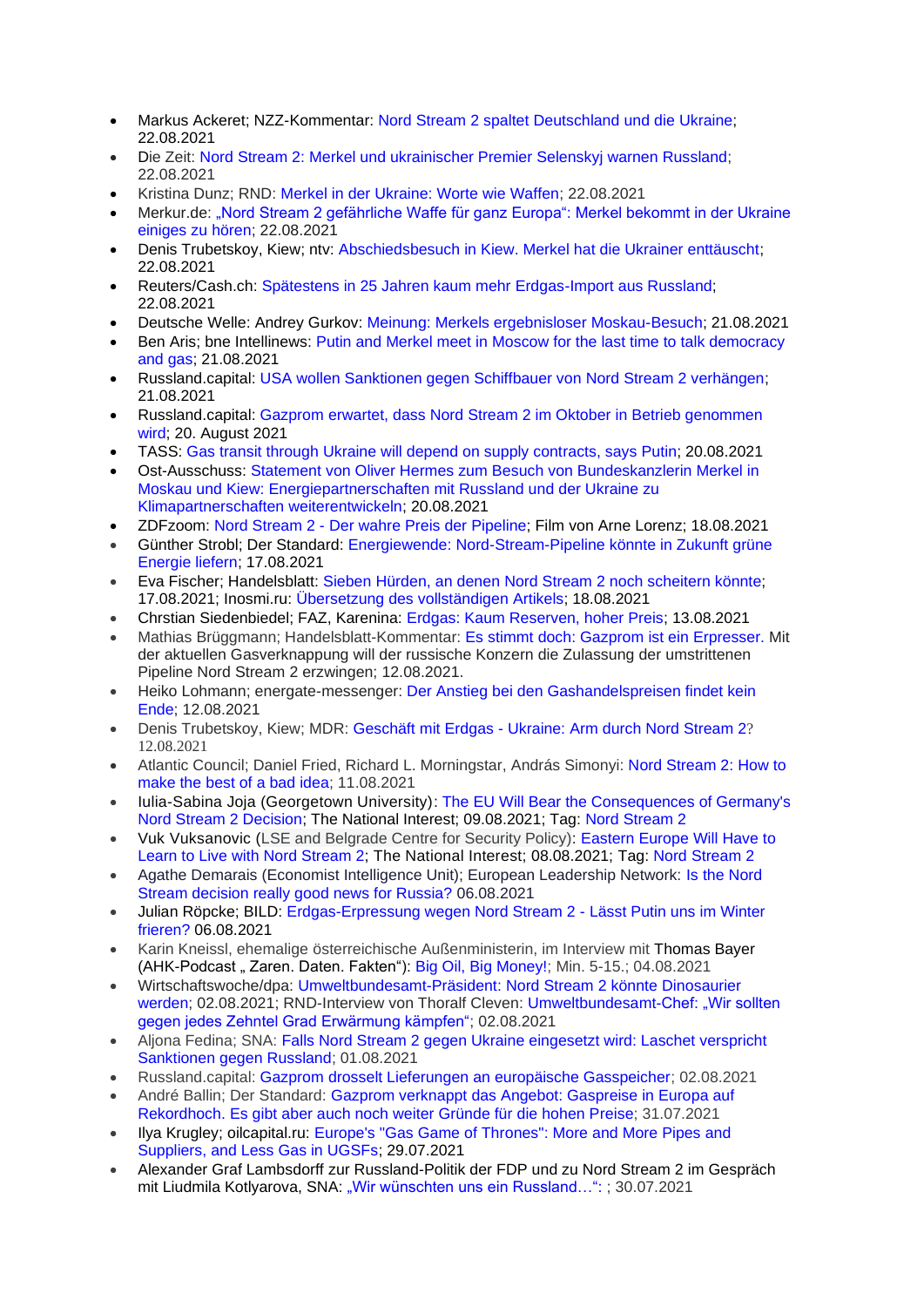- Alexander Graf [Lambsdorff](https://www.merkur.de/politik/deutschland-usa-nordstream-pipeline-russland-fdp-politiker-lambsdorff-einigung-kritik-zr-90875674.html?cmp=defrss) (FDP-MdB) im Merkur-Interview mit Sebastian Horsch: Lambsdorff [warnt: Warum die Einigung zu Nord Stream 2 für Deutschland teuer werden kann;](https://www.merkur.de/politik/deutschland-usa-nordstream-pipeline-russland-fdp-politiker-lambsdorff-einigung-kritik-zr-90875674.html?cmp=defrss) 22.07.2021
- Lothar Gries, tagesschau.de: Rasanter [Preisanstieg](https://www.tagesschau.de/wirtschaft/weltwirtschaft/gazprom-gaspreise-nord-stream-101.html) Liefert Gazprom zu wenig Gas? 30.07.2021
- Petra Franke; energiezukunft.eu: [Nord Stream 2: Putin hat gewonnen, der Klimaschutz](https://www.energiezukunft.eu/politik/putin-hat-gewonnen-der-klimaschutz-verloren/)  [verloren](https://www.energiezukunft.eu/politik/putin-hat-gewonnen-der-klimaschutz-verloren/); 27.07.2021
- Maria Shagina (Center for Eastern European Studies at the University of Zurich), [Kirsten](https://www.swp-berlin.org/wissenschaftler-in/kirsten-westphal) [Westphal](https://www.swp-berlin.org/wissenschaftler-in/kirsten-westphal) (Stiftung Wissenschaft und Politik): Nord Stream 2 und das [Energie-](https://www.swp-berlin.org/publikation/nord-stream-2-und-das-energie-sicherheitsdilemma)[Sicherheitsdilemma](https://www.swp-berlin.org/publikation/nord-stream-2-und-das-energie-sicherheitsdilemma) - Chancen und Grenzen eines »Grand Bargain«; 27.07.2021
- Maria Shagina (postdoctoral fellow at the Center for Eastern European Studies at the University of Zurich): [Nord Stream 2 Is Far From a Done Deal;](https://www.themoscowtimes.com/2021/07/27/nord-stream-2-is-far-from-a-done-deal-a74624) Moscow Times, 27.07.2021
- Theo Sommer; Die Zeit-Kolumne: [Nord Stream 2: Kritiker, die im Glashaus sitzen;](https://www.zeit.de/politik/ausland/2021-07/nord-stream-2-faz-grossbritannien-usa-frankreich-oelgeschaefte-russland) 27.07.2021
- Thomas Jäger (Professor für Internationale Politik und Außenpolitik an der Universität zu Köln) in Cicero: [Vereinbarung zu Nord Stream 2 -](https://www.cicero.de/aussenpolitik/nord-stream-2-danaergeschenk-merkel-biden-usa-deutschland) Das Danaergeschenk; 23.07.2021
- Podcast-Radio detektor.fm: [Nord Stream 2: Was bedeutet die Einigung?](https://detektor.fm/politik/zurueck-zum-thema-nord-stream-2) Moderatorin Marie Jainta spricht mit Prof. Dr. Thomas Jäger, Universität Köln, und Sarah Pagung, Deutsche Gesellschaft für Auswärtige Politik; Audio, 10 Minuten; 27.07.2021
- Deutschlandfunk: "Kontrovers": [Kompromiss](https://www.ardaudiothek.de/episode/kontrovers/kompromiss-um-nordstream-2-schmutziger-deal-zulasten-europas/deutschlandfunk/91538944) um Nordstream 2 schmutziger Deal zulasten [Europas?;](https://www.ardaudiothek.de/episode/kontrovers/kompromiss-um-nordstream-2-schmutziger-deal-zulasten-europas/deutschlandfunk/91538944) Audio, 68 Minuten; 26.07.2021
- Amy Mackinnon, Robbie Gramer, Jack Detsch; Foreign Policy*:* The [Russian](https://foreignpolicy.com/2021/07/23/nord-stream-2-pipeline-russia-us-ted-cruz/) Pipeline That Turned Into a [Lightning](https://foreignpolicy.com/2021/07/23/nord-stream-2-pipeline-russia-us-ted-cruz/) Rod; 23.07.2021; russische Übersetzung: [Inosmi,](https://inosmi.ru/politic/20210727/250197902.html) 27.07.2021
- Folker Hellmeyer, Chefanalyst der SOLVECON INVEST GmbH und ehemaliger Chefanalyst der Bremer Landesbank sowie der Landesbank Hessen-Thüringen, im RT Deutsch-Interview: "Nord Stream 2 hilft, unsere [Energiesouveränität aufrechtzuerhalten"](https://www.youtube.com/watch?v=VVIeSBUC-sI) ; Video, 23.07.2021
- Claudia von Salzen; Der Tagesspiegel-Kommentar: [Russland,](https://www.tagesspiegel.de/politik/russland-die-ukraine-und-nord-stream-2-die-bundesregierung-schaetzt-putin-bis-heute-falsch-ein/27449040.html) die Ukraine und Nord Stream 2 Die [Bundesregierung](https://www.tagesspiegel.de/politik/russland-die-ukraine-und-nord-stream-2-die-bundesregierung-schaetzt-putin-bis-heute-falsch-ein/27449040.html) schätzt Putin bis heute falsch ein; 24.07.2021
- Christiane Hoffmann; Der Spiegel: [Einigung über Nord Stream 2 –](https://www.spiegel.de/politik/deutschland/nord-stream-2-angela-merkels-triumph-a-0673c15a-e066-48e2-b7e0-dc2de4592954) Merkels Triumph; 21.07.2021
- Maxim Kireev; Die Zeit: [In Moskau kann man sich freuen;](https://www.zeit.de/politik/ausland/2021-07/nord-stream-2-kompromiss-usa-russland-einschraenkungen) 22.07.2021
- Daniel Brössler; SZ-Kommentar: [Nord Stream 2:Dieser weiche Kompromiss löst das](https://www.sueddeutsche.de/meinung/nord-stream-2-merkel-biden-1.5358717)  [Problem noch nicht;](https://www.sueddeutsche.de/meinung/nord-stream-2-merkel-biden-1.5358717) 21.07.2021
- Christoph Prantner; NZZ-Kommentar: [Der Sieger heißt Putin;](https://www.nzz.ch/meinung/nord-stream-2-kompromiss-um-gaspipeline-in-ostsee-nimmt-form-an-ld.1636808) 21.07.2021
- Deutschlandfunk: [Presseschau zur Einigung zwischen Deutschland und den USA; 22.07.2021](https://www.deutschlandfunk.de/presseschau-aus-deutschen-zeitungen.2287.de.html?drn:date=2021-07-22)
- **Ostausschuss der Deutschen Wirtschaft:** [Statement von Oliver Hermes zur Einigung zu](https://www.ost-ausschuss.de/de/schluesselprojekt-fuer-die-europaeische-energieversorgung)  [Nord Stream 2: Schlüsselprojekt für die europäische Energieversorgung;](https://www.ost-ausschuss.de/de/schluesselprojekt-fuer-die-europaeische-energieversorgung) 22.07.2021
- Kai-Olaf Lang (Stiftung Wissenschaft und Politik) im Dlf-Interview: [Deal auf Kosten der Kleinen?](https://ondemand-mp3.dradio.de/file/dradio/2021/07/22/deal_auf_kosten_der_kleinen_baltikum_experte_kai_olaf_lang_dlf_20210722_0912_9a317fd8.mp3) Audio 6 Min.; 22.07.2021
- Claudia Kemfert (DIW Berlin) in ARD Tagesschau-Interview: [Echo auf Einigung zu Nord](https://youtu.be/fHlpPQ1OaV0?t=107)  [Stream 2;](https://youtu.be/fHlpPQ1OaV0?t=107) 22.07.2021
- Johann Saathoff (SPD-MdB; Koordinator für die zwischengesellschaftliche Zusammenarbeit mit Russland) im SWR-Gespräch mit Stefan Eich: [Nord Stream 2-Einigung: Chance für die](https://www.ardaudiothek.de/episode/im-gespraech/nord-stream-2-einigung-chancen-fuer-die-ukraine/swr-aktuell/91421736)  [Ukraine?;](https://www.ardaudiothek.de/episode/im-gespraech/nord-stream-2-einigung-chancen-fuer-die-ukraine/swr-aktuell/91421736) Audio, 5 Min.; 22.07.2021
- Jürgen Hardt (CDU-MdB; außenpolitischer Sprecher) im RBB-INFOradio-Interview: [Einigung zu](https://www.ardaudiothek.de/episode/interviews/einigung-zu-nord-stream-2-ein-stolperstein-ist-aus-dem-weg/inforadio/91426424)  [Nord Stream 2: Ein Stolperstein ist aus dem Weg;](https://www.ardaudiothek.de/episode/interviews/einigung-zu-nord-stream-2-ein-stolperstein-ist-aus-dem-weg/inforadio/91426424) Audio, 5 Min.; 22.07.2021
- Norbert Röttgen (CDU-MdB; Vorsitzender Auswärtiger Ausschuss) im Dlf-Interview mit Dirk Müller: [Mögliche Einigung auf Nord Stream 2;](https://srv.deutschlandradio.de/dlf-audiothek-audio-teilen.3265.de.html?mdm:audio_id=943525) Audio, 9 Minuten; 22.07.2021
- Klaus Ernst (Die Linke-MdB) Pressemitteilung[:Weg für Nord Stream 2 ist frei;](https://www.linksfraktion.de/presse/pressemitteilungen/detail/weg-fuer-nord-stream-2-ist-frei/) 22.07.2021
- T-online: [Baerbock kritisiert Abkommen mit den USA zu Nord Stream 2;](https://www.t-online.de/nachrichten/ausland/internationale-politik/id_90495370/baerbock-kritisiert-abkommen-mit-usa-zu-nord-stream-2.html) 22.07.2021
- Jürgen Trittin (Bündnis 90/Die Grünen) im MDR-Interview: Trittin: "Wir werden Nord Stream 2 [überflüssig machen";](https://www.ardaudiothek.de/episode/das-interview/trittin-wir-werden-nord-stream-ueberfluessig-machen/mdr-aktuell/91403702) Audio, 6 Min.; 21.07.2021

**"Gemeinsame Erklärung der USA und Deutschlands" vom 21.07.2021**

- Auswärtiges Amt; PM: Gemeinsame Erklärung der USA [und Deutschlands zur Unterstützung](https://www.auswaertiges-amt.de/de/newsroom/gemeinsame-erklaerung-usa-und-deutschland/2472074)  [der Ukraine, der europäischen Energiesicherheit und unserer Klimaziele;](https://www.auswaertiges-amt.de/de/newsroom/gemeinsame-erklaerung-usa-und-deutschland/2472074) 21.07.2021
- AHK Russland: Streit um Nord Stream 2: USA und Deutschland einigen sich: 22.07.2021
- Renzo Ruf; Christoph Prantner; NZZ: [Deutschland und die USA legen den Streit um Nord](https://www.nzz.ch/international/einigung-im-streit-um-die-gaspipeline-nord-stream-2-nzz-ld.1636670)  [Stream 2 bei;](https://www.nzz.ch/international/einigung-im-streit-um-die-gaspipeline-nord-stream-2-nzz-ld.1636670) 21.07.2021
- Gerald Hosp, René Höltschi; NZZ: [Nord Stream 2: Was die Ukraine bekommt und worauf](https://www.nzz.ch/wirtschaft/nord-stream-2-ld.1636899)  [Gaskonsumenten in Europa hoffen können;](https://www.nzz.ch/wirtschaft/nord-stream-2-ld.1636899) 22.07.2021
- Deutsche Welle: [Nord Stream 2: Einigung mit den USA;](https://www.dw.com/de/nord-stream-2-einigung-mit-den-usa/a-58575668) 21.07.2021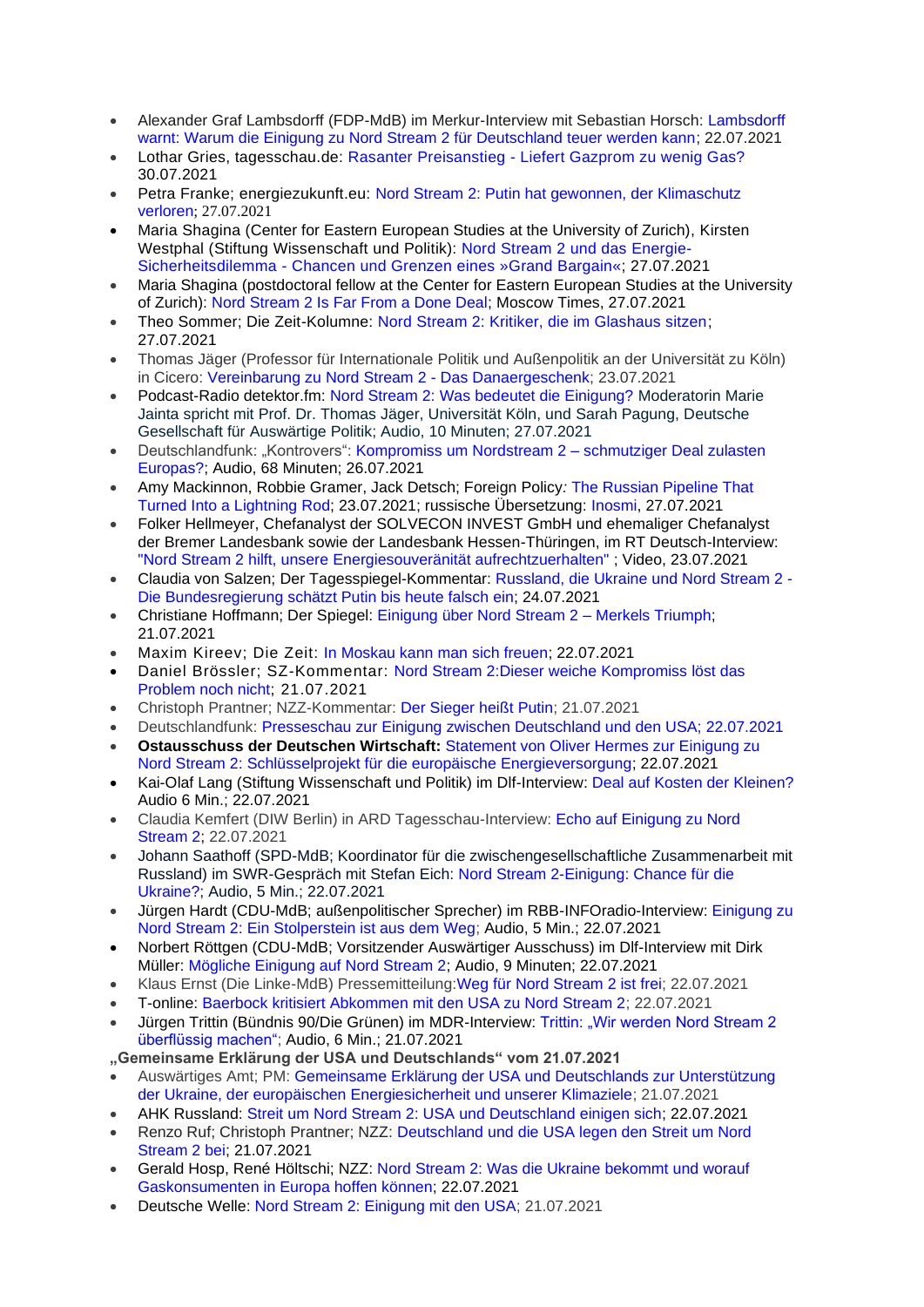- Lara Jakes, Steven Erlanger; New York Times: [In Deal With Germany, U.S. Drops Threat to](https://www.nytimes.com/2021/07/21/us/politics/nord-stream-2.html)  [Block Russian Gas Pipelines;](https://www.nytimes.com/2021/07/21/us/politics/nord-stream-2.html) 21.07.2021
- Amanda Macias; CNBC: [U.S., Germany strike a deal to allow completion of controversial](https://www.cnbc.com/2021/07/21/us-germany-strike-deal-to-allow-completion-of-russian-nord-stream-2-pipeline.html)  [Russian Nord Stream 2 pipeline;](https://www.cnbc.com/2021/07/21/us-germany-strike-deal-to-allow-completion-of-russian-nord-stream-2-pipeline.html) Artikel vom 21.07.2021 mit Video "Nord Stream 2: Putins [pipeline with a problem"](https://www.cnbc.com/video/2021/03/09/nord-stream-2-putins-pipeline-with-a-problem.html), 9 Min., vom 09.03.2021
- Johanna Roth; Jurik Caspar-Iser; Die Zeit: [Was könnte das Projekt noch stoppen? Die](https://www.zeit.de/politik/ausland/2021-07/nord-stream-2-gaspipeline-usa-deutschland-einigung-russland-faq)  [wichtigsten Fragen zur Einigung;](https://www.zeit.de/politik/ausland/2021-07/nord-stream-2-gaspipeline-usa-deutschland-einigung-russland-faq) 21.07.202
- ARD Tagesschau: [Echo auf Einigung zu Nord Stream 2;](https://www.youtube.com/watch?v=fHlpPQ1OaV0) mit [Interview mit Claudia Kemfert](https://youtu.be/fHlpPQ1OaV0?t=107) (DIW Berlin) und Bericht zu Reaktionen in Moskau und Kiew; Video 9: 30 Min.; 22.07.2021
- Christian Feld; ARD Hauptstadtstudio: [Was der Pipeline-Deal für Merkel bedeutet;](https://www.tagesschau.de/inland/gesellschaft/nord-stream-2-analyse-101.html) 22.07.2021
- NDR MV Live: [Nord-Stream-2-Deal bleibt in MV umstritten;](https://www.ndr.de/nachrichten/mecklenburg-vorpommern/Nord-Stream-2-Deal-bleibt-in-MV-umstritten,nordstream618.html) mit Interviews mit Sascha Müller-Kraenner (Bundesgeschäftsführer des Vereins Deutsche Umwelthilfe, DUH), Ministerpräsidentin Manuela Schwesig und Claudia Müller (Bündnis 90/Die Grünen-MdB); Video, 13 Min. mit Text; 22.07.2021
- NDR Nordmagazin: [USA und Deutschland legen Streit um Nord Stream 2 bei;](https://www.ardmediathek.de/video/nordmagazin/usa-und-deutschland-legen-streit-um-nord-stream-2-bei/ndr-mecklenburg-vorpommern/Y3JpZDovL25kci5kZS9jNWM2M2QzMC01YWRlLTQ3M2UtOTE2NC1mYTdjYzRlYmRkYjM/) 22.07.2021
- ARD Tagesthemen; Stephan Stuchlik: [Einigung im Streit über Nord Stream 2;](https://youtu.be/w0NxEuq8f4c?t=40) 21.07.2021
- ZDF heute: [US-Regierungsvertreter-Einigung bei Nord Stream 2 erzielt;](https://www.zdf.de/nachrichten/politik/nord-stream-2-einigung-100.html) 21.07.2021

## **Berichte zu den Reaktionen auf die Einigung, insb. in Osteuropa und Russland**

- Jan Emendörfer; RND: [Polen und Ukraine kritisieren Nord-Stream-Deal von Merkel und Biden;](https://www.rnd.de/politik/polen-und-ukraine-kritisieren-nord-stream-2-deal-von-merkel-und-biden-KL4UJUYWVZAKDISLRCNHLSH3VI.html) 22.07.2021; RND/dpa: [Reaktionen auf den deutsch-amerikanischen Pipeline-Deal: Lob aus](https://www.rnd.de/politik/nord-stream-2-reaktionen-auf-den-pipeline-deal-aus-russland-polen-und-ukraine-OYVSVZOPODQGTLDJGSGQWI3Q34.html)  [Moskau, Kritik aus Kiew und Warschau;](https://www.rnd.de/politik/nord-stream-2-reaktionen-auf-den-pipeline-deal-aus-russland-polen-und-ukraine-OYVSVZOPODQGTLDJGSGQWI3Q34.html) 21.07.2021
- Andreas Mihm; FAZ: Was die Einigung zu Nord Stream 2 für die Ukraine [bedeutet;](https://www.faz.net/aktuell/wirtschaft/nord-stream-2-was-die-einigung-fuer-die-ukraine-bedeutet-17451670.html) 23.07.2021
- Stefan Scholl, Frankfurter Rundschau: [Nord Stream 2: Pipeline-Deal enttäuscht die Ukraine](https://www.fr.de/politik/nord-stream-pipeline-deal-enttaeuscht-die-ukraine-und-russland-90877626.html)  [und Russland;](https://www.fr.de/politik/nord-stream-pipeline-deal-enttaeuscht-die-ukraine-und-russland-90877626.html) 22.07.2021
- Dlf-Nachrichten: [Gemischte Reaktionen auf Einigung zu Nord Stream 2;](https://www.deutschlandfunk.de/gaspipeline-gemischte-reaktionen-auf-einigung-zu-nord.1939.de.html?drn:news_id=1283145) 22.07.2021
- Rheinische Post/Reuters: Umstrittene Gaspipeline: USA und Deutschland legen Streit um Nord [Stream 2 offenbar bei;](https://rp-online.de/politik/ausland/nord-stream-2-usa-und-deutschland-legen-streit-offenbar-bei_aid-61663259) 20.07.2021
- Paul Simon; Berliner Zeitung: [Der Poker um Nord Stream 2 geht in die letzte Runde;](https://www.berliner-zeitung.de/wochenende/angela-merkel-wolodymyr-selenskyj-joe-biden-erdgas-pipeline-gaspipeline-der-poker-um-nordstream-2-geht-in-die-letzte-runde-li.171405) 17.07.2021
- Economy Times/Prime: [Gazprom's gas exports to non-CIS countries "close to record";](https://economytimes.ru/novosti/eksport-gaza-gazproma-v-dalnee-zarubezhe-blizok-k-rekordnomu) 16.07.2021

## **Merkel-Biden Gespräche zu Nord Stream 2 am 16. Juli**

- bne Intellinews: [Biden and Merkel fail to find common ground over Nord Stream 2 pipeline at](https://www.intellinews.com/biden-and-merkel-fail-to-find-common-ground-over-nord-stream-2-pipeline-at-washington-summit-215851/?source=russia)  [Washington summit;](https://www.intellinews.com/biden-and-merkel-fail-to-find-common-ground-over-nord-stream-2-pipeline-at-washington-summit-215851/?source=russia) 16.07.2021
- n- tv.de: [Merkel bei Biden: Streit um Nord Stream 2 geht in neue Runde;](https://www.n-tv.de/politik/Streit-um-Nord-Stream-2-geht-in-neue-Runde-article22685582.html) 16.07.2021
- Sigmar Gabriel im Dlf-Interview mit Silvia Engels: "Nord Stream kommt dann, wenn die [Europäer es wollen";](https://www.deutschlandfunk.de/gabriel-spd-zu-ostsee-pipeline-nord-stream-kommt-dann-wenn.694.de.html?dram:article_id=500369) 16.07.2021
- Inosmi/The Economist (UK): [Why Nord Stream 2 is the most controversial energy project in the](https://inosmi.ru/economic/20210715/250124103.html)  [world;](https://inosmi.ru/economic/20210715/250124103.html) 15.07.2021
- Leo Stroganoff; SNA: [Laschet: Nord Stream 2 ist richtig –](https://snanews.de/20210715/laschet-nord-stream-2-ist-richtig-2841455.html) Deutschland braucht mehr Gas; 15.07.2021
- Norbert Röttgen (CDU, Vorsitzender Auswärtiger Ausschuss) im Dlf-Interview mit.Dirk-Oliver Heckmann: [Informationen am Morgen: Merkel-Besuch in Washington;](https://srv.deutschlandradio.de/dlf-audiothek-audio-teilen.3265.de.html?mdm:audio_id=941225) Audio 11 Min. zu Nord Stream 2 ab Minute 3:30; 14.07.2021
- Liudmila Kotlyarova; SNA: [Gefährdung für Energieversorgung überprüfen:](https://snanews.de/20210713/bmwi-begutachtet-nord-stream-2-2816624.html)  [Wirtschaftsministerium begutachtet Nord Stream 2;](https://snanews.de/20210713/bmwi-begutachtet-nord-stream-2-2816624.html) 13.07.2021
- RND/dpa: [Streit um Nord Stream 2: Merkel erwartet keine Lösung bei Biden-Besuch;](https://www.rnd.de/politik/streit-um-nord-stream-2-merkel-erwartet-keine-loesung-bei-biden-besuch-XZ76F4CBCCHBVQPRYM224RGG5Q.html) 12.07.2021
- Tagesschau: [Trotz Nord Stream 2: Merkel sichert Ukraine Gastransite zu;](https://www.tagesschau.de/ausland/europa/merkel-nord-stream-2-101.html) 12.07.2021
- Christoph Schult; Der Spiegel: [Strategiepapier: Außenpolitiker Kiesewetter rät Union zu](https://www.spiegel.de/politik/deutschland/nord-stream-2-roderich-kiesewetter-raet-cdu-zu-kritischer-haltung-gegenueber-russland-a-aedf188d-c09c-48a1-b840-1c70799997ad)  [kritischerem Kurs bei Nord Stream 2;](https://www.spiegel.de/politik/deutschland/nord-stream-2-roderich-kiesewetter-raet-cdu-zu-kritischer-haltung-gegenueber-russland-a-aedf188d-c09c-48a1-b840-1c70799997ad) 10.07.2021
- Andrey Gurkov; Deutsche Welle: [Gazprom zeigt Europa seine Marktmacht;](https://www.dw.com/de/gazprom-zeigt-europa-seine-marktmacht/a-58216903) der russische Staatskonzern liefert viel weniger Gas in die EU, als er könnte. Baut Russland politischen Druck auf, um die Inbetriebnahme der Pipeline Nord Stream 2 durchzusetzen? 09.07.2021; Varianten des Artikels auch im [englischen](https://p.dw.com/p/3wISE) und im [russischen](https://www.dw.com/ru/gazprom-radi-severnogo-potoka-2-pokazal-es-svoju-vlast/a-58189550) Programm der Deutschen Welle
- Oksana Kobzeva, Vladimir Soldatkin; Reuters: [Gazprom holds back exports via Ukraine,](https://www.reuters.com/business/energy/gazprom-holds-back-exports-via-ukraine-pressing-case-nord-stream-2-analysts-2021-07-02/)  [pressing case for Nord Stream 2 –analysts;](https://www.reuters.com/business/energy/gazprom-holds-back-exports-via-ukraine-pressing-case-nord-stream-2-analysts-2021-07-02/) 02.07.2021
- Elisabetz Braw (American Enterprise Institute): [Konfliktfeld Nord Stream 2: Warum ein](https://www.merkur.de/politik/nord-stream-2-merkel-russland-pipieline-ostsee-sassnitz-ted-cruz-texas-usa-biden-zr-90867656.html)  [texanischer US-Senator Merkel droht;](https://www.merkur.de/politik/nord-stream-2-merkel-russland-pipieline-ostsee-sassnitz-ted-cruz-texas-usa-biden-zr-90867656.html) in: Merkur.de, 19.07.2021; Foreign Policy, 30.06.2021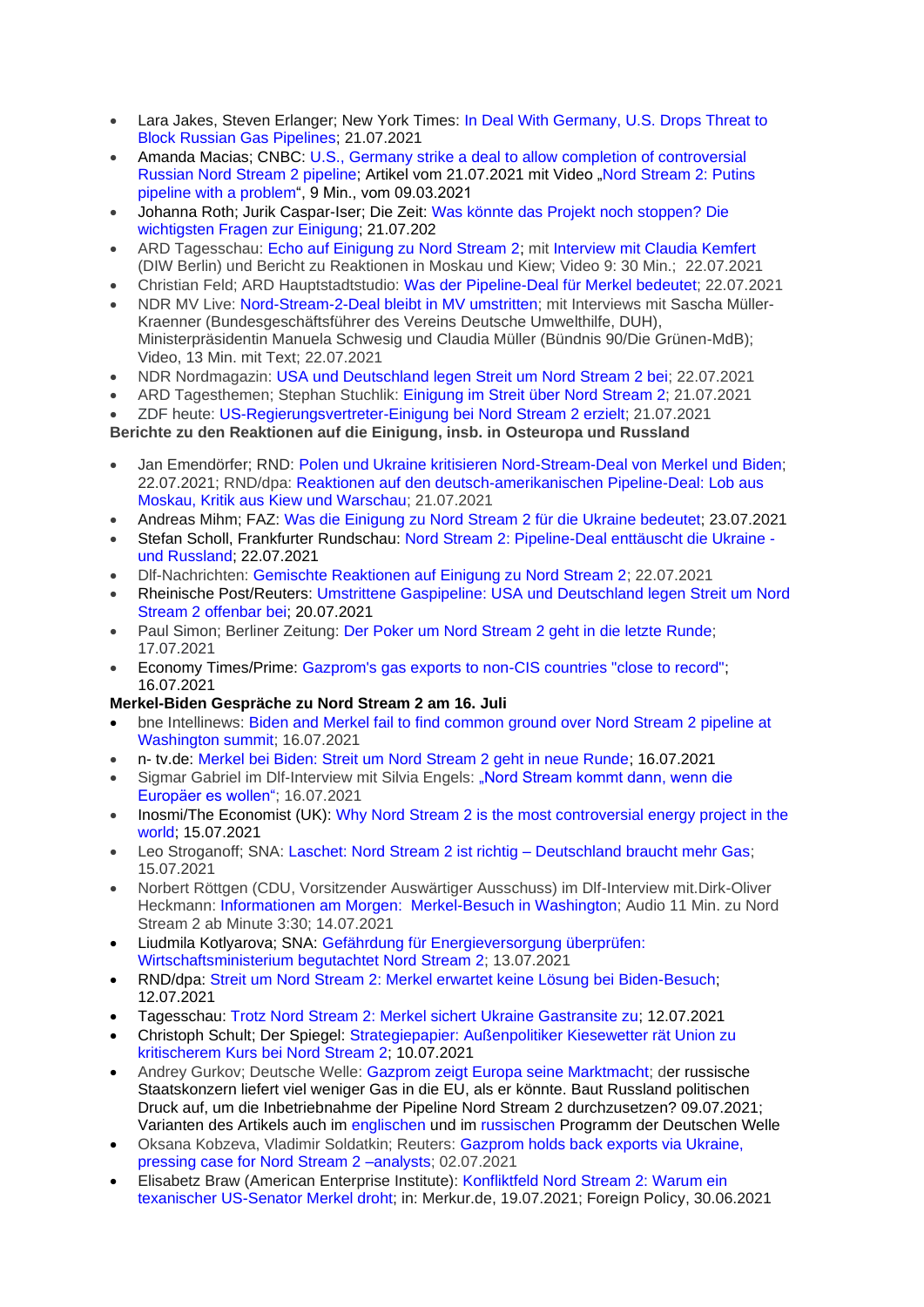• Artjom Maksimenko; energate-messenger: [Antrag: "Deutscher" Abschnitt der Nord Stream 2](https://www.energate-messenger.de/news/213252/-deutscher-abschnitt-der-nord-stream-2-braucht-netzbetreiber)  [braucht Netzbetreiber;](https://www.energate-messenger.de/news/213252/-deutscher-abschnitt-der-nord-stream-2-braucht-netzbetreiber) die Betreibergesellschaft der Erdgaspipeline "Nord Stream 2" will sich als Fernleitungsnetzbetreiber (FNB) registrieren lassen; 24.06.2021

## **Energiepolitik und Klimaschutz: Zusammenarbeit Deutschlands mit Russland und Ukraine**

- Hans-Jürgen Wittmann, GTAI: [Russland möchte bis 2035 Weltmarktführer bei Wasserstoff](https://www.gtai.de/gtai-de/trade/specials/special/russland/russland-moechte-bis-2035-weltmarktfuehrer-bei-wasserstoff-werden-253514)  [werden;](https://www.gtai.de/gtai-de/trade/specials/special/russland/russland-moechte-bis-2035-weltmarktfuehrer-bei-wasserstoff-werden-253514) mit Interview mit Fares Kilzie, Vorstandsvorsitzender der Energiegesellschaft Creon Group, 25.12.2020
- Phoenix-Plus; Hans-Werner Fittkau: Wasserstoff- [Element der Zukunft;](https://www.youtube.com/watch?v=ykVI3WHxAWI) Video, 60 Min. 02.03.2020
- ARD Alpha: Wasserstoff- [Retter aus der Klimakrise?](https://www.ardmediathek.de/video/planet-wissen/wasserstoff-retter-aus-der-klimakrise/ard-alpha/Y3JpZDovL3dkci5kZS9CZWl0cmFnLTk0Yzc5ZWE0LTBiZjQtNDI1OC04OWQ3LWQzNTMwY2Q0NDdjOA/) Video, 58 Min.; 16.04.2021
- BR Xenius; Christian Friedl, Boris Geiger: [Wasserstoff-Die Energie von morgen?](https://www.ardmediathek.de/video/xenius/wasserstoff-die-energie-von-morgen/br-fernsehen/Y3JpZDovL2JyLmRlL3ZpZGVvLzU2OGUwNTAzLTE3MGMtNDJlNC1iN2EyLWY1ZWJlNWE4YTkyNQ/) Video, 26 Min.; 24.04.2021
- SWR2 Wissen; Jan-Uwe Star: [Wasserstoff als Klimaretter? Hoffnungsträger der Energiewende;](https://www.swr.de/swr2/wissen/wasserstoff-als-klimaretter-hoffnungstraeger-der-energiewende-102.html)
- Audio, 28 Min.; [Manuskript;](https://www.swr.de/swr2/wissen/wasserstoff-als-klimaretter-hoffnungstraeger-der-energiewende-swr2-wissen-2021-07-30-102.pdf) 04.08.2021
- Prof. Claudia Kemfert; DIW, im Phoenix-Interview mit Stephan Kulle: [Phoenix-Tagesgespräch](https://www.phoenix.de/sendungen/ereignisse/phoenix-vor-ort/ua-live-phoenix-tagesgespraech-mit-energieexpertin-prof-claudia-kemfert-deutsches-institut-fuer-wirtschaftsforschung-a-2276145.html)  [zur Energiepreisentwicklung;](https://www.phoenix.de/sendungen/ereignisse/phoenix-vor-ort/ua-live-phoenix-tagesgespraech-mit-energieexpertin-prof-claudia-kemfert-deutsches-institut-fuer-wirtschaftsforschung-a-2276145.html) 14.10.2021:
- Roland Bathon; Ostexperte.de: Elektromobilität [Spätes Aufwachen in Russland;](https://ostexperte.de/elektromobilitat-spates-aufwachen-in-russland/) 06.10.2021
- Mathias Brüggmann; Handelsblatt: Putin ist der Gewinner der [Energiepreis-Explosion](https://www.handelsblatt.com/meinung/kommentare/kommentar-putin-ist-der-gewinner-der-energiepreis-explosion-europa-sollte-sich-endlich-unabhaengig-machen-/27675122.html?ticket=ST-8875969-i2vlbpnh0F4775fxJhyl-ap2) Europa sollte sich endlich [unabhängig](https://www.handelsblatt.com/meinung/kommentare/kommentar-putin-ist-der-gewinner-der-energiepreis-explosion-europa-sollte-sich-endlich-unabhaengig-machen-/27675122.html?ticket=ST-8875969-i2vlbpnh0F4775fxJhyl-ap2) machen; 04.10.2021; in Russisch bei [Inosmi](https://inosmi.ru/politic/20211006/250647656.html)
- Philipp Rowe (Rufil Russia Consulting): Wasserstoff Marsch [Russland, Deutschland und der](https://ostexperte.de/wasserstoff-marsch/)  [Wasserstoff;](https://ostexperte.de/wasserstoff-marsch/) Ostexperte.de, 28.09.2021
- Alexey Vedev; (Gaidar Institute): [Domestic gas prices need to be regulated;](https://www.iep.ru/ru/kommentarii/aleksey-vedev-vnutrennie-tseny-na-gaz-neobkhodimo-regulirovat.html) 25.09.2021
- Andrey Klepach; Vnesheconombank Institute: [New industrial policy and energy transition;](http://inveb.ru/ru/articles-menu/689-novaya-promyshlennaya-politika-i-energoperekhod-klepach-a-n)  17.09.2021
- KfW Research Fokus Volkswirtschaft: [Europäischer CO2-Grenzausgleich –](https://www.kfw.de/PDF/Download-Center/Konzernthemen/Research/PDF-Dokumente-Fokus-Volkswirtschaft/Fokus-2021/Fokus-Nr.-345-September-2021-Europaeischer-CO2-Grenzausgleich.pdf) Handelsbarriere [oder Chance für den globalen Klimaschutz?](https://www.kfw.de/PDF/Download-Center/Konzernthemen/Research/PDF-Dokumente-Fokus-Volkswirtschaft/Fokus-2021/Fokus-Nr.-345-September-2021-Europaeischer-CO2-Grenzausgleich.pdf) 15.09.2021
- Perspektive Online: [Wirtschaftskrieg: EU-Kommission plant Ausweitung der CO2-Grenzsteuer](https://perspektive-online.net/2021/09/wirtschaftskrieg-eu-kommission-plant-ausweitung-der-co2-grenzsteuer-nach-2030/)  [nach 2030;](https://perspektive-online.net/2021/09/wirtschaftskrieg-eu-kommission-plant-ausweitung-der-co2-grenzsteuer-nach-2030/) 12.09.2021
- Svetlana Kristalinskaya; oilcapital.ru: [Hydrogen: a renaissance?](https://oilcapital.ru/article/general/10-09-2020/vodorod-epoha-vozrozhdeniya) 10.09.2021
- Die Zeit/dpa: Deutsche Umwelthilfe, DUH: [Wasserstoff via Nord Stream 2 ist ein "Luftschloss",](https://www.zeit.de/news/2021-09/10/duh-wasserstoff-via-nord-stream-2-ist-ein-luftschloss) 10.09.2021
- Deutsche Umwelthilfe, DUH: [Faktencheck: Nord Stream 2 und Wasserstoff;](https://www.duh.de/fileadmin/user_upload/download/Pressemitteilungen/Energie/Nord_Stream_2/210909_DUH_Faktencheck_H2_und_NS2.pdf) 09.09.2021
- Svetlana Ekimenko; sputniknews.com: [Europe Without Russian Gas –](https://sputniknews.com/20210906/europe-without-russian-gas--myth-or-reality-1083807148.html) Myth or Reality; 07.09.2021
- **Ost-Ausschuss;** Andreas Metz, Christian Himmighoffen: [Schub für die deutsch-ukrainische](https://www.ost-ausschuss.de/de/schub-fuer-die-deutsch-ukrainische-energiepartnerschaft)  [Energiepartnerschaft](https://www.ost-ausschuss.de/de/schub-fuer-die-deutsch-ukrainische-energiepartnerschaft) – Hochrangige Konferenz für Energietransformation in der Ukraine; 06.09.2021 Ost-Ausschuss Online-Event: [Energiekooperation mit der Ukraine;](https://www.ost-ausschuss.de/de/online-energiekooperation-mit-der-ukraine) 06.09.2021
- russland.capital: [Gref: Verzicht auf Kohlenwasserstoffe kostet die Welt 140 Billionen Dollar;](https://www.russland.capital/gref-verzicht-auf-kohlenwasserstoffe-kostet-die-welt-140-billionen-dollar) 03.09.2021
- TASS: [Gref told at what cost the world and Russia will be given an energy transition by 2050;](https://tass.ru/ekonomika/12290455) 03.09.2021
- Euractiv; Kira Taylor: [Laut Think-Tanks bleibt der Kohlenstoffmarkt von der EU-Grenzabgabe](https://www.euractiv.de/section/energie-und-umwelt/news/laut-think-tanks-bleibt-der-kohlenstoffmarkt-von-der-eu-grenzabgabe-weitgehend-unbeeinflusst/)  [weitgehend unbeeinflusst;](https://www.euractiv.de/section/energie-und-umwelt/news/laut-think-tanks-bleibt-der-kohlenstoffmarkt-von-der-eu-grenzabgabe-weitgehend-unbeeinflusst/) Einfuhren aus Russland werdeb in der ersten Phase der Einführung mit den höchsten Abgaben belastet; 06.09.2021
- Reuters: EU's planned carbon border tax to impact Russia the most –study: 01.09.2021
- Sandbag E3G-Studie: A Storm in a Teacup [Impacts and geopolitical risks of the Euroean](https://9tj4025ol53byww26jdkao0x-wpengine.netdna-ssl.com/wp-content/uploads/E3G-Sandbag-CBAM-Paper-Eng.pdf)  [Carbon Border Adjustment Mechanism;](https://9tj4025ol53byww26jdkao0x-wpengine.netdna-ssl.com/wp-content/uploads/E3G-Sandbag-CBAM-Paper-Eng.pdf) August 2021
- Irina Slav; oilprice.com[:The EU's Carbon Border Tax Could Deal A Devastating Blow To Russia's](https://oilprice.com/Energy/Energy-General/The-EUs-Carbon-Border-Tax-Could-Deal-A-Devastating-Blow-To-Russias-Economy.html?utm_source=feedburner&utm_medium=feed&utm_campaign=Feed%3A+oilpricecom+%28Oil+Price.com+Daily+News+Update%29)  [Economy;](https://oilprice.com/Energy/Energy-General/The-EUs-Carbon-Border-Tax-Could-Deal-A-Devastating-Blow-To-Russias-Economy.html?utm_source=feedburner&utm_medium=feed&utm_campaign=Feed%3A+oilpricecom+%28Oil+Price.com+Daily+News+Update%29) 30.08.2021
- The Bell: [Russia CO2 reduction strategy plans rising emissions;](https://thebell.io/en/russia-co2-reduction-strategy-plans-rising-emissions-through-2050/) 29.08.2021
- **AHK Russland:** [Deutsche Firmen in Saratow leben Nachhaltigkeit vor;](https://russland.ahk.de/infothek/news/detail/deutsche-firmen-in-saratow-leben-nachhaltigkeit-vor) 27.08.2021
- Jens Böhlmann; Ost-Ausschuss-Kolumne in Ostexperte.de: Der Kampf ums Klima wird auch in [Sibirien entschieden;](https://ostexperte.de/der-kampf-ums-klima-wird-auch-in-sibirien-entschieden/) 27.08.2021
- Oliver Rolofs; Deutsche Welle-Gastbeitrag: [Ukraine: Vom Gastransitland zum](https://www.dw.com/de/ukraine-vom-gastransitland-zum-wasserstoffexporteur/a-58981258)  [Wasserstoffexporteur;](https://www.dw.com/de/ukraine-vom-gastransitland-zum-wasserstoffexporteur/a-58981258) 25.08.2021
- bneGREEN: [Wishful thinking in Russia's EconMin CO2 strategy;](https://bne.eu/bnegreen-wishful-thinking-in-russia-s-econmin-co2-strategy-219020/) 25.08.2021
- Maria Kokoreva; Forbes.ru[: Refusal of coal and oil will cost Russia trillions of rubles;](https://www.forbes.ru/finansy-i-investicii/438061-otkaz-ot-uglya-i-nefti-oboydetsya-rossii-v-trilliony-rubley) 24.08.2021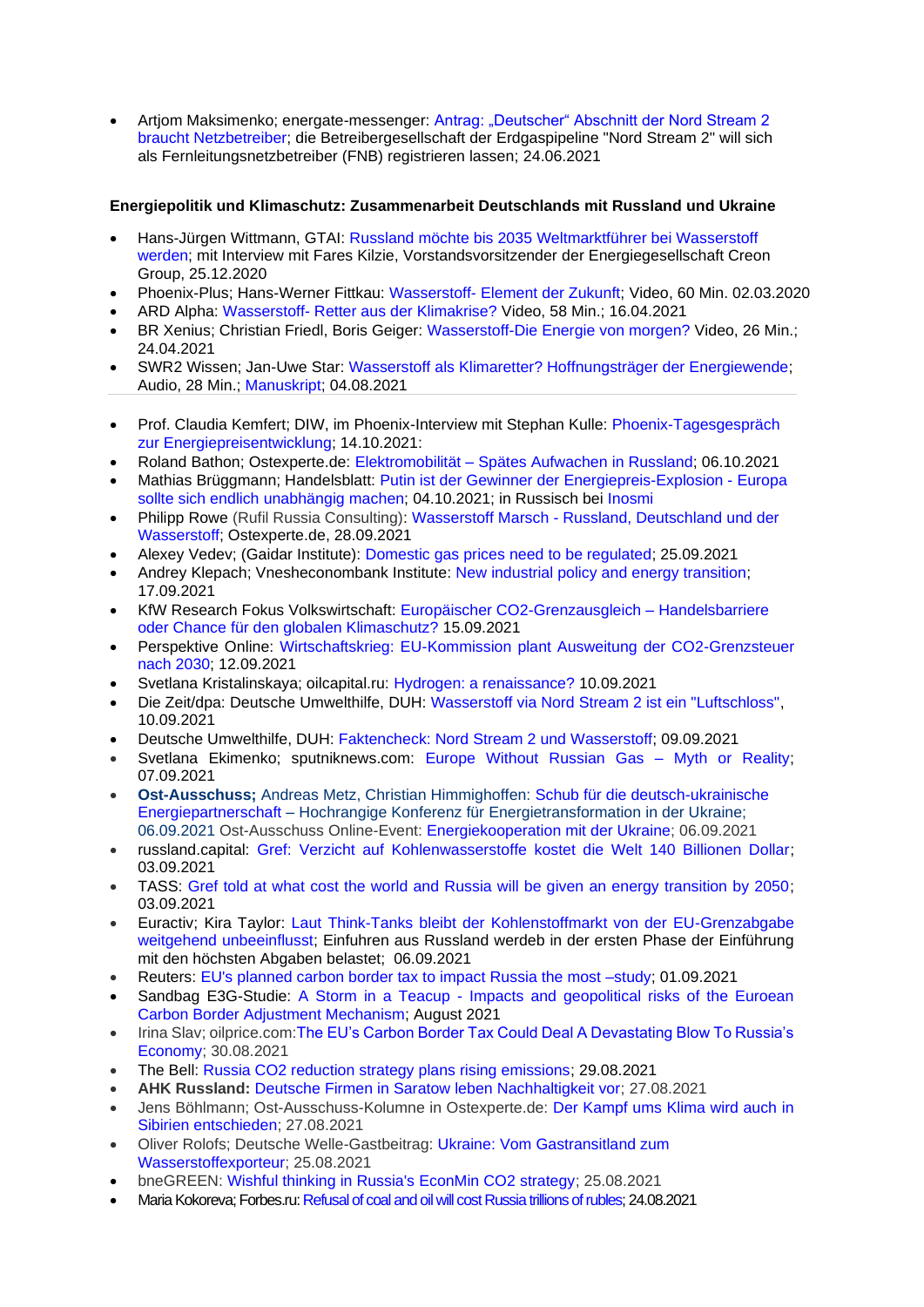- **Rainer Seele, Präsident der AHK Russland und Chef der OMV AG;** FAZ-Gastbeitrag: [OMV-](https://www.faz.net/aktuell/wirtschaft/omv-chef-brauchen-wasserstoff-allianz-mit-russland-17497731.html?printPagedArticle=true#pageIndex_2)Chef: Wir brauchen eine [Wasserstoff-Allianz](https://www.faz.net/aktuell/wirtschaft/omv-chef-brauchen-wasserstoff-allianz-mit-russland-17497731.html?printPagedArticle=true#pageIndex_2) mit Russland; 23.08.2021
- **Ost-Ausschuss der Deutschen Wirtschaft:** [Statement von Oliver Hermes zum Besuch von](https://www.ost-ausschuss.de/de/energiepartnerschaften-mit-russland-und-der-ukraine-zu-klimapartnerschaften-weiterentwickeln)  Bundeskanzlerin Merkel in Moskau [und Kiew: Energiepartnerschaften mit Russland und der](https://www.ost-ausschuss.de/de/energiepartnerschaften-mit-russland-und-der-ukraine-zu-klimapartnerschaften-weiterentwickeln)  [Ukraine zu Klimapartnerschaften weiterentwickeln;](https://www.ost-ausschuss.de/de/energiepartnerschaften-mit-russland-und-der-ukraine-zu-klimapartnerschaften-weiterentwickeln) 20.08.2021
- The scientific director of the INP RAS Boris Nikolayevich Porfiryev gave an interview on the YouTube channel "True Course" with the host Alexei Bobrovsky: ["Economy and Social Policy](https://ecfor.ru/publication/ekonomika-i-klimaticheskieizmeneniya-porfrev-b-n/)  [Adjusting to the Climate Agenda";](https://ecfor.ru/publication/ekonomika-i-klimaticheskieizmeneniya-porfrev-b-n/) Video 97 Min. zu Klimapolitik allgemein; 19.08.2021
- Ekaterina Trofimova; Reedus.ru: [Russia could become a hydrogen superpower;](https://www.ridus.ru/news/360434) 17.08.2021
- Clara Ferreira Marques; english.aawsat.com/Bloomberg; [Economic Reality Is Dragging Russia](https://english.aawsat.com/home/article/3136301/clara-ferreira-marques/economic-reality-dragging-russia-toward-climate)  [Toward Climate Acceptance;](https://english.aawsat.com/home/article/3136301/clara-ferreira-marques/economic-reality-dragging-russia-toward-climate) 17.08.2021
- André Ballin; Der Standard: [Energiewende: Die Ukraine soll auf den Wasserstoffzug](https://www.derstandard.de/story/2000128958118/die-ukraine-soll-auf-den-wasserstoffzug-aufspringen)  [aufspringen.](https://www.derstandard.de/story/2000128958118/die-ukraine-soll-auf-den-wasserstoffzug-aufspringen) Nord Stream 2 wird gebaut, die Ukraine im Gegenzug zum Wasserstofflieferanten für Europa aufgebaut. Für den Erfolg fehlt es aber an Geld; 17.08.2021
- Maxim Kireev; MDR: Warum Präsident Putin [Umweltschutz](https://www.mdr.de/nachrichten/welt/osteuropa/politik/russland-putin-umwelt-klimaschutz-100.html) plötzlich sexy findet; 16.08.2021
- Deutsche Welle: Putin spricht von ["beispielloser"](https://www.dw.com/de/putin-spricht-von-beispielloser-katastrophe/a-58866354?maca=de-rss-de-all-1119-xml-mrss) Katastrophe. Seit Monaten brennen die Wälder in der sibirischen Taiga, der Süden Russlands kämpft mit Regenmassen; 14.08.2021
- Moscow Times/AFP: Putin Alarmed Over ['Unprecedented'](https://www.themoscowtimes.com/2021/08/14/putin-alarmed-over-unprecedented-natural-disasters-in-russia-a74788) Natural Disasters in Russia; 14.08.2021
- Oliver Hermes, Vorsitzender Ost-Ausschuss; Handelsblatt-Gastkommentar; Die [Ukraine](https://www.handelsblatt.com/meinung/gastbeitraege/gastkommentar-die-ukraine-ein-gruener-energiepartner/27503594.html) ein grüner [Energiepartner.](https://www.handelsblatt.com/meinung/gastbeitraege/gastkommentar-die-ukraine-ein-gruener-energiepartner/27503594.html) Berlin und Kiew müssen mutiger werden, damit die wirtschaftliche Kooperation zwischen beiden Ländern vorankommt, fordert Oliver Hermes; 13.08.2021.
- GTAI, Hans-Jürgen Wittmann: [Für Russlands Ölindustrie ändert sich das Klima;](https://www.gtai.de/gtai-de/trade/branchen/branchenbericht/russland/fuer-russlands-oelindustrie-aendert-sich-das-klima-685510) 13.08.2021
- Cameron Jones; bne Intellinews.com: Russia's stumbling along in [the race to carbon neutrality;](https://intellinews.com/russia-s-stumbling-along-in-the-race-to-carbon-neutrality-218007/?source=russia) 12.08.2021
- Natalya Milchakova (Deputy Head of the "Information and Analytical Center" Alpari "); Oil and Capital: [Oil & Gas in July 2021;](https://oilcapital.ru/article/general/11-08-2021/neft-i-gaz-v-iyule-2021) 11.08.2021
- Reuters: [The Russian Federation will retain its place in the world oil market in the future 15-20](https://www.finam.ru/analysis/forecasts/rf-soxranit-mesto-na-mirovom-rynke-nefti-v-perspektive-15-20-let-nesmotrya-na-energoperexod-20210810-153621/)  [years, despite the energy transition;](https://www.finam.ru/analysis/forecasts/rf-soxranit-mesto-na-mirovom-rynke-nefti-v-perspektive-15-20-let-nesmotrya-na-energoperexod-20210810-153621/) 10.08.2021
- Roland Bathon; Telepolis: [Großfeuer: Ursache Klimawandel auch in Russland Konsens;](https://www.heise.de/tp/features/Grossfeuer-Ursache-Klimawandel-auch-in-Russland-Konsens-6158260.html) 09.08.2021
- Jens Böhlmann; Ost-Ausschuss-Kolumne in Ostexperte.de: [Der Stoff, aus dem die Träume](https://ostexperte.de/der-stoff-aus-dem-die-traume-sind/)  sind - [Wasserstoff scheint die ideale Lösung für den Klimawandel;](https://ostexperte.de/der-stoff-aus-dem-die-traume-sind/) 06.08.2021
- Ekaterina Trofimova; Reedus.ru: [Chubais: soon the world will be divided among themselves by](https://www.ridus.ru/news/359583)  [new elites;](https://www.ridus.ru/news/359583) 05.08.2021
- Prime/RBK/Economy Times: [The Accounts Chamber of the Russian Federation "will analyze](https://economytimes.ru/novosti/schetnaya-palata-rf-proanaliziruet-mery-napravlennye-na-perehod-k-snizheniyu-ispolzovaniya)  [measures" aimed at the transition to a decrease in the use of hydrocarbons;](https://economytimes.ru/novosti/schetnaya-palata-rf-proanaliziruet-mery-napravlennye-na-perehod-k-snizheniyu-ispolzovaniya) 05.08.2021
- Karin Kneissl, ehemalige österreichische Außenministerin, im Interview mit Thomas Baier (AHK Russland-Podcast "Zaren. Daten. Fakten"): [Big Oil, Big Money!;](https://podcasts.google.com/feed/aHR0cHM6Ly9mZWVkcy5yZWRjaXJjbGUuY29tL2U5NmY1OTU3LTY2NzAtNDBkYS1hZTBkLWI4ODkyYTA1YmZkZQ/episode/YWVlMDI1MjEtYjkzMS00YzkzLTg3ZjEtNWU3NTJhNTVjNmM2?hl=de-RU&ved=2ahUKEwjRqM_jwJfyAhWPvYsKHbogDCwQieUEegQIHhAF&ep=6) 44 Min.; 04.08.2021
- Danila Bochkarev (Institute of Political Science Louvain-Europe); Russia Matters, Harvard Kennedy School: *'*[Green Burden': How Global Climate Policies Could Impact Russia;](https://russiamatters.org/analysis/green-burden-how-global-climate-policies-could-impact-russia) 04.08.2021
- Petr Kanaev, Vladislav Gordeev; RBC.ru: [Chubais warned of change of world elites due to](https://www.rbc.ru/politics/04/08/2021/610a4e3f9a7947bb76849ce4?from=from_main_5)  [energy revolution;](https://www.rbc.ru/politics/04/08/2021/610a4e3f9a7947bb76849ce4?from=from_main_5) 04.08.2021
- RT.DE: [Der Hype um Wasserstoff als Energiequelle ist echt, aber auch gerechtfertigt?](https://de.rt.com/international/121754-hype-um-wasserstoff-als-energiequelle/) 04.08.2021
- TASS: [Green trend in global economy is a long-term one –](https://tass.com/economy/1321331) Maxim Oreshkin noted that the ["green trend" itself is changing macroeconomics at the global level;](https://tass.com/economy/1321331) 31.07.2021
- Russian Academy of Sciences: [Video: "Carbon neutrality is a new trend in the global economy";](https://ecfor.ru/publication/uglerodnaya-nejtralnost-porfirev-b-n/) 30.07.2021
- Ivan Tkachev, Ksenia Kotchenko; RBC.ru: Russia will pay the EU  $\epsilon$  1.1 billion a year in carbon [tax Exporters of iron, steel and metalwork may be hardest hit;](https://www.rbc.ru/economics/26/07/2021/60fac8469a7947d1f4871b47) 28.07.2021
- russland.capital: [Tschubais: Russland kann 10 Prozent seines BIP aufgrund der weltweiten](https://www.russland.capital/tschubais-russland-kann-10-prozent-seines-bip-aufgrund-der-weltweiten-abkehr-von-fossilen-brennstoffen-verlieren)  [Abkehr von fossilen Brennstoffen verlieren;](https://www.russland.capital/tschubais-russland-kann-10-prozent-seines-bip-aufgrund-der-weltweiten-abkehr-von-fossilen-brennstoffen-verlieren) 28.07.2021
- Ekaterina Trofimova; Reedus.ru: [Chubais predicted a "green collapse" of the Russian](https://www.ridus.ru/news/358954)  [economy;](https://www.ridus.ru/news/358954) 27.07.2021
- Banki.ru: [Chubais: global energy transition could cost Russia 10% of GDP;](https://www.banki.ru/news/lenta/?id=10950402) 26.07.2021
- Bernd Müller; Telepolis: [Nord Stream 2: Die Suche nach dem "Hebel gegen Russland" und das](https://www.heise.de/tp/features/Nord-Stream-2-Die-Suche-nach-dem-Hebel-gegen-Russland-und-das-Klima-6146878.html)  [Klima;](https://www.heise.de/tp/features/Nord-Stream-2-Die-Suche-nach-dem-Hebel-gegen-Russland-und-das-Klima-6146878.html) 24.07.2021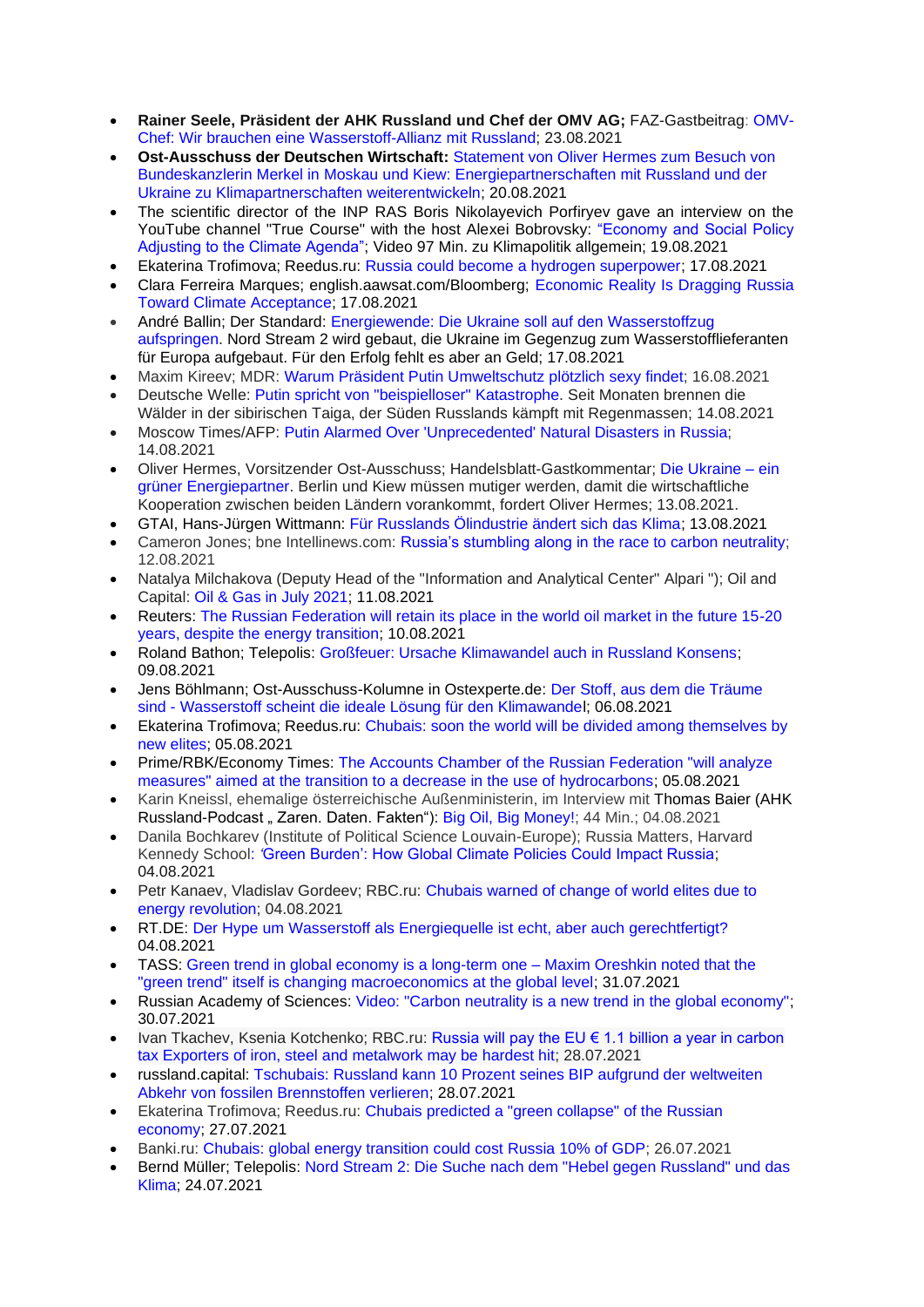- Andreas Kuhlmann (Deutsche Energieagentur) im Spiegel-Interview mit Maria Marquart: [Umdenken durch Nord Stream 2: Liefert uns die Ukraine bald grünen Wasserstoff?](https://www.spiegel.de/wirtschaft/soziales/umdenken-durch-nord-stream-2-oekostrom-boom-in-der-ukraine-a-561a0d5b-4909-415c-8593-9dcfed0d0a3b#ref=rss) 23.07.2021
- AHK-Pressemeldung: [EU und Russland sollen beim Klimaschutz eng zusammenarbeiten;](https://russland.ahk.de/infothek/news/detail/eu-und-russland-sollen-beim-klimaschutz-eng-zusammenarbeiten) mit [Positionspapier zu Klima und nachhaltiger Entwicklung;](https://russland.ahk.de/infothek/news/detail/positionspapier-der-deutsch-russischen-auslandshandelskammer-zu-klima-und-nachhaltiger-entwicklung) 15.07.2021; [Video der AHK-Konferenz:](https://zukunftsklima.ru/de/) 4 Stunden; 15.07.2021
- Sabine Adler; Dlf-Hintergrund: [Russische Klimapolitik: Fokus auf fossile Brennstoffe;](https://www.deutschlandfunk.de/russische-klimapolitik-fokus-auf-fossile-brennstoffe.724.de.html?dram:article_id=499868) Bislang gibt es kaum Bemühungen, auf fossile Energien zu verzichten; Audio, 20 Min. + Text; 06.07.2021
- Industrie- und Handelsminister Denis Manturow: [Rede bei der Industriemesse Innoprom 2021 in](https://russland.ahk.de/infothek/news/detail/rede-von-manturow-auf-innoprom-2021)  [Jekaterinburg über Investitionen](https://russland.ahk.de/infothek/news/detail/rede-von-manturow-auf-innoprom-2021) in neue Industrien; AHK-Russland; 07.07.2021
- Mikhail Kotlyar; rbc.ru: [Chubais named two main processes in the economy in the next ten years.](https://www.rbc.ru/economics/08/07/2021/60e62d829a7947bb0ca623da)  [Hydrogen production and industry restructuring could revolutionize the domestic economy;](https://www.rbc.ru/economics/08/07/2021/60e62d829a7947bb0ca623da) 08.07.2021
- Atle Staalesen; Barents Observer: [Climate change finds a place in Russia's new National Security](https://thebarentsobserver.com/en/security/2021/07/climate-change-finds-place-russias-new-national-security-strategy)  [Strategy;](https://thebarentsobserver.com/en/security/2021/07/climate-change-finds-place-russias-new-national-security-strategy) 06.07.2021
- Torsten Murin, Managing Director Wintershall Dea Russia und Vorsitzender der Initiativgruppe Wasserstoff bei der Deutsch-Russischen Auslandshandelskammer (AHK) im Interview mit Thorsten Gutmann: [Wasserstoff-Kooperation nimmt Fahrt auf;](https://russland.ahk.de/infothek/news/detail/wasserstoff-kooperation-nimmt-fahrt-auf) 30.06.2021
- Yana Zabanova; Kirsten Westphal (Stiftung Wissenschaft und Politik): [Russland im globalen](https://www.swp-berlin.org/publikation/russland-im-globalen-wasserstoff-wettlauf)  [Wasserstoff-Wettlauf; Überlegungen zur deutsch-russischen Wasserstoff-Kooperation;](https://www.swp-berlin.org/publikation/russland-im-globalen-wasserstoff-wettlauf) 29.06.2021
- GTAI: Hans-Jürgen Wittmann: [Russland drückt beim Klimaschutz aufs Tempo;](https://www.gtai.de/gtai-de/trade/specials/special/russland-drueckt-beim-klimaschutz-aufs-tempo-655258) 28.06.2021
- Mario Mehren (Vorstandsvorsitzender Wintershall Dea) im Interview mit Timofey Dzyadko, RBC.ru: Head of Wintershall Dea - [RBC: "Europe is lucky to have gas from Russia";](https://www.rbc.ru/business/25/06/2021/60d49b149a79473916ffd323) 25.06.2021
- VNG-Chef Heitmüller im RND-Interview mit Jan Emendörfer: "Wir sollten viele Wege gehen, um schnell viel CO<sub>2</sub> [zu reduzieren";](https://www.rnd.de/wirtschaft/vng-chef-heitmueller-wir-sollten-viele-wege-gehen-um-schnell-viel-co2-zu-reduzieren-WLNWLBSC3BEUXM2PWYFGGDM6TA.html) 14.06.2021
- Alexey Kudrin, Rechnungshof-Präsident, im TASS-Interview mit Lana Samarina and Elena Kudryavtseva beim SPIEF: [In the next 10 years Russia will have to occupy other niches besides](https://tass.ru/interviews/11605981)  [oil and gas;](https://tass.ru/interviews/11605981) 09.06.2021
- EY: [The CIS oil and gas industry and the global climate agenda;](https://www.ey.com/ru_ru/oil-gas/cis-oil-gas-industry-and-global-climate-agenda) [PDF;](https://assets.ey.com/content/dam/ey-sites/ey-com/ru_ru/topics/oil-and-gas/cis-oil-gas-industry-and-global-climate-agenda/ey-cis-oil-gas-industry-and-global-climate-agenda.pdf?download) 09.06.2021
- Maxim Kireev; MDR: [Rettet Nord Stream 2 unser Klima?](https://www.mdr.de/nachrichten/welt/osteuropa/politik/russland-wasserstoff-nordstream-100.html) 20.05.2021
- KfW Research: [Bedeutung der EU-Erdgasimporte für das Erreichen der Klimaziele;](https://www.kfw.de/PDF/Download-Center/Konzernthemen/Research/PDF-Dokumente-Fokus-Volkswirtschaft/Fokus-2021/Fokus-Nr.-325-Maerz-2021-Bedeutung-der-EU-Erdgasexporte-fuer-das-Erreichen-der-Klimaziele.pdf) 15.03.2021
- Danila Bochkarev: [Russian Industry and the EU Carbon Border Management Mechanism;](https://valdaiclub.com/a/highlights/russian-industry-and-the-eu-carbon-border/) Valdai Club; 01.03.2021

## **Deutsch-russische Wirtschaftsbeziehungen**

### **Russlandmeister.ru:** [Wirtschafts-](https://russlandmeister.ru/de#business-news) und [Firmenmeldungen](https://russlandmeister.ru/de#aktuelles)

**Deutsch-Russisches Jahr: Wirtschaft und Nachhaltige Entwicklung**: [Aktuelles;](https://www.deutsch-russisches-themenjahr.de/de/drj2020/drj2020-aktuelle-meldungen) 27.08.2021: ["Die](https://www.deutsch-russisches-themenjahr.de/de/drj2020/drj2020-aktuelle-meldungen/die-russland-meister-40-wanderausstellung-durch-ganz-russland)  [Russland-Meister 4.0" : Wanderausstellung durch ganz Russland -](https://www.deutsch-russisches-themenjahr.de/de/drj2020/drj2020-aktuelle-meldungen/die-russland-meister-40-wanderausstellung-durch-ganz-russland) von Kaliningrad bis Wladiwostok

**Statistiken:** ExportManager-online.de: [Exporttrend Russland](https://exportmanager-online.de/themen/exporttrends/) (monatlicher Bericht zum bilateralen Außenhandel); Ost-Ausschuss: [Deutscher Osthandel;](https://www.ost-ausschuss.de/de/statistik) Monate 2021, Jahre 2020-2017; GTAI: [Wirtschaftsdaten;](https://www.gtai.de/resource/blob/18370/5eaafbd2aef7513a1820a917fc316bb1/GTAI-Wirtschaftsdaten_Mai_2021_Russland.pdf) Destatis: [Außenhandel;](https://www.destatis.de/DE/Themen/Wirtschaft/Aussenhandel/_inhalt.html;jsessionid=981FCD80EFF5D8656DD5D757E4DCD80D.live732) GTAI: Russland - [Wirtschaftsdaten kompakt;](https://www.gtai.de/resource/blob/18370/5eaafbd2aef7513a1820a917fc316bb1/GTAI-Wirtschaftsdaten_Mai_2021_Russland.pdf) 28.05.2021; AHK: [Russland in Zahlen;](https://russland.ahk.de/infothek/wirtschaftsdaten) Russland-Analysen: [Daten und Abbildungen zum Deutsch-Russischen und](https://www.laender-analysen.de/russland-analysen/399/daten-warenverkehr-russland-deutschland-eu/)  [EU-Russischen Warenverkehr,](https://www.laender-analysen.de/russland-analysen/399/daten-warenverkehr-russland-deutschland-eu/) 09.03.2021

### **Veröffentlichungen von Medien und Verbänden:**

- **Tadzio Schilling (AEB-Generaldirektor**) im RT DE-Interview: Wirtschaft [Rückgrat der](https://de.rt.com/wirtschaft/125390-tadzio-schilling-wirtschaft-ruckgrat-beziehungen-beziehungen-zwischen-europa-russland/)  [Beziehungen zwischen Europa und Russland;](https://de.rt.com/wirtschaft/125390-tadzio-schilling-wirtschaft-ruckgrat-beziehungen-beziehungen-zwischen-europa-russland/) 11.10.2021
- **Ost-Ausschuss:** [Für eine strategische Außenwirtschaftspolitik;](https://www.ost-ausschuss.de/de/fuer-eine-strategische-aussenwirtschaftspolitik) Positionspapier der fünf Regionalinitiativen der deutschen Wirtschaft zu den Koalitionsverhandlungen 2021; 01.10.2021
- Frank Ebbecke; MDZ: [Die "Russland-Meister" gehen wieder auf Tour;](https://mdz-moskau.eu/die-russland-meister-gehen-wieder-auf-tour/) 06.09.2021
- AHK Russland: [Größte Gemeinschaftsaktion der deutschen Wirtschaft in Russland.](https://russland.ahk.de/infothek/news/detail/groesste-gemeinschaftsaktion-der-deutschen-wirtschaft-in-russland) Zur Eröffnung der Wanderausstellung "Russland-Meister" preist der russische Wirtschaftsminister Maxim Reschetnikow das Engagement deutscher Firmen in Russland; 26.08.2021
- Fiete Lembeck; Ostexperte.de: [Zurückgemeldet: Deutscher Außenhandel mit Osteuropa; -Virtuelle](https://ostexperte.de/zuruckgemeldet-deutscher-ausenhandel-mit-osteuropa/)  [Jahrespressekonferenz des Ost-Ausschusses der Deutschen Wirtschaft;](https://ostexperte.de/zuruckgemeldet-deutscher-ausenhandel-mit-osteuropa/) 26.08.2021
- Nikolay Jolkin; SNA: [Oliver Hermes: Zentrale Forderung des Ost-Ausschusses –](https://snanews.de/20210909/oliver-hermes-zentrale-forderung-ost-ausschuss-3513659.html) die [Zusammenarbeit mit Russland auszubauen;](https://snanews.de/20210909/oliver-hermes-zentrale-forderung-ost-ausschuss-3513659.html) 09.09.2021
- **Ost-Ausschuss: Jahrespressekonferenz 2021:** [Ost-Ausschuss-Vorsitzender Oliver Hermes](https://www.ost-ausschuss.de/de/ost-ausschuss-fordert-ausbau-der-partnerschaft-mit-dem-oestlichen-europa-und-zentralasien)  [präsentiert sechs Kernforderungen an die künftige Bundesregierung /](https://www.ost-ausschuss.de/de/ost-ausschuss-fordert-ausbau-der-partnerschaft-mit-dem-oestlichen-europa-und-zentralasien) Konnektivität und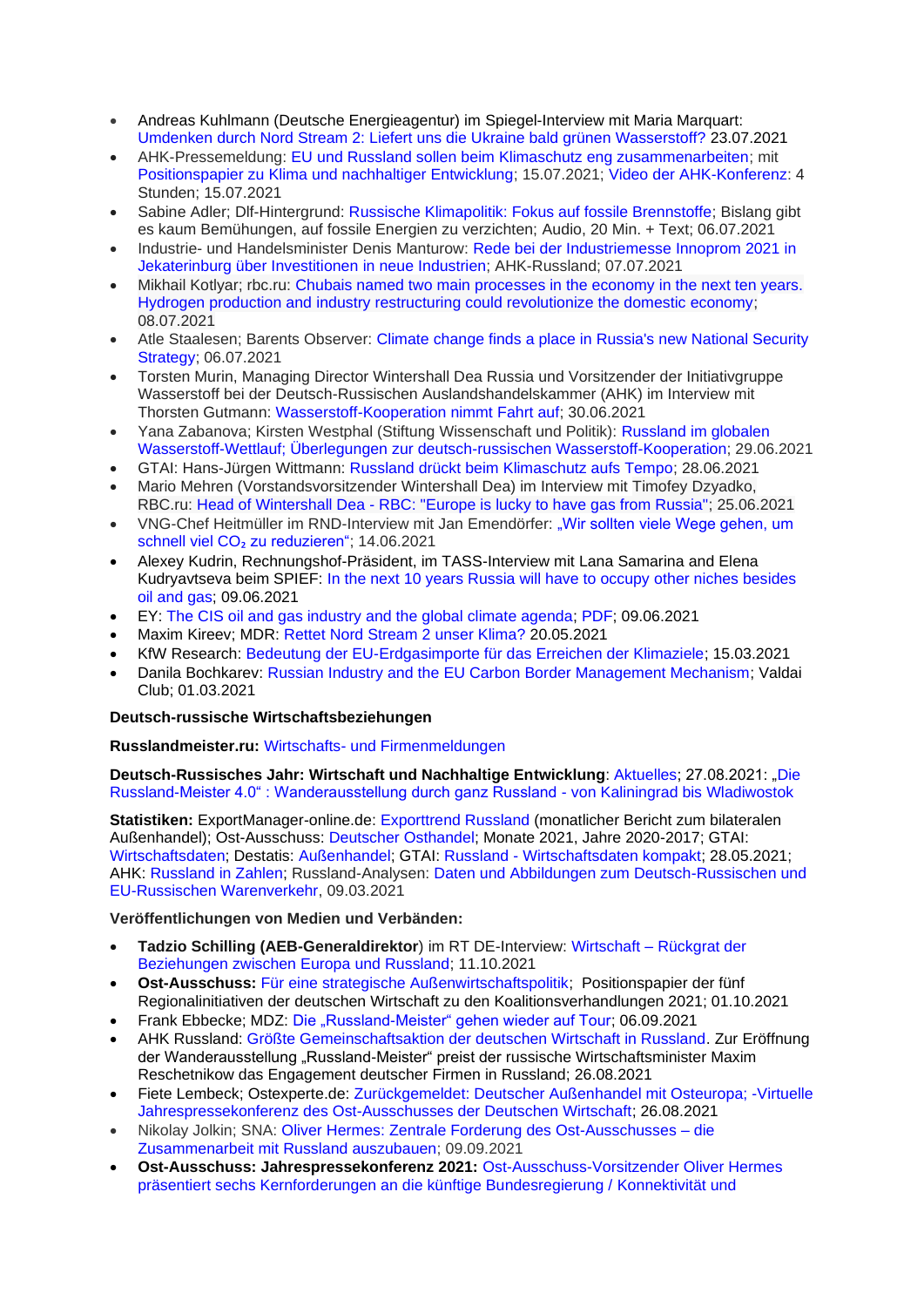[Klimazusammenarbeit mit Osteuropa und Zentralasien stärken;](https://www.ost-ausschuss.de/de/ost-ausschuss-fordert-ausbau-der-partnerschaft-mit-dem-oestlichen-europa-und-zentralasien) mit [Präsentation,](https://www.ost-ausschuss.de/sites/default/files/pm_pdf/2021-08-25_ost_ausschuss_PK2021.pdf) [Osthandel Jan.-](https://www.ost-ausschuss.de/sites/default/files/pm_pdf/Deutscher%20Osthandel%20Jan-Jun%202021.pdf) [Juni;](https://www.ost-ausschuss.de/sites/default/files/pm_pdf/Deutscher%20Osthandel%20Jan-Jun%202021.pdf) 25.08.2021

- Ost-Ausschuss: ["Außenhandel mit Osteuropa kommt weiter in Schwung"](https://www.ost-ausschuss.de/de/aussenhandel-mit-osteuropa-kommt-weiter-schwung); Ost-Ausschuss-Vorsitzenden Oliver Hermes zum deutschen Osthandel Januar bis Mai 2021; 13.07.2021
- Ost-Ausschuss der Deutschen Wirtschaft: Update [Russland;](https://www.ost-ausschuss.de/de/oa-updates-zu-regionen) [2021/05;](https://www.ost-ausschuss.de/sites/default/files/paragraphs/pdf/2021-07/05-2021_OA_Update_Russland.pdf) 01.07.2021
- AHK Russland, Pressemeldung zur Geschäftsklima-Umfrage**:** [Deutsche Wirtschaft blickt](https://russland.ahk.de/infothek/news/detail/deutsche-wirtschaft-blickt-optimistisch-auf-russlandgeschaeft)  [optimistisch auf Russlandgeschäft](https://russland.ahk.de/infothek/news/detail/deutsche-wirtschaft-blickt-optimistisch-auf-russlandgeschaeft) mit [Auswertung der Umfrage;](https://russlandahk.sharepoint.com/:b:/s/web/EZNIyuS0X8VFlo3Qaf_e7XoBoZ63vLrKBoB-yknNbduZUw?e=OOJF5H) 23.06.2021
- Tino Künzel; Moskauer Deutsche Zeitung: [Deutsche Wirtschaft in Russland: Stimmungsampel auf](https://mdz-moskau.eu/deutsche-wirtschaft-in-russland-stimmungsampel-auf-gruen/)  [Grün;](https://mdz-moskau.eu/deutsche-wirtschaft-in-russland-stimmungsampel-auf-gruen/) 24.06.2021
- AHK: [Deutsch-Russische Strategische Arbeitsgruppe für Wirtschaft und Finanzen tagt;](https://russland.ahk.de/infothek/news/detail/deutsch-russische-strategische-arbeitsgruppe-fuer-wirtschaft-und-finanzen-tagt) 14.06.2021
- Ost-Ausschuss der Deutschen Wirtschaft: [Key Note von Oliver Hermes; Vorsitzender des Ost-](https://www.youtube.com/watch?v=kc5mY2Lnhu8)[Ausschusses, zum 4. Unternehmertag Russland in Rostock;](https://www.youtube.com/watch?v=kc5mY2Lnhu8) Video, 13 Min.; 02.06.2021

## **Internationale Beziehungen mit Russland; Politik in Russland**

Pressesschau: [Karenina;](https://www.karenina.de/category/news/presseschau/) [DRF;](https://www.deutsch-russisches-forum.de/category/pressespiegel) Suche: ["Russland";](https://www.weltflimmern.de/russland) ["Nawalny"](https://www.weltflimmern.de/nawalny), ["Sanktionen"](https://www.weltflimmern.de/sanktionen); [NEWSTRAL;](https://newstral.com/de/search/articles?utf8=%E2%9C%93&q=Russland) [DGAP;](https://dgap.org/de/forschung/expertise/russland-zentralasien) [OSW;](https://www.osw.waw.pl/en/publikacje?f%5B0%5D=obszary%3A20) [Handelsblatt,](https://www.handelsblatt.com/themen/russland) [RND;](https://www.rnd.de/themen/russland/) [SNA;](https://snanews.de/common_deutsch-russische-beziehungen+location_russland/) [n-tv;](https://www.n-tv.de/thema/russland) [Tagesschau;](https://www.tagesschau.de/thema/russland/) [ARD-Audio-](https://www.ardaudiothek.de/suche?q=Russland%202021), [ARD-Mediathek;](https://www.ardmediathek.de/suche/Putin/) [BR;](https://www.br.de/nachrichten/suche/?param=Russland) [ZDF;](https://www.zdf.de/suche?q=Russland&synth=true&sender=Gesamtes+Angebot&from=&to=&attrs=&abName=ab-2021-05-31&abGroup=gruppe-c) [Phoenix;](https://www.phoenix.de/russland-r-252413.html) [MDR,](https://www.mdr.de/nachrichten/welt/osteuropa/land-leute/russland-osteuropa-102.html) [vesti.ru;](https://www.vesti.ru/tag/%D0%93%D0%B5%D1%80%D0%BC%D0%B0%D0%BD%D0%B8%D1%8F) [Boersentreff.de](https://www.boersentreff.de/top_news-russland.htm)

Literaturauswahl: Deutscher Bundestag, Bibliothek: [Deutsch-russische Beziehungen; Literaturauswahl](https://www.bundestag.de/resource/blob/845440/37f1fb0e99ee28da2202bed2fc496d1c/littipp_Deutsch-russische-Beziehungen-data.pdf)  [2018-2021;](https://www.bundestag.de/resource/blob/845440/37f1fb0e99ee28da2202bed2fc496d1c/littipp_Deutsch-russische-Beziehungen-data.pdf) 03.06.2021

### **Russlandpolitik Deutschlands und der EU**

- Sabine Fischer (Stiftung Wissenschaft und Politik): [Schwieriges Verhältnis zu Moskau.](https://www.swp-berlin.org/publikation/deutsche-aussenpolitik-im-wandel#hd-d58493e1784)  [Deutsche Russlandpolitik muss weiter justiert werden;](https://www.swp-berlin.org/publikation/deutsche-aussenpolitik-im-wandel#hd-d58493e1784) in: [Deutsche Außenpolitik im](https://www.swp-berlin.org/publikation/deutsche-aussenpolitik-im-wandel#hd-d58493e1784) Wandel; SWP Studie; 02.10.2021
- Alexander Rahr: [Grüne Entspannungspolitik;](http://www.russlandkontrovers.com/gruene-entspannungspolitik-2) Russlandkontrovers; 05.10.2021
- Deutsch-Russisches Forum: [Russland im Gespräch:" Ausgezählt. Deutschland und Russland](https://www.deutsch-russisches-forum.de/russland-im-gespraech-mit-moderator-hermann-krause/5380755)  [nach den Wahlen. Neustart oder Sackgasse?"](https://www.deutsch-russisches-forum.de/russland-im-gespraech-mit-moderator-hermann-krause/5380755) Hermann Krause diskutiert mit Anna Rose, Deutschlandkorrespondentin bei Echo Moskwy; Pjotr Fedosov, Politikwissenschaftler und Historiker; Johannes Grotzky, Hörfunkdirektor des Bayerischen Rundfunks i.R., Honorarprofessor für Osteuropawissenschaften, Kultur und Medien; Alexander Rahr, Politologe und Russlandexperte; 04.10.2021; [Russland.news-Bericht zur Diskussion;](http://www.russland.news/russland-im-gespraech-ausgezaehlt-deutschland-und-russland-nach-den-wahlen-neustart-oder-sackgasse/) 05.10.2021
- DRF-Podcast "ForumsARENA": [Daniel Reißmann im Gespräch mit dem russischen Politologen](https://open.spotify.com/episode/0I7L4Tt7tHVX6lle1u3eYe)  [und Autor Dr. Pjotr Fedosov;](https://open.spotify.com/episode/0I7L4Tt7tHVX6lle1u3eYe) Themen: Die Wahlen in Russland und Deutschland; 23.09.2021
- Alexander Rahr im Video-Interveiw mit Prof. Dr. Andreas Steininger, Ost-Institut Wismar: [Sichtweise Russlands auf die politische Situation in Deutschland;](https://www.ostinstitut.de/detail/sichtweise-russlands-auf-die-politische-situation-in-deutschland) 29.09.2021
- Prof. Dr. Hans-Henning Schröder im Video-Inteview mit Prof. Dr. Andreas Steininger, Ost-Institut Wismar: [Russlandpolitik nach der Bundestagswahl 2021;](https://www.ostinstitut.de/detail/russlandpolitik-nach-der-bundestagswahl-2021) 29.09.2021
- Peter Köpf; Karenina: [Kommt jetzt eine neue Russlandpolitik: Zwei Parteien, die als](https://www.karenina.de/news/kolumne/kommt-jetzt-eine-neue-russlandpolitik/)  [russlandkritisch gelten, könnten bald das Außenministerium besetzen;](https://www.karenina.de/news/kolumne/kommt-jetzt-eine-neue-russlandpolitik/) 27.09.2021
- Peter Köpf: Karenina: Parteien: Wie haltet ihr es mit Russland? Vor der Bundestagswahl: Eine [Besichtigung der Parteiprogramme nach den Positionen zu Russland;](https://www.karenina.de/news/politik/parteien-wie-haltet-ihr-es-mit-russland/) 21.09.2021
- Stefan Meister; DGAP: [Welcome to Russia's New Reality;](https://ip-quarterly.com/en/welcome-russias-new-reality) in IP Quarterly, 20.09.2021
- Stefan Meister: DGAP-Programm-Leiter Internationale Ordung und Demokratie: Pragmatische [Russlandpolitik; Deutschland sollte seine Verhandlungsposition stärken;](https://dgap.org/de/forschung/publikationen/pragmatische-russlandpolitik) 08.09.2021; siehe dazu [Karenina-Presseschau: Für mehr Härte gegen Russland;](https://www.karenina.de/service/presseschau/fuer-mehr-haerte-gegen-putins-russland/) 08.09.2021
- Rüdiger von Fritsch; Gastbeitrag in Die Welt: [Wo wir Russland helfen können;](https://www.welt.de/politik/ausland/article233799008/Duma-Wahl-Wo-wir-Russland-helfen-koennen.html) .17.09.2021
- Leo Ensel; Ostexperte.de: Im Westen nichts Neues [im Osten auch nicht!. Bundestagswahl,](https://ostexperte.de/im-westen-nichts-neues-im-osten-auch-nicht/)  [Duma-Wahl und die deutsch-russischen Beziehungen;](https://ostexperte.de/im-westen-nichts-neues-im-osten-auch-nicht/) 15.09.2021
- **BDI-Diskussion** (Video, 92 Min.): [Autokratien: Handelspartner oder geoökonomische Rivalen?](https://www.youtube.com/watch?v=oHDlasO4zPg) mit Jürgen Hardt (MdB, CDU), Nils Schmid (MdB, SPD), Sandra Weeser (MdB, FDP), Jürgen Trittin (MdB, Bündnis 90/Die Grünen); Moderation: Wolfgang Niedermark, Mitglied der BDI-Hauptgeschäftsführung; + [BDI-Papier;](https://bdi.eu/media/publikationen/#/publikation/news/aussenwirtschaftspolitische-zusammenarbeit-mit-autokratien/) 06.09.2021
- Michail Chodorkowski:im Deutsche Welle-Interview: ["Putins Regime wird durch Dialog](https://www.dw.com/de/michail-chodorkowski-putins-regime-wird-durch-dialog-gest%C3%A4rkt/a-59080161?maca=de-rss-de-all-1119-xml-mrss)  [gestärkt"](https://www.dw.com/de/michail-chodorkowski-putins-regime-wird-durch-dialog-gest%C3%A4rkt/a-59080161?maca=de-rss-de-all-1119-xml-mrss); 04.09.2021
- Die Zeit: [Wahlprogramme zur Außenpolitik; Seite 2: Russland;](https://www.zeit.de/politik/deutschland/2021-08/wahlprogramme-aussenpolitik-europaeische-union-bundeswehr-russland-china-afghanistan/seite-2) 01.09.2021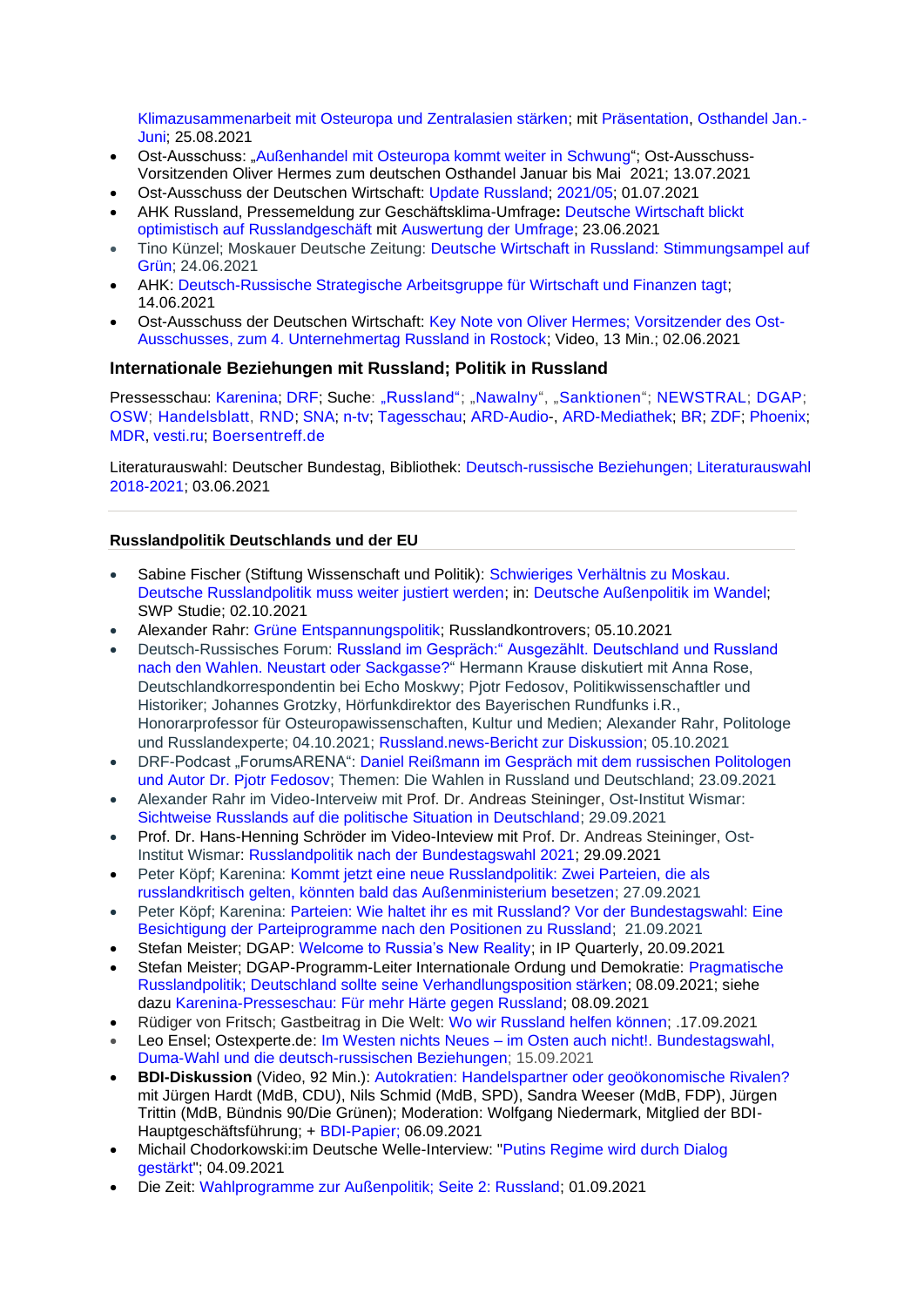- Professor Gerhard Mangott, Politologe Universität Innsbruck, im Gespräch mit Thomas Baier; AHK Russland-Podcast, "Zaren. Daten. Fakten": [Die Europäische Union und Russland;](https://podcasts.google.com/feed/aHR0cHM6Ly9mZWVkcy5yZWRjaXJjbGUuY29tL2U5NmY1OTU3LTY2NzAtNDBkYS1hZTBkLWI4ODkyYTA1YmZkZQ/episode/NzE2OTk0MWEtMDNjOS00Y2MxLWIwODQtN2UwMTVmNDQyMDM3?hl=de&ved=2ahUKEwjzgZz83snyAhWUNuwKHV69B_wQieUEegQIIBAF&ep=6) 30 Minuten; 24.08.2021
- Nikolaj Jolkin; SNA: [Wahlprogrammvergleich: Was die Parteien in der Russland-Politik planen](https://snanews.de/20210805/wahlprogrammvergleich-expertenanalyse-3105724.html)  – [Expertenanalyse von Wladislaw Below,](https://snanews.de/20210805/wahlprogrammvergleich-expertenanalyse-3105724.html) Vizedirektor des Europa-Instituts; 05.08.2021
- **Duma-Wahl:**
- Karenina-Presseschau: [Dumawahlen: 'Gewöhnt daran, betrogen zu werden; Deutsche](https://www.karenina.de/service/presseschau/dumawahlen-gewoehnt-daran-betrogen-zu-werden/)  [Kommentatoren beklagen Unregelmäßigkeiten, einer hat noch einen Rest Hoffnung](https://www.karenina.de/service/presseschau/dumawahlen-gewoehnt-daran-betrogen-zu-werden/)
- Prof. Eberhard Schneider; Russlandkontrovers: Staatsdumawahl [Generalprobe für die](http://www.russlandkontrovers.com/staatsdumawahl-generalprobe-fuer-die-praesidentenwahl-2024)  [Präsidentenwahl 2024?](http://www.russlandkontrovers.com/staatsdumawahl-generalprobe-fuer-die-praesidentenwahl-2024) Siehe auch: West-Ost Institut: [Russland Intern;](http://westost.eu/?page_id=332) 25.09.2021
- Roland Bathon: [Russlands politische Zukunft nach der Dumawahl;](https://ostexperte.de/russlands-politische-zukunft-nach-der-dumawahl/) Ostexperte.de; 24.09.2021
- Deutsch-Russisches Forum; Podcast ForumsARENA: [Daniel Reißmann im Gespräch mit Dr.](https://open.spotify.com/episode/0I7L4Tt7tHVX6lle1u3eYe)  [Pjotr Fedosov;](https://open.spotify.com/episode/0I7L4Tt7tHVX6lle1u3eYe) Themen: Wahlen in Russland und Deutschland; 23.09.2021
- Jens Siegert zu Demokratie in Russland : [Notizen aus Moskau: 30 Jahre umsonst?](https://www.laender-analysen.de/russland-analysen/406/30-jahre-umsonst/?utm_source=newsletter&utm_medium=email&utm_campaign=Russland-Analysen+406&newsletter=Russland-Analysen+406) in[: Russland-](https://www.laender-analysen.de/russland-analysen/406/)[Analysen Nr. 406 vom 20.09.2021,](https://www.laender-analysen.de/russland-analysen/406/) S. 13–15; siehe auch Jens Siegert*: "*Im Prinzip Russland. Eine Begegnung in 22 Begriffen"; Kapitel "Demokratie. Eine Affäre"*;* Edition Körber; Juli 2021
- André Ballin aus Moskau; Der Standard: [Kremlpartei gewinnt Duma-Wahl, Kommunisten auf](https://www.derstandard.at/story/2000129769711/kreml-gewinnt-duma-wahl-in-russland?ref=rss)  [Platz zwei;](https://www.derstandard.at/story/2000129769711/kreml-gewinnt-duma-wahl-in-russland?ref=rss) 19.09.2021
- Timo Künzel; MDZ: [Der Blick von ganz unten auf die Wahl ganz oben;](https://mdz-moskau.eu/der-blick-von-ganz-unten-auf-die-wahl-ganz-oben/) 18.09.2021
- ORF: [Duma-Wahl von Putins Gnaden;](https://orf.at/stories/3228775/) mit Interview mit Prof. Gerhard Mangott; 17.09.2021
- Ben Aris; bne Intellinews: [Russia\\*s hybrid Duma elections;](https://www.bne.eu/long-read-russia-s-hybrid-duma-elections-220922/) 16.09.2021
- Florian Kellermann; Dlf-Hintergrund: [Parlamentswahlen in Russland –](https://www.deutschlandfunk.de/parlamentswahlen-in-russland-der-sieger-steht-schon-fest.724.de.html?dram:article_id=503164) Der Sieger steht schon [fest,](https://www.deutschlandfunk.de/parlamentswahlen-in-russland-der-sieger-steht-schon-fest.724.de.html?dram:article_id=503164) Audio, 20 Min. mit Mitschrift; 16.09.2021
- Bundeszentrale für politische Bildung: [Duma-Wahl in Russland;](https://www.bpb.de/politik/hintergrund-aktuell/340337/duma-wahl-in-russland) 16.09.2021
- Stephanie Harter; Heinrich-Boell-Stiftung: [Russland vor den Wahlen;](https://www.boell.de/de/2021/09/16/russland-vor-den-wahlen) 16.09.2021
- Stephan Laack, WDR Moskau: [Russen ächzen unter enormer](https://www.tagesschau.de/ausland/asien/russland-duma-wahl-inflation-101.html) Preissteigerung; 16.09.2021
- MDR; Maxim Kireev, Sankt Petersburg: [Schmutzkampagne gegen die Opposition -](https://www.mdr.de/nachrichten/welt/osteuropa/politik/russland-wahl-opposition-putin-trick-100.html) Dumawahl [in Russland: Doppelgänger und Sexualtriebtäte;](https://www.mdr.de/nachrichten/welt/osteuropa/politik/russland-wahl-opposition-putin-trick-100.html) 15. September 2021
- Phoenix Plus; Christian Semm: [Russland vor der Duma-Wahl;](https://www.phoenix.de/sendungen/ereignisse/phoenix-plus/russland-vor-der-duma-wahl-a-2284659.html) Video, 30 Min. 14.09.2021
- Janis Kluge; Stiftung Wissenschaft und Politik; Vortrag und Diskussion bei der Union-Stiftung-: [Russland vor den Duma-Wahlen;](https://www.unionstiftung.de/veranstaltungen/russland-vor-den-duma-wahlen/) mit [facebook-Video;](https://www.facebook.com/UnionStiftung/videos/557186138815688/) 60 Min.; 13.09.2021
- Jasper Steinlein; ARD Moskau: ["Der Kreml kennt das Ergebnis schon"](https://www.tagesschau.de/ausland/asien/russland-wahl-opposition-101.html); 10.09.2021
- Felix Light, Moscow Times: [Russia Prepares for Duma Vote Under Shadow of Crackdown on](https://www.themoscowtimes.com/2021/09/03/russia-prepares-for-duma-vote-under-shadow-of-crackdown-on-dissent-a74964)  [Dissent;](https://www.themoscowtimes.com/2021/09/03/russia-prepares-for-duma-vote-under-shadow-of-crackdown-on-dissent-a74964) 03.09.2021
- Irina Scherbakowa im Dlf-Interview mit Jochen Rack: ["Wir leben in einer Diktatur"](https://www.deutschlandfunk.de/russische-menschenrechtlerin-scherbakowa-wir-leben-in-einer.1184.de.html?dram:article_id=502352); Audio, 30 Min., Mitschrift; 29.08.2021

## **Merkels Abschiedsbesuch in Moskau**

- Wladislaw Below (Europa-Institut der RAS); Kareninia: [Merkel: Letzte Runde eines Marathons;](https://www.karenina.de/news/politik/merkel-letzte-runde-eines-marathons/)  [Merkels Abschiedsbesuch bei Putin und dessen Ergebnisse aus russischer Sicht;](https://www.karenina.de/news/politik/merkel-letzte-runde-eines-marathons/) 24.08.2021
- Alexander Rahr: [Deutschland und Russland sind sich beim Gipfeltreffen nicht näher](http://www.russlandkontrovers.com/deutschland-und-russland-sind-sich-beim-gipfeltreffen-nicht-naehergekommen)  [gekommen;](http://www.russlandkontrovers.com/deutschland-und-russland-sind-sich-beim-gipfeltreffen-nicht-naehergekommen) Russland kontrovers; 21.08.2021
- SWR2-FORUM (45 Min.): [Merkels Abschied von Putin –](https://www.swr.de/swr2/leben-und-gesellschaft/merkels-abschied-von-putin-kein-frieden-fuer-die-ukraine-swr2-forum-2021-08-20-100.html) Kein Frieden für die Ukraine? Claus Heinrich diskutierte mit Dr. Jan C. Behrends, Leibniz-Zentrum für Zeithistorische Forschung , Potsdam; Dr. Reinhard Krumm, Leiter Friedrich-Ebert-Stiftung Sicherheit und Frieden, Wien; Dr. Manfred Sapper, Chefredakteur "Osteuropa", Berlin; 20.08.2021
- AHK Russland: [Merkels Russland-Reise: So fielen die Medienreaktionen aus;](https://russland.ahk.de/infothek/news/detail/merkels-russland-reise-so-fielen-die-medienreaktionen-aus) 23.08.2021
- Karenina-Presseschau: Merkel in Moskau: [Unterschiedliche Sichtweisen:](https://www.karenina.de/service/presseschau/merkel-in-moskau/) Frankfurter Allgemeine und Süddeutsche Zeitung [über Merkels Besuch bei Putin](https://www.karenina.de/service/presseschau/merkel-in-moskau/)
- Tagesschau-Bericht zu Ergebnissen des Merkel-Besuchs in Moskau; Ina Ruck: [Ortskräfte in](https://www.tagesschau.de/ausland/asien/merkel-putin-171.html)  Afghanistan - [Merkel bittet Russland um Unterstützung;](https://www.tagesschau.de/ausland/asien/merkel-putin-171.html) 20.08.2021
- Ex-Botschafter Rüdiger von Fritsch im Welt-Video-Interview: ["Wir müssen weiterhin Verstöße](https://www.welt.de/videos/video233274109/Merkel-fordert-von-Putin-erneut-Freilassung-von-Alexej-Nawalny.html)  [benennen, aber auch im Dialog bleiben";](https://www.welt.de/videos/video233274109/Merkel-fordert-von-Putin-erneut-Freilassung-von-Alexej-Nawalny.html) 20.08.2021
- AHK Russland: [Merkel trifft Putin in Moskau.](https://russland.ahk.de/infothek/news/detail/merkel-trifft-putin-in-moskau) Wichtigste Aussagen in der PK; 20.08.2021
- Michael Thumann; Die Zeit-Kolumne: [Angela Merkel und Wladimir Putin:Ein](https://www.zeit.de/politik/ausland/2021-08/angela-merkel-wladimir-putin-afghanistan-alexej-nawalny-nord-stream-2-5vor8)  [Verhältnis von Anziehung und Abstoßung;](https://www.zeit.de/politik/ausland/2021-08/angela-merkel-wladimir-putin-afghanistan-alexej-nawalny-nord-stream-2-5vor8) 20.08.2021
- RBB inforadio: [Platzeck zum Verhältnis zu Russland: "Wir brauchen uns dringend";](https://www.inforadio.de/programm/schema/sendungen/int/202108/20/600441.html) 20.08.2021
- RBB Inforadio: [Russlands gespaltenes Verhältnis zu Angela Merkel;](https://www.ardaudiothek.de/episode/interviews/russlands-gespaltenes-verhaeltnis-zu-angela-merkel/inforadio/92318274) Interview mit Wladislaw Below, Europa-Institut der Russischen Akademie der Wissenschaften; 20.08.2021